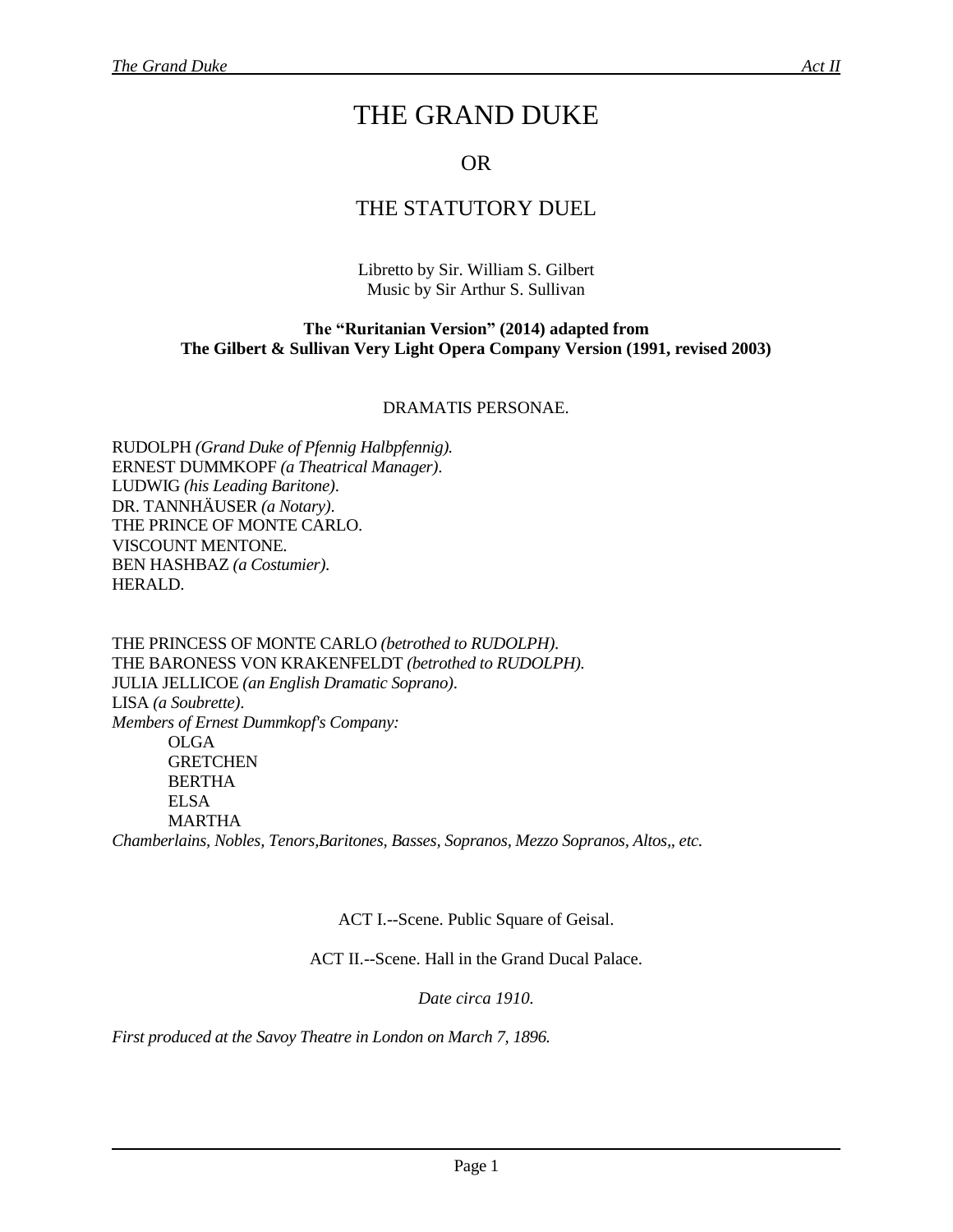#### **ACT I**.

SCENE.--*Market-place of Geisal, in the Grand Duchy of Pfennig Halbpfennig. A well, with decorated ironwork, up* L.C. GRETCHEN, BERTHA, OLGA, MARTHA, *and other members of* ERNEST DUMMKOPF'S *light opera company are discovered, seated at several small tables, enjoying a repast in honour of the nuptials of* LUDWIG, *his leading baritone, and* LISA, *his soubrette*.

#### **CHORUS**.

Won't it be a pretty wedding? Will not Lisa look delightful? Smiles and tears in plenty shedding-- Which in brides of course is rightful One could say, if one were spiteful, Contradiction little dreading, Her bouquet is simply frightful-- Still, 'twill be a pretty wedding! Oh, 'twill be a pretty wedding! Such a pretty, pretty wedding!

**BERTHA**. If her dress *is* badly fitting, Theirs the fault who made her *trousseau*.

**ELSA** . If her gloves *are* always splitting, Cheap kid gloves, we know, will do so.

**OLGA**.If upon her train she stumbled, On one's train one's always treading.

**GRET**. If her hair is rather tumbled, Still, 'twill be a pretty wedding!

**CHORUS**. Such a pretty, pretty wedding!

#### **CHORUS**.

Here they come, the couple plighted-- On life's journey gaily start them. Man and maid for aye united, Till divorce or death shall part them.

*(*LUDWIG *and* LISA *come forward*.)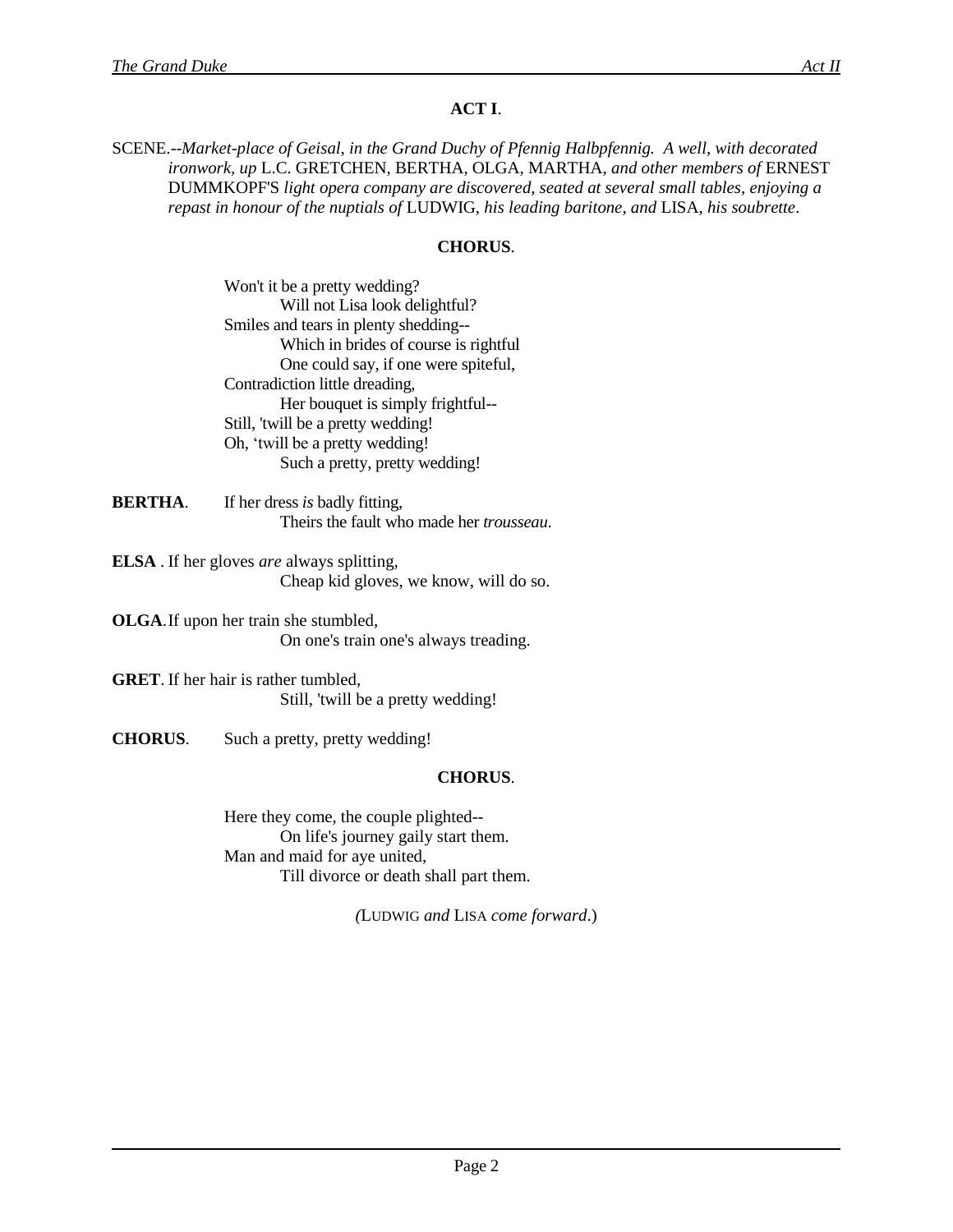#### **DUET--LUDWIG**. *and* **LISA**.

| LUD. | Pretty Lisa, fair and tasty,        |
|------|-------------------------------------|
|      | Tell me now, and tell me truly,     |
|      | Haven't you been rather hasty?      |
|      | Haven't you been rash unduly?       |
|      | Am I quite the dashing <i>sposo</i> |
|      | That your fancy could depict you?   |
|      | Perhaps you think I'm only so-so?   |
|      |                                     |

Well, I will not contradict you!

**CHORUS**. No, he will not contradict you!

**LISA**. Who am I to raise objection?

I'm a child, untaught and homely-- When you tell me you're perfection, Tender, truthful, true, and comely-- That in quarrel no one's bolder, Though dissensions always grieve you-- Why, my love, you're so much older That, of course, I must believe you!

**CHORUS**. Yes, of course, she must believe you!

#### **CHORUS**.

If he ever acts unkindly, Shut your eyes and love him blindly-- Should he call you names uncomely, Shut your mouth and love him dumbly-- Should he rate you, rightly--leftly-- Shut your ears and love him deafly. Ha! ha! ha! ha! ha! ha! ha! Thus and thus and thus alone Ludwig's wife may hold her own! *(She expresses admiration.)*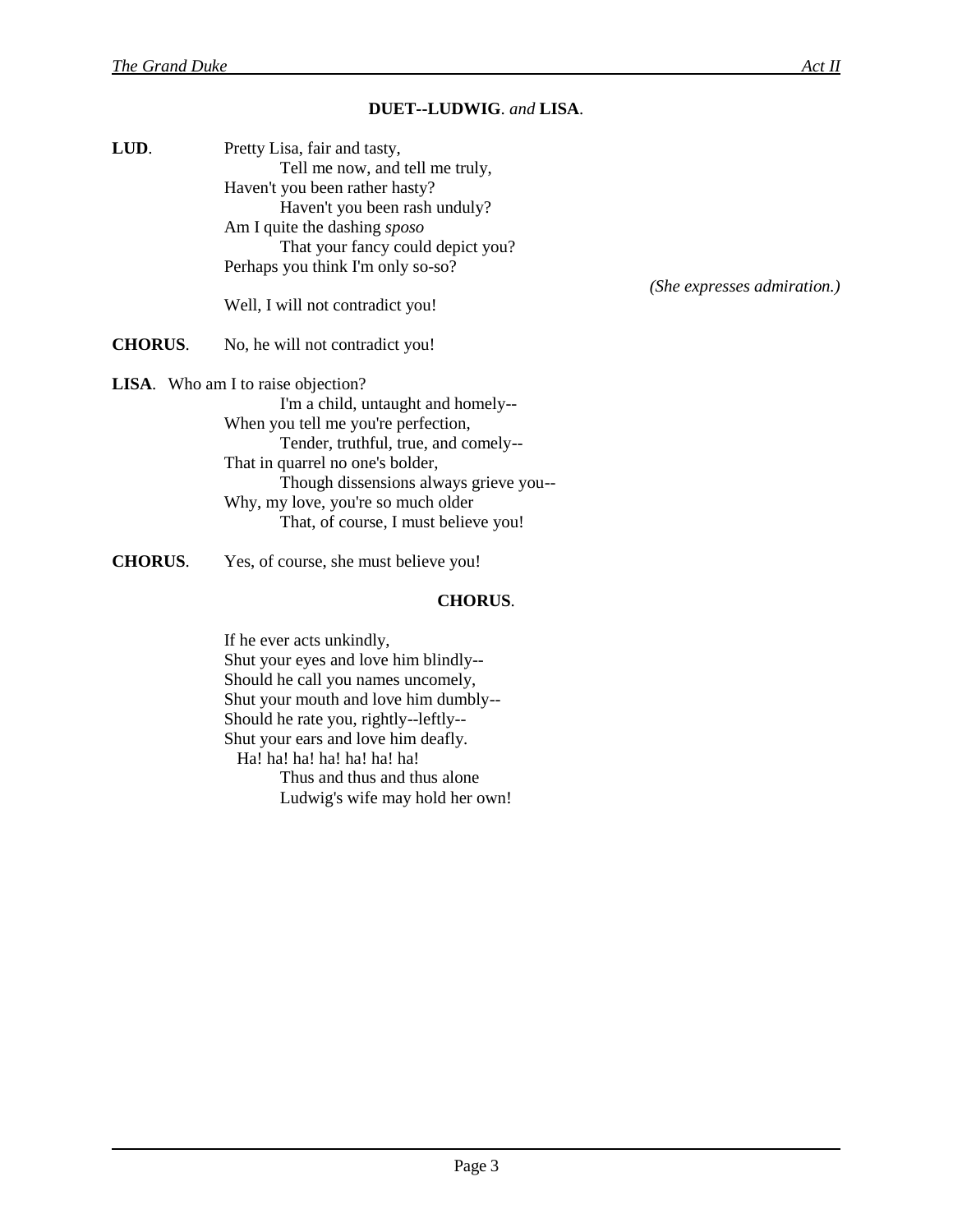**Notary:** Hallo! Surely I'm not late? *{All chatter unintelligibly in reply.}* But, dear me, you're all at breakfast! Has the wedding taken place? *{All chatter unintelligibly in reply.}* My good girls, one at a time, I beg. Let me understand the situation. As solicitor to the conspiracy to dethrone the Grand Duke *(delighted murmurs from the crowd)* – a conspiracy in which the members of this company are deeply involved – I am invited to the marriage of two of its members. I present myself in due course, and I find, not only that the ceremony has taken place – which is not of the least consequence to me – but the wedding breakfast is half eaten – which is a consideration of the most serious importance.

#### *{Ludwig and Lisa come down.}*

| Ludwig: | But the ceremony has not taken place. For try as we might, we can't get a parson!                                                                                                                                                                                                                                                                                                                                                                                                                    |
|---------|------------------------------------------------------------------------------------------------------------------------------------------------------------------------------------------------------------------------------------------------------------------------------------------------------------------------------------------------------------------------------------------------------------------------------------------------------------------------------------------------------|
| Notary: | Can't get a parson! Why, how's that?                                                                                                                                                                                                                                                                                                                                                                                                                                                                 |
| Ludwig: | Oh, it's the old story $-$ the Grand Duke!                                                                                                                                                                                                                                                                                                                                                                                                                                                           |
| All:    | Ugh!                                                                                                                                                                                                                                                                                                                                                                                                                                                                                                 |
| Ludwig: | It seems that the Grand <i>Grinch</i> has selected this, our wedding day, for a convocation<br>of all the clergy in the town to settle the details of his approaching marriage with the<br>enormously wealthy Baroness von Krakenfeldt, and there won't be a parson to be had<br>for love or money until six o'clock this evening!                                                                                                                                                                   |
| Lisa:   | And while we only just closed our <i>wonderful</i> revival of <b>The Merry Widow</b> last<br>Sunday (various "huzzahs"/ "finest production to date!" from the crowd and a<br>soprano sings Vilia), our magnificent production of Gilbert & Sullivan's <b>Patience</b> is<br>set to open at seven this very evening (Chorus girl: "Rapture!" titters from the girls).<br>So, we have no alternative but to eat our wedding-breakfast before we've earned it.<br>So sit down, and make the best of it. |
| Olga:   | Well, we shall soon be freed from his tyranny. Tomorrow the despised Despot is to<br>be dethroned!                                                                                                                                                                                                                                                                                                                                                                                                   |
| Ludwig: | Hush, rash girl! Know ye not that in alluding to our conspiracy to depose the Grand<br>Duke without having first given and received the secret sign, you are violating a<br>fundamental principle of our Association?                                                                                                                                                                                                                                                                                |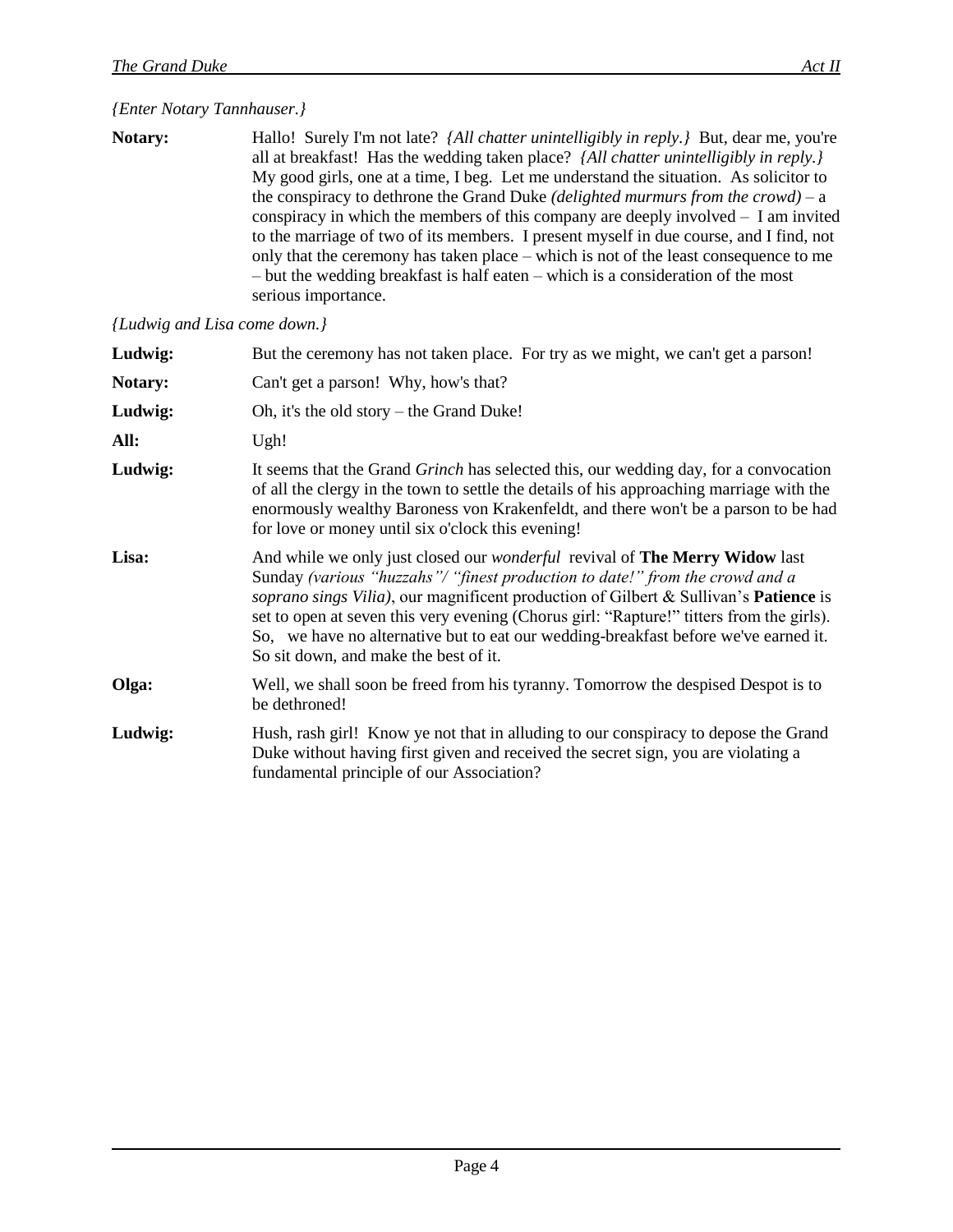|         | By the mystic regulation                                                                                                                                                                                                                                                                                                                                    |
|---------|-------------------------------------------------------------------------------------------------------------------------------------------------------------------------------------------------------------------------------------------------------------------------------------------------------------------------------------------------------------|
|         | Of our dark Association,                                                                                                                                                                                                                                                                                                                                    |
|         | Ere you open conversation<br>With another kindred soul,                                                                                                                                                                                                                                                                                                     |
|         | You must eat a sausage-roll! (Producing one.)                                                                                                                                                                                                                                                                                                               |
|         |                                                                                                                                                                                                                                                                                                                                                             |
| ALL.    | You must eat a sausage-roll!                                                                                                                                                                                                                                                                                                                                |
| LUD.    | If, in turn, he eats another,                                                                                                                                                                                                                                                                                                                               |
|         | That's a sign that he's a brother--                                                                                                                                                                                                                                                                                                                         |
|         | Each may fully trust the other.                                                                                                                                                                                                                                                                                                                             |
|         | It is quaint and it is droll,                                                                                                                                                                                                                                                                                                                               |
|         | But it's bilious on the whole.                                                                                                                                                                                                                                                                                                                              |
| ALL.    | Very bilious on the whole.                                                                                                                                                                                                                                                                                                                                  |
| LUD.    | It's a greasy kind of pasty,                                                                                                                                                                                                                                                                                                                                |
|         | Which, perhaps, a judgment hasty                                                                                                                                                                                                                                                                                                                            |
|         | Might consider rather tasty:                                                                                                                                                                                                                                                                                                                                |
|         | Once (to speak without disguise)                                                                                                                                                                                                                                                                                                                            |
|         | It found favour in our eyes.                                                                                                                                                                                                                                                                                                                                |
| ALL.    | It found favour in our eyes.                                                                                                                                                                                                                                                                                                                                |
| LUD.    | But when you've been six months feeding                                                                                                                                                                                                                                                                                                                     |
|         | (As we have) on this exceeding                                                                                                                                                                                                                                                                                                                              |
|         | Bilious food, it's no ill-breeding                                                                                                                                                                                                                                                                                                                          |
|         | If at these repulsive pies                                                                                                                                                                                                                                                                                                                                  |
|         | Our offended gorges rise!                                                                                                                                                                                                                                                                                                                                   |
| ALL.    | Our offended gorges rise!                                                                                                                                                                                                                                                                                                                                   |
| Martha: | Oh, bother the secret sign! (Chorus: <i>gasp</i> ) I've eaten it until I'm quite uncomfortable!                                                                                                                                                                                                                                                             |
| Ludwig: | This is rank treason to the cause. I suffer as much as any of you $-$ but I'm a<br>conscientious conspirator, and if you won't give the sign I will. <i>{Eats sausage roll</i><br>with an effort.}                                                                                                                                                          |
| Lisa:   | Poor martyr! He's always at it, and the aftermath is something awful!                                                                                                                                                                                                                                                                                       |
| Notary: | Well, now, about your production of <i>Patience plainly put, I'm partial to The</i><br><b>Pirates of Penzance.</b>                                                                                                                                                                                                                                          |
| Ludwig: | Well, our piece has been produced upon a scale of unexampled magnificence. I<br>endeavoured to persuade Ernest Dummkopf, our manager, to lend us the full<br>complement of aesthetic dresses and Dragoon Guards for our marriage. Think of the<br>effect of a classical wedding procession cavorting through the streets. It would have<br>been tremendous! |
| Notary: | And he declined?                                                                                                                                                                                                                                                                                                                                            |
|         |                                                                                                                                                                                                                                                                                                                                                             |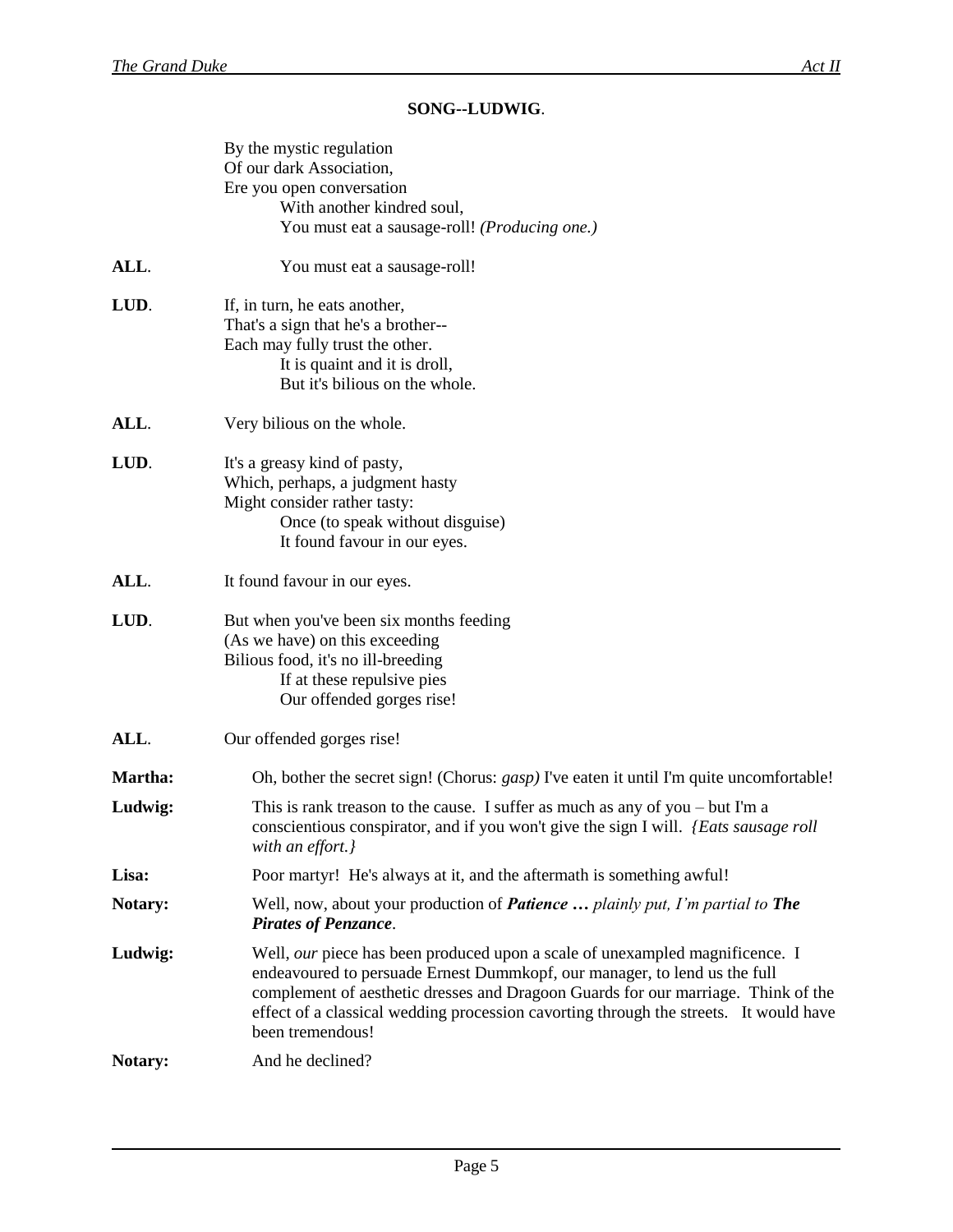| Ludwig:                                     | He did, on the prosaic ground that it might rain, and the Dragoons' swords might<br>rust! If, as is confidently expected, Ernest Dummkopf is elected to succeed the<br>dethroned one, mark my words, he will make a mess of it.   |
|---------------------------------------------|-----------------------------------------------------------------------------------------------------------------------------------------------------------------------------------------------------------------------------------|
| {He strolls up and off with Lisa.}          |                                                                                                                                                                                                                                   |
| Olga:                                       | He's sure to be elected. Our entire company has promised to push for him on the<br>understanding that all the places about the new Court will be filled by members of the<br>opera company, according to professional precedence. |
| Else :                                      | <i>{looking off}</i> Here comes Ernest Dummkopf. Now we shall know all about it!                                                                                                                                                  |
| <i>{Ernest enters in great excitement.}</i> |                                                                                                                                                                                                                                   |
| Martha:                                     | Well – what's the news?                                                                                                                                                                                                           |
| Gretchen:                                   | How is the election going?                                                                                                                                                                                                        |
| <b>Ernest:</b>                              | Oh, it's a certainty – a practical certainty! So, if you keep your promises, and vote<br>solid, I'm cocksure of election!                                                                                                         |
| Olga:                                       | Trust to us. But you remember the conditions?                                                                                                                                                                                     |
| <b>Ernest:</b>                              | $Yes - all of you shall be provided for, for life. Every man shall be ennobled - every$<br>lady shall have unlimited credit at the Court Milliner's, and all salaries shall be paid<br>weekly in advance!                         |
| Gretchen:                                   | Oh, it's quite clear he knows how to rule a Grand Duchy!                                                                                                                                                                          |
| <b>Ernest:</b>                              | Rule a Grand Duchy? Why, my good girl, I'm ready to rule anything! For ten years<br>I've ruled a light opera company  after that, I can rule anything.                                                                            |
|                                             |                                                                                                                                                                                                                                   |

#### **SONG--ERNEST**.

|      | Were I a king in very truth,                 |
|------|----------------------------------------------|
|      | And had a son--a guileless youth--           |
|      | In probable succession;                      |
|      | To teach him patience, teach him tact,       |
|      | How promptly in a fix to act,                |
|      | He should adopt, in point of fact,           |
|      | A manager's profession.                      |
|      | To that condition he should stoop            |
|      | (Despite a too fond mother),                 |
|      | With eight or ten "stars" in his troupe,     |
|      | All jealous of each other!                   |
|      | Oh, the man who can rule a theatrical crew,  |
|      | Each member a genius (and some of them two), |
|      | And manage to humour them, little and great, |
|      | Can govern this tuppenny State!              |
| ALL. | Oh, the man who can rule a theatrical crew,  |
|      | Each member a genius (and some of them two), |
|      | And manage to humour them, little and great, |
|      | Can govern this tuppeny State!               |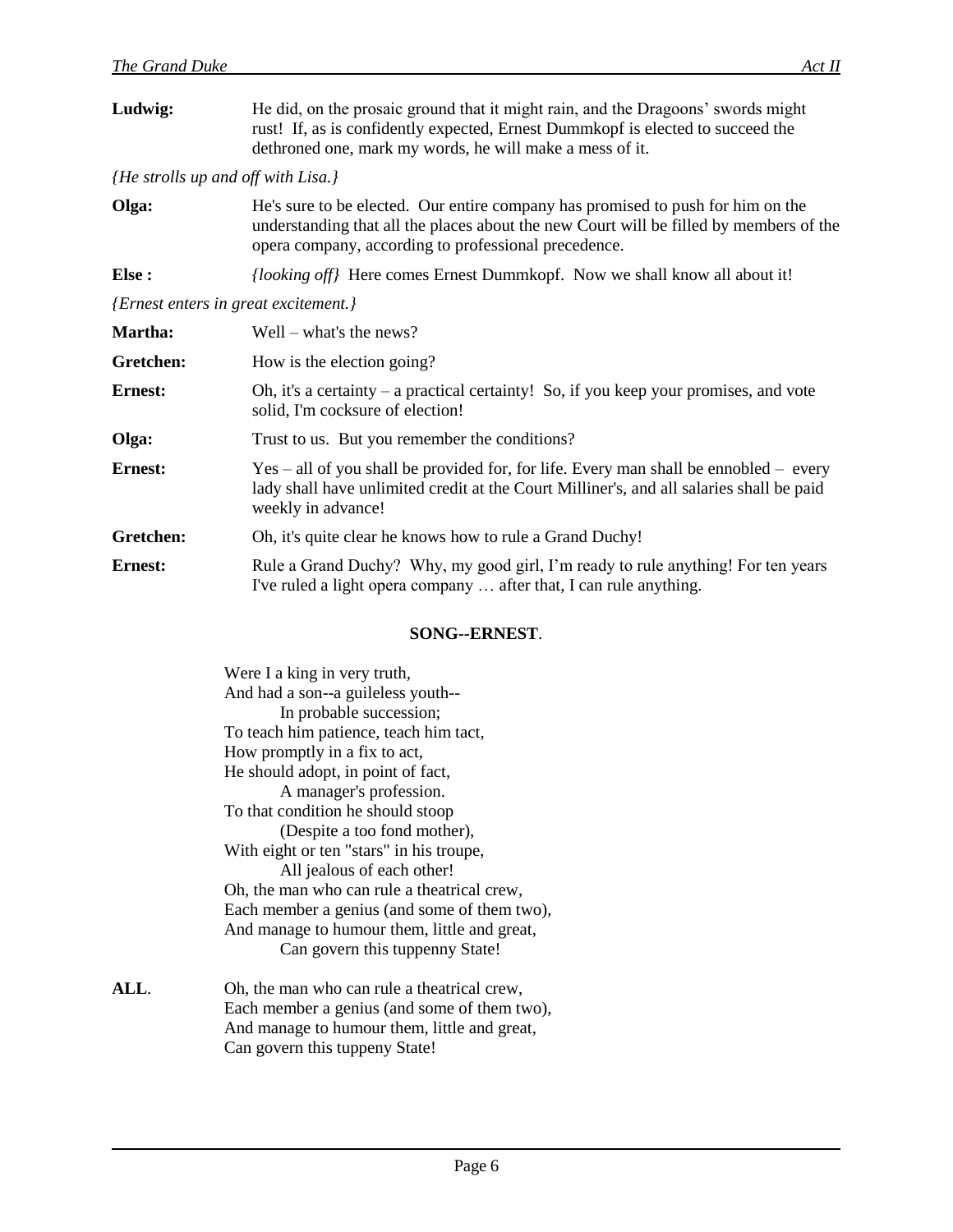| ERN.           | Both A and B rehearsal skip;                                                                                                                                                                                                                                                                                                                                                                                                                                                                                                                                                                                                      |
|----------------|-----------------------------------------------------------------------------------------------------------------------------------------------------------------------------------------------------------------------------------------------------------------------------------------------------------------------------------------------------------------------------------------------------------------------------------------------------------------------------------------------------------------------------------------------------------------------------------------------------------------------------------|
|                | They say they'll never make a slip,                                                                                                                                                                                                                                                                                                                                                                                                                                                                                                                                                                                               |
|                | But that's a wishful fable.                                                                                                                                                                                                                                                                                                                                                                                                                                                                                                                                                                                                       |
|                | C in each act must change her dress,                                                                                                                                                                                                                                                                                                                                                                                                                                                                                                                                                                                              |
|                | D will attempt to square the press;                                                                                                                                                                                                                                                                                                                                                                                                                                                                                                                                                                                               |
|                | E won't sing Pirate King unless                                                                                                                                                                                                                                                                                                                                                                                                                                                                                                                                                                                                   |
|                | His grandmother plays Mabel.<br>F claims all hoydens as her rights                                                                                                                                                                                                                                                                                                                                                                                                                                                                                                                                                                |
|                | (She's played them thirty seasons);                                                                                                                                                                                                                                                                                                                                                                                                                                                                                                                                                                                               |
|                | And G must show herself in tights                                                                                                                                                                                                                                                                                                                                                                                                                                                                                                                                                                                                 |
|                | For two convincing reasons--                                                                                                                                                                                                                                                                                                                                                                                                                                                                                                                                                                                                      |
|                | Two very well-shaped reasons!                                                                                                                                                                                                                                                                                                                                                                                                                                                                                                                                                                                                     |
|                | Oh, the man who can put operettas on stage                                                                                                                                                                                                                                                                                                                                                                                                                                                                                                                                                                                        |
|                | And coolly divert prima donnas who rage                                                                                                                                                                                                                                                                                                                                                                                                                                                                                                                                                                                           |
|                | Can govern and rule – with a hand tied behind –                                                                                                                                                                                                                                                                                                                                                                                                                                                                                                                                                                                   |
|                | All Europe with Ireland combined.                                                                                                                                                                                                                                                                                                                                                                                                                                                                                                                                                                                                 |
| ALL.           | Oh, the man, etc.                                                                                                                                                                                                                                                                                                                                                                                                                                                                                                                                                                                                                 |
|                | [Exeunt all but ERNEST.                                                                                                                                                                                                                                                                                                                                                                                                                                                                                                                                                                                                           |
|                |                                                                                                                                                                                                                                                                                                                                                                                                                                                                                                                                                                                                                                   |
| <b>Ernest:</b> | Elected by my fellow conspirators to be Grand Duke of Pfennig Halbpfennig as soon<br>as the contemptible occupant of the throne is deposed – here is promotion indeed!<br>Why, instead of producing <i>Patience</i> for a month, I shall play the Grand Duke for a<br>lifetime! Yet am I happy? No – far from happy! The lovely English soprano – the<br>beautiful Julia - that rare and radiant being who broadened our already considerable<br>repertoire with the brilliant works of Gilbert $\&$ Sullivan treats my respectful advances<br>with disdain unutterable! And yet, who knows? She is haughty and ambitious, and it |
|                | may be that the splendid change in my fortunes may work a corresponding change in<br>her feelings towards me!                                                                                                                                                                                                                                                                                                                                                                                                                                                                                                                     |
|                | {Enter Julia Jellicoe with a middle-class English accent.}                                                                                                                                                                                                                                                                                                                                                                                                                                                                                                                                                                        |
| Julia:         | Herr Dummkopf, a word with you, if you please.                                                                                                                                                                                                                                                                                                                                                                                                                                                                                                                                                                                    |
| <b>Ernest:</b> | Beautiful English Maiden -                                                                                                                                                                                                                                                                                                                                                                                                                                                                                                                                                                                                        |
| Julia:         | No compliments, I beg. I desire to speak with you on a purely professional matter, so<br>we will, if you please, dispense with allusions to my personal appearance.                                                                                                                                                                                                                                                                                                                                                                                                                                                               |
| <b>Ernest:</b> | <i>{aside}</i> My hopes shattered! The haughty Londoner -- with her bewitching English<br>accent -- still despises me! <i>{aloud}</i> It shall be as you will.                                                                                                                                                                                                                                                                                                                                                                                                                                                                    |
| Julia:         | I understand that the conspiracy in which we are all concerned is to develop<br>tomorrow, and that the company is likely to elect you to the throne on the<br>understanding that the posts about the court are to be filled by members of your<br>theatrical troupe, according to their professional importance.                                                                                                                                                                                                                                                                                                                  |
| <b>Ernest:</b> | That is so.                                                                                                                                                                                                                                                                                                                                                                                                                                                                                                                                                                                                                       |
| Julia:         | Then all I can say is that it places me in an extremely awkward position.                                                                                                                                                                                                                                                                                                                                                                                                                                                                                                                                                         |
| <b>Ernest:</b> | <i>{concerned}</i> How so?                                                                                                                                                                                                                                                                                                                                                                                                                                                                                                                                                                                                        |
| Julia:         | Why, bless my heart, don't you see that, as your leading lady, I am bound under a<br>serious penalty to play the leading part in all your productions?                                                                                                                                                                                                                                                                                                                                                                                                                                                                            |
| <b>Ernest:</b> | Yes, and $\ldots$ ?                                                                                                                                                                                                                                                                                                                                                                                                                                                                                                                                                                                                               |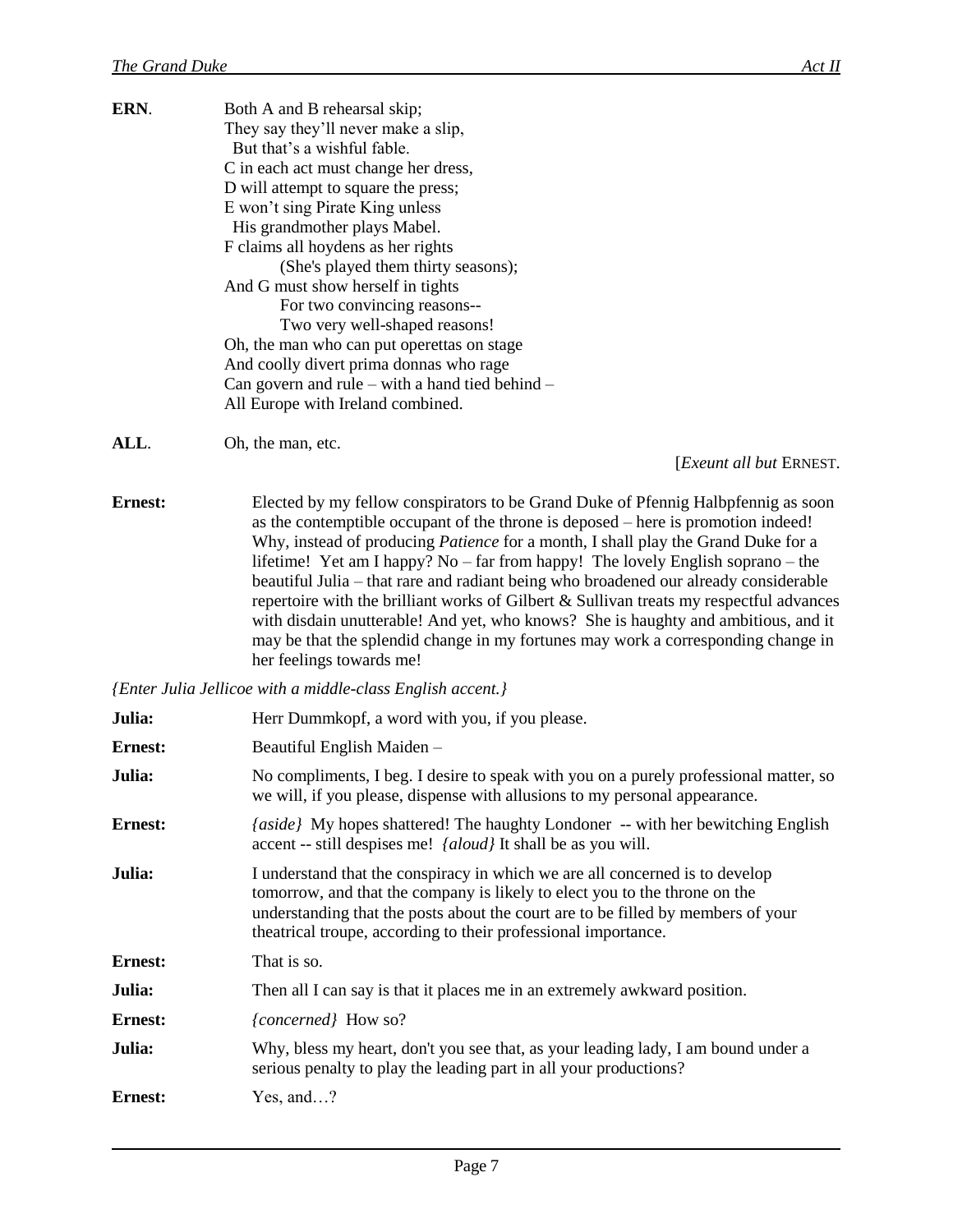| <b>Ernest:</b><br>My wife!<br>Julia:<br>That is another way of expressing the same idea.<br><b>Ernest:</b><br>${aside - delighted}$ I scarcely dared even to hope for this!<br>Julia:<br>Of course, as your leading lady, you'll be mean enough to hold me to the terms of my<br>agreement. Oh, that's so like management! Well, I suppose there's no help for it $-1$<br>shall have to do it!                                                |  |
|-----------------------------------------------------------------------------------------------------------------------------------------------------------------------------------------------------------------------------------------------------------------------------------------------------------------------------------------------------------------------------------------------------------------------------------------------|--|
|                                                                                                                                                                                                                                                                                                                                                                                                                                               |  |
|                                                                                                                                                                                                                                                                                                                                                                                                                                               |  |
|                                                                                                                                                                                                                                                                                                                                                                                                                                               |  |
|                                                                                                                                                                                                                                                                                                                                                                                                                                               |  |
| <b>Ernest:</b><br><i>(aside)</i> She's mine! <i>{aloud}</i> But – do you really think you would care to play that<br>part? {Taking her hand}                                                                                                                                                                                                                                                                                                  |  |
| Julia:<br><i>{withdrawing it}</i> Care to play it? Certainly not – but what am I to do?                                                                                                                                                                                                                                                                                                                                                       |  |
| <b>Ernest:</b><br>It's for a long run, $mind - a$ run that may last many, many years, no understudy                                                                                                                                                                                                                                                                                                                                           |  |
| Julia:<br>Business is business, and I am bound by the terms of my agreement.                                                                                                                                                                                                                                                                                                                                                                  |  |
| <b>Ernest:</b><br><i>{keeping up a show of reluctance}</i> But, considering your strong personal dislike for<br>me and your persistent rejection of my repeated offers, won't you find it difficult to<br>throw yourself into the part with all the impassioned enthusiasm that the character<br>seems to demand? Remember, it's a strongly emotional part, involving long and<br>repeated scenes of rapture, tenderness, adoration, devotion |  |
| Julia:<br>My good sir, throughout my career I have made it a rule never to allow my private<br>feelings to interfere with my professional duties.                                                                                                                                                                                                                                                                                             |  |
| <b>Ernest:</b><br>What, never?                                                                                                                                                                                                                                                                                                                                                                                                                |  |
| Julia:<br>Well, hardly ever. You may be quite sure that (however distasteful the part may be)<br>if I undertake it, I shall consider myself professionally bound to throw myself into it<br>(suddenly with a more posh accent) with all the ardour at my command.                                                                                                                                                                             |  |
| <b>Ernest:</b><br>$\{aside - with effusion\}$ I'm the happiest fellow alive! $\{aload\}$ Now – would you<br>have any objection – to give me some idea – if it's only a mere sketch – as to how<br>you might play it? It would be really interesting $-$ to me $-$ to know your conception<br>of $-$ the part of my wife.                                                                                                                      |  |
| Julia:<br>How would I play it? Oh, the places I'd go! {considering} Now, let me see.                                                                                                                                                                                                                                                                                                                                                          |  |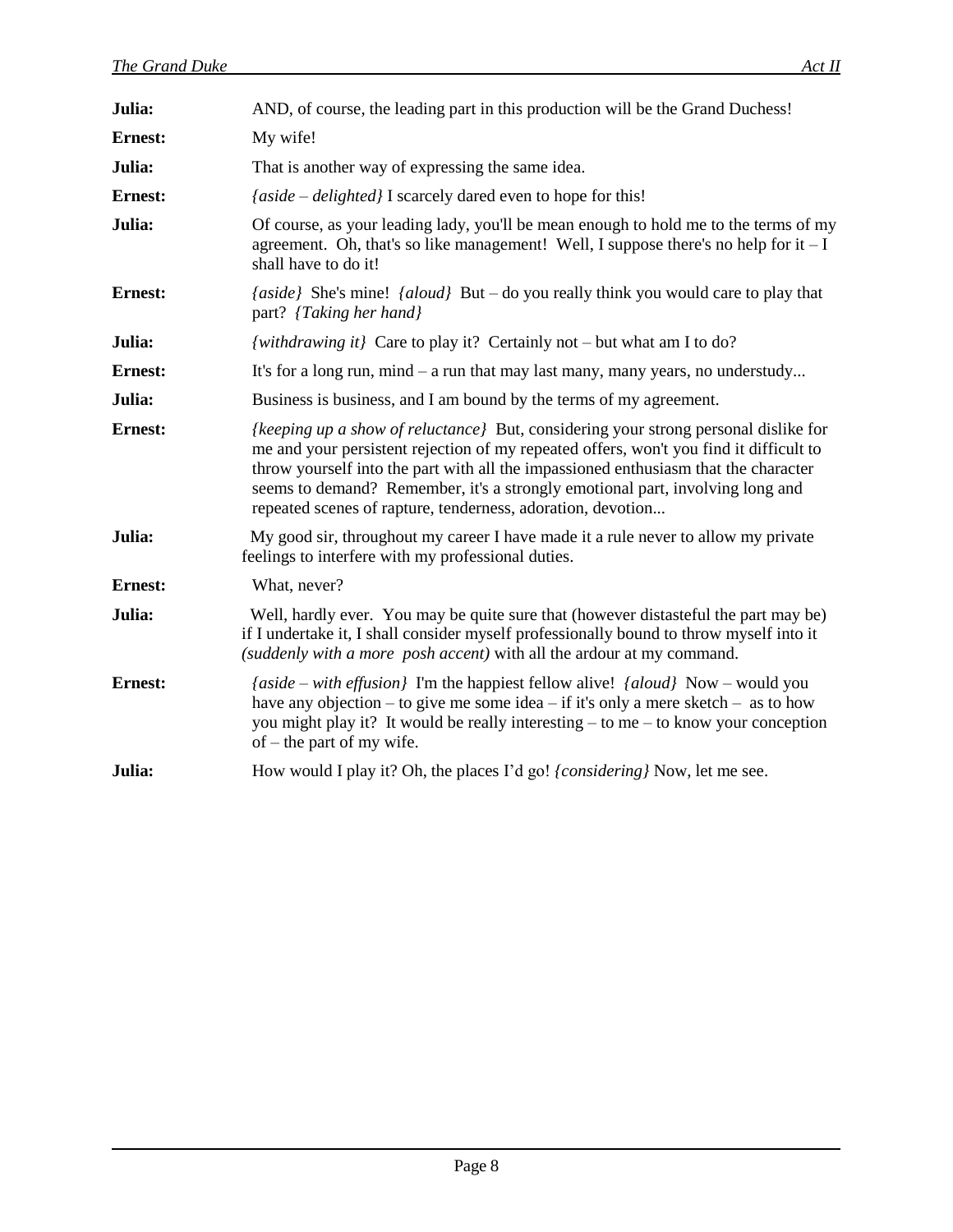#### **BALLAD--JULIA**.

How would I play this part-- The Grand Duke's Bride? All rancour in my heart I'd duly hide-- I'd drive it from my recollection And 'whelm you with a mock affection, Well calculated to defy detection-- That's how I'd play this part-- The Grand Duke's Bride. With many a winsome smile I'd witch and woo; With gay and girlish guile I'd frenzy you-- I'd madden you with my caressing, Like turtle, her first love confessing-- That it was "mock", no mortal would be guessing, With so much winsome wile I'd witch and woo! Did any other maid With you succeed, I'd pinch the forward jade-- I would indeed! With jealous frenzy agitated (Which would, of course, be simulated), I'd make her wish she'd never been created-- Did any other maid With you succeed! And should there come to me, Some summers hence, In all the childish glee Of innocence, Fair babes, aglow with beauty vernal, My heart would bound with joy diurnal! This sweet display of sympathy maternal, Well, that would also be A mere pretence! My histrionic art Though you deride,

*That's* how I'd play that part-- The Grand Duke's Bride!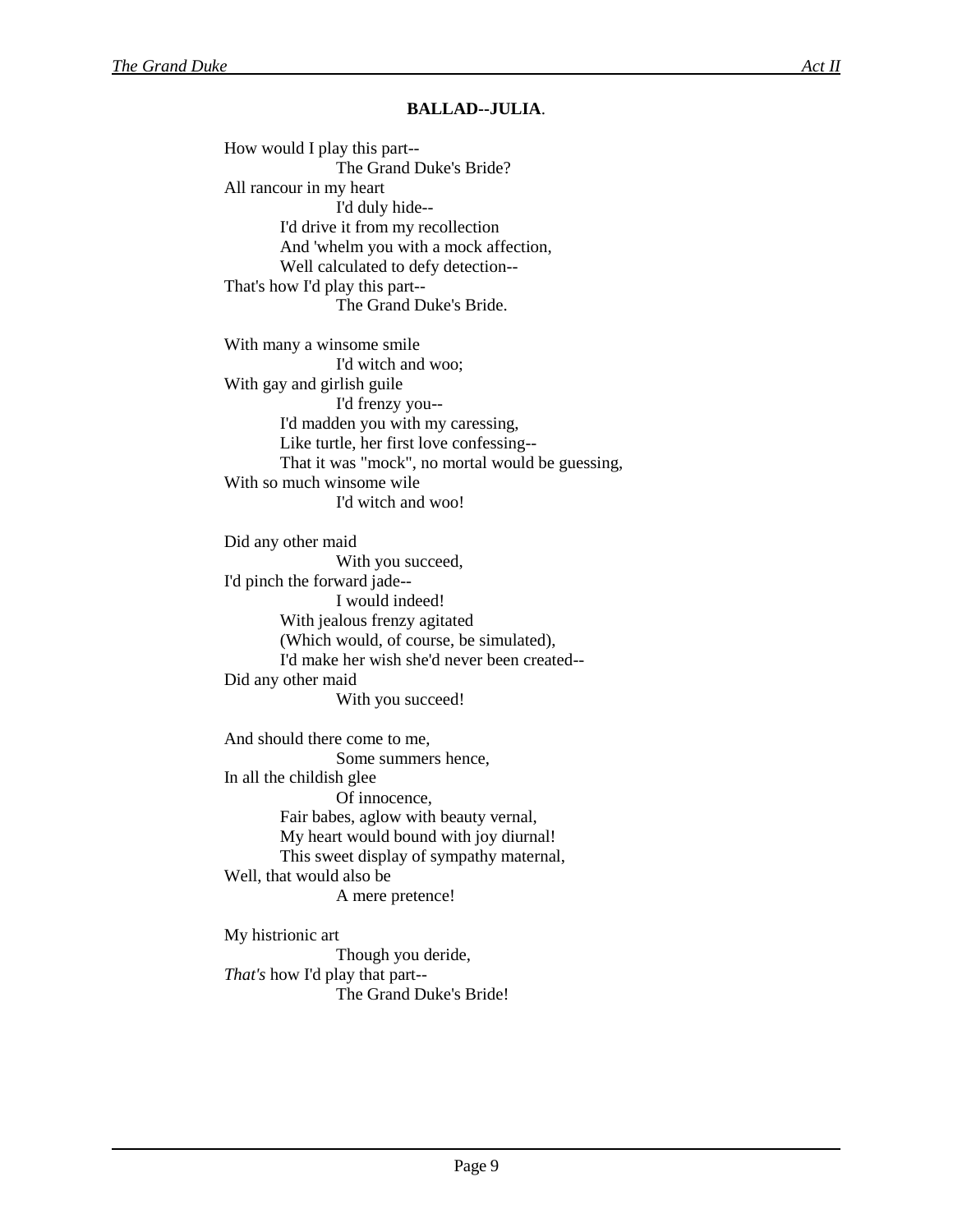#### **ENSEMBLE**.

#### **ERNEST**. **JULIA**.

From the rise of the curtain, From the rise of the curtain, Thus throw themselves into their parts, Thus throw themselves into their parts, Success is most certain!<br>
Success is most certain! If the *rôle* you're prepared to endow The *rôle* I'm prepared to endow With such delicate touches,<br>By the heaven above us, I vow By the heaven above us, I vow By the heaven above us, I vow You shall be my Grand Duchess! I will be your Grand Duchess!

Oh joy! when two glowing young hearts, My boy, when two glowing young hearts,

(*Dance.*)

*Enter all the Chorus with* LUDWIG, NOTARY, *and* LISA--*all greatly agitated*.

#### **EXCITED CHORUS**.

My goodness me! What shall we do? Why, what a dreadful situation! (*To* LUD.) It's all your fault, you booby you--you lump of indiscrimination! I'm sure I don't know where to go--it's put me into such a tetter-- But this at all events I know--the sooner we are off, the better!

**ERN**. What means this *agitato*? What d'ye seek? As your Grand Duke elect I bid you speak!

#### **SONG--LUDWIG**.

Ten minutes since I met a chap Who bowed an easy salutation-- Thinks I, "This gentleman, mayhap, Belongs to our Association." But, on the whole, Uncertain yet, A sausage-roll I took and eat-- That chap replied (I don't embellish) By eating *three* with obvious relish.

**CHORUS** (*angrily*). Why, gracious powers, No chum of ours *Could* eat three sausage-rolls with relish!

**LUD**. Quite reassured, I let him know Our plot--each incident explaining; That stranger chuckled much, as though He thought me highly entertaining. I told him all, Both bad and good; I bade him call-- He said he would: I added much--the more I muckled, The more that chuckling chummy chuckled!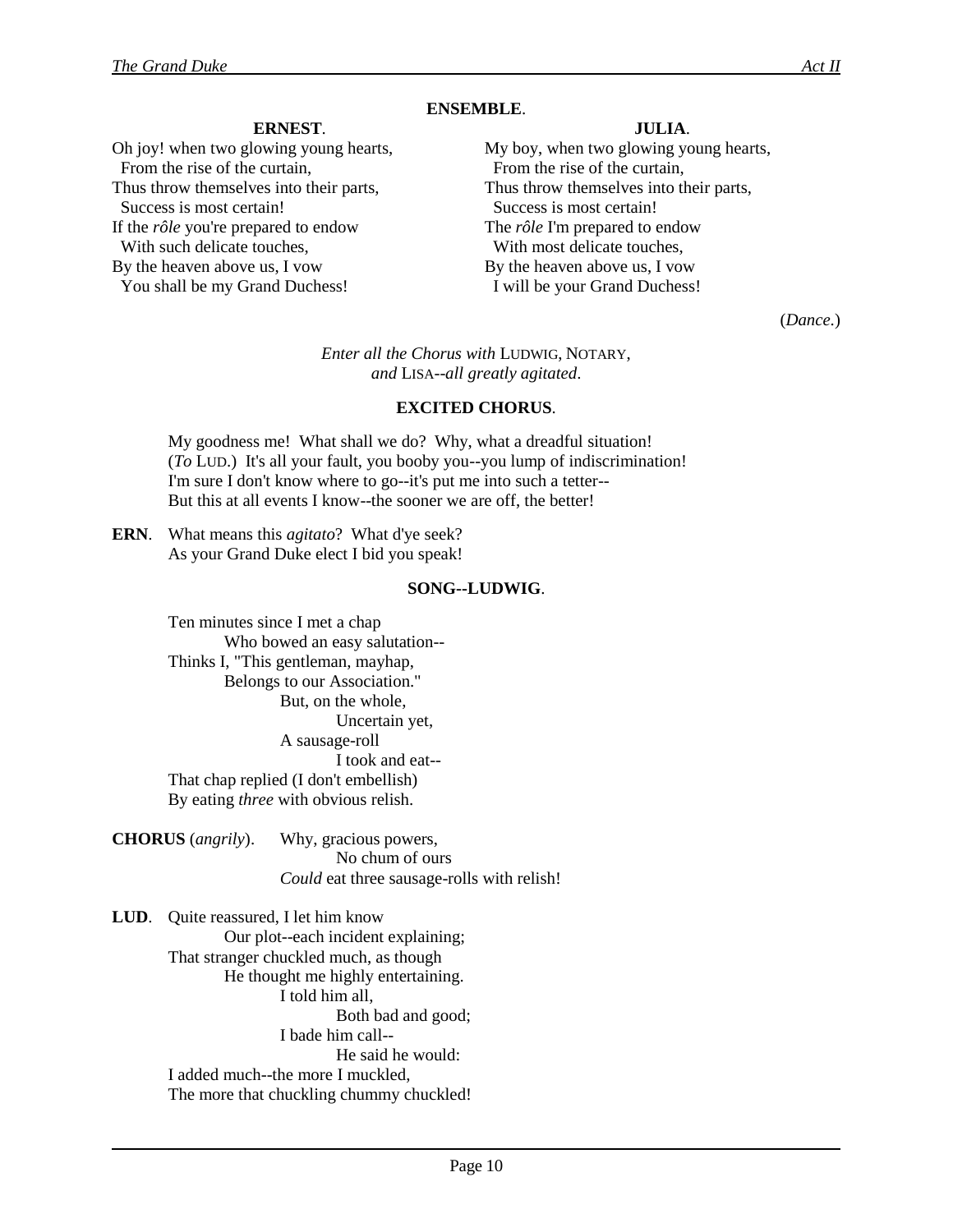**ALL** (*angrily*). A bat could see He couldn't be A chum of ours if he chuckled!

**LUD**. Well, as I bowed to his applause, Down dropped he with hysteric bellow-- And *that* seemed right enough, because I *am* a devilish funny fellow. Then suddenly, As still he squealed, It flashed on me That I'd revealed Our plot, with all details effective, To Grand Duke Rudolph's own detective!

**ALL**. What folly fell, To go and tell Our plot to any one's detective!

#### **CHORUS**.

(*Attacking* LUDWIG.) You booby dense-- You oaf immense, With no pretence To common sense! A stupid muff Who's made of stuff Not worth a puff Of candle-snuff!

Pack up at once and off we go, unless we're anxious to exhibit Our fairy forms all in a row, strung up upon the Castle gibbet!

<sup>[</sup>*Exeunt Chorus. Manent* LUDWIG, LISA, ERNEST, JULIA, *and* NOTARY.

| Julia:         | Well a nice mess you've got us into! There's an end of our precious plot!                                                                                                                                                                             |
|----------------|-------------------------------------------------------------------------------------------------------------------------------------------------------------------------------------------------------------------------------------------------------|
| <b>Ernest:</b> | Not to mention our very lives.                                                                                                                                                                                                                        |
| Ludwig:        | Yes, but – ha! ha! – fancy my choosing the Grand Duke's private detective, of all<br>men, to make a confidant of! When you come to think of it, it's really devilish funny.                                                                           |
| <b>Ernest:</b> | <i>{angrily}</i> When you come to think of it, it's extremely injudicious to admit into a<br>conspiracy every pudding-headed baboon who presents himself a sausage lover!                                                                             |
| Lisa:          | Ludwig is far from being a baboon. Poor boy, he could not help giving us away $-i$ t's<br>his trusting nature $-$ he was deceived.                                                                                                                    |
| Julia:         | <i>{furiously}</i> His trusting nature! <i>{to Ludwig, a la Eliza Doolittle }</i> Oh, I should like<br>to talk to you in me own language for five minutes. I know some good, strong,<br>energetic English remarks – only you wouldn't understand 'em! |
| Ludwig:        | Here we perceive one of the disadvantages of a neglected education!                                                                                                                                                                                   |
| <b>Ernest:</b> | <i>{to Julia}</i> And I suppose you'll never be my Grand Duchess, now!                                                                                                                                                                                |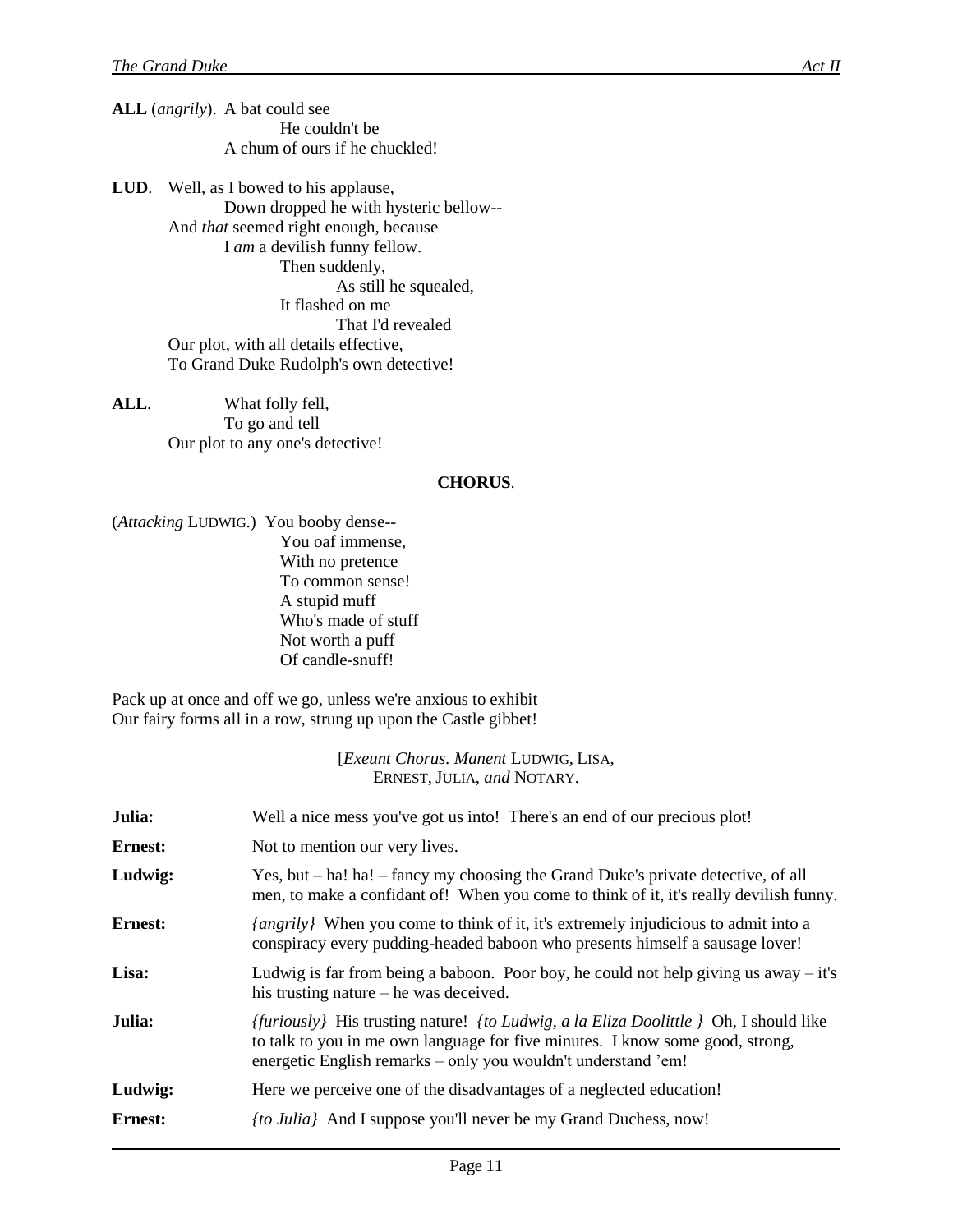| Julia:         | Grand Duchess? My good friend, if you don't produce the piece how can I play the<br>part?                                                                                                                                                                                                                                                                                                                                                                                                                                                  |
|----------------|--------------------------------------------------------------------------------------------------------------------------------------------------------------------------------------------------------------------------------------------------------------------------------------------------------------------------------------------------------------------------------------------------------------------------------------------------------------------------------------------------------------------------------------------|
| <b>Ernest:</b> | True. <i>{to Ludwig}</i> You see what you've done.                                                                                                                                                                                                                                                                                                                                                                                                                                                                                         |
| Ludwig:        | But, my dear sir, you don't seem to understand that the man ate three sausage-rolls.<br>Keep that steadily before you. Three large sausage-rolls.                                                                                                                                                                                                                                                                                                                                                                                          |
| Julia:         | Bah! – Lots of people eat sausage-rolls who are not conspirators.                                                                                                                                                                                                                                                                                                                                                                                                                                                                          |
| Ludwig:        | Then they shouldn't. It's bad form.                                                                                                                                                                                                                                                                                                                                                                                                                                                                                                        |
| Notary:        | It is always amusing to the legal mind to see a parcel of laymen bothering themselves<br>about a matter which to a trained lawyer presents no difficulty whatever.                                                                                                                                                                                                                                                                                                                                                                         |
| All:           | No difficulty!                                                                                                                                                                                                                                                                                                                                                                                                                                                                                                                             |
| Notary:        | None whatever! While our very lives are at stake for plotting to depose the Grand<br>Duke, the way out of being arrested, tried and executed, not necessarily in that order,<br>is quite simple.                                                                                                                                                                                                                                                                                                                                           |
| All:           | Simple?                                                                                                                                                                                                                                                                                                                                                                                                                                                                                                                                    |
| Notary:        | Certainly! Now attend. In the first place, you two men fight a Statutory Duel.                                                                                                                                                                                                                                                                                                                                                                                                                                                             |
| <b>Ernest:</b> | A Statutory Duel?                                                                                                                                                                                                                                                                                                                                                                                                                                                                                                                          |
| Ludwig:        | Never heard of such a thing.                                                                                                                                                                                                                                                                                                                                                                                                                                                                                                               |
| <b>Ernest:</b> | (Inspired to quote the line) What, never?                                                                                                                                                                                                                                                                                                                                                                                                                                                                                                  |
| Ludwig:        | (Getting the joke) Well, hardly ever  (Stopped short by Julia, Lisa and the<br>Notary's cold stares)                                                                                                                                                                                                                                                                                                                                                                                                                                       |
| Notary:        | It is true that the practice has fallen into abeyance through disuse. But all the laws of<br>Pfennig Halbpfennig run for a hundred years, after which they die a natural death,<br>unless, (All: "Yes?") in the meantime, (All: "Yes, yes?") – (aside, drolly) theater<br>people! unless in the meantime the laws have been revived for another century.<br>The Act that institutes the Statutory Duel was passed a hundred years ago, and as it<br>has never been revived, it expires to morrow at three o'clock. So you're just in time. |
| Julia:         | But what is the use of talking to us about Statutory Duels when we none of us know<br>what a Statutory Duel is?                                                                                                                                                                                                                                                                                                                                                                                                                            |
| Notary:        | Don't you? Then I'll explain.                                                                                                                                                                                                                                                                                                                                                                                                                                                                                                              |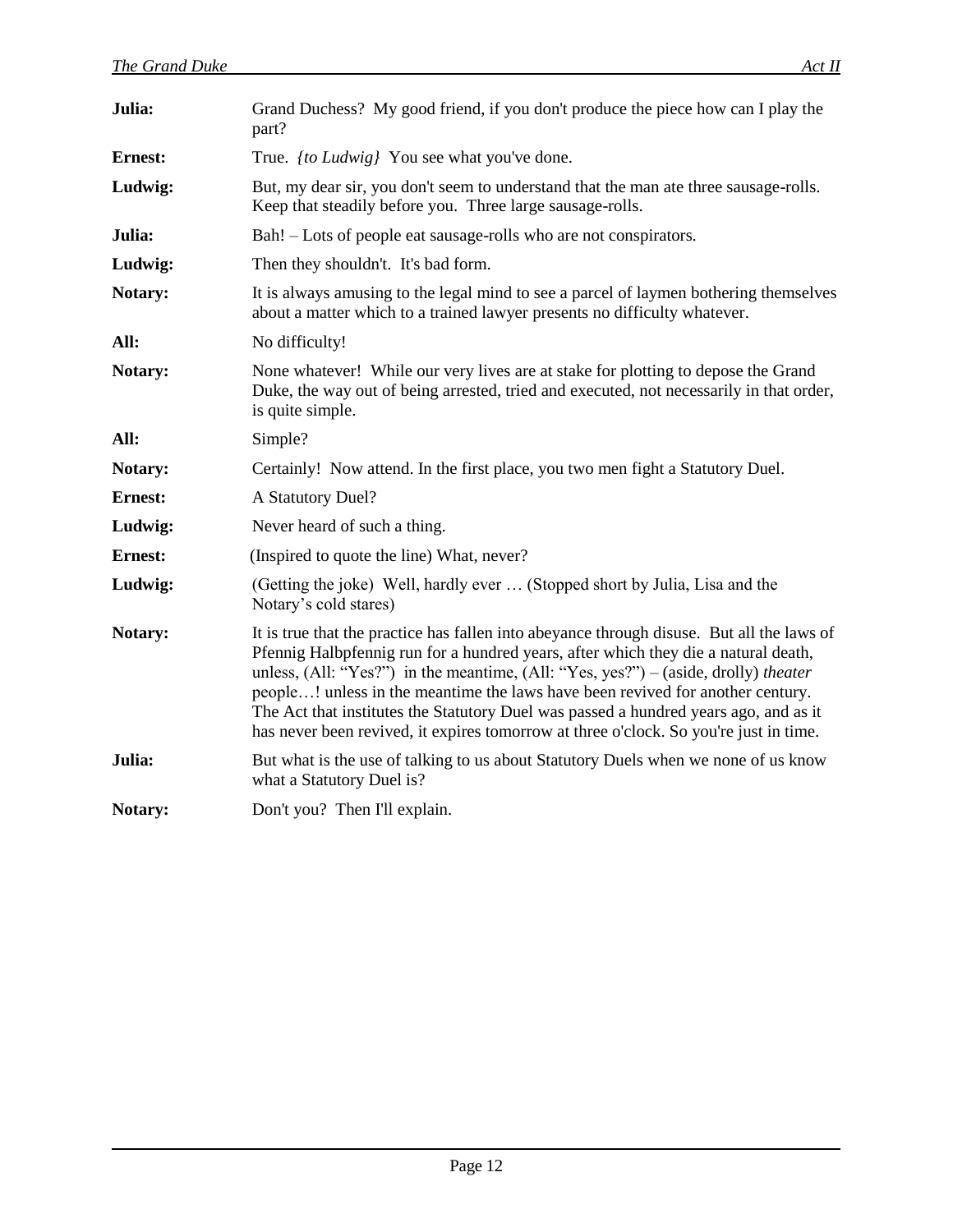## **SONG--NOTARY**.

|               | About a century since,              |
|---------------|-------------------------------------|
|               | The code of the duello              |
|               | To sudden death                     |
|               | For want of breath                  |
|               | Sent many a strapping fellow.       |
|               | The then presiding Prince           |
|               |                                     |
|               | (Who useless bloodshed hated),      |
|               | He passed an Act,                   |
|               | Short and compact,                  |
|               | Which may be briefly stated.        |
|               | Unlike the complicated laws         |
|               | A Parliamentary draftsman draws,    |
|               | It may be briefly stated.           |
| ALL.          | We know that complicated laws,      |
|               | Such as a legal draftsman draws,    |
|               | Cannot be briefly stated.           |
| NOT.          | By this ingenious law,              |
|               | If any two shall quarrel,           |
|               | They may not fight                  |
|               | With falchions bright               |
|               | (Which seemed to him immoral);      |
|               | But each a card shall draw,         |
|               | And he who draws the lowest         |
|               | Shall (so 'twas said)               |
|               | Be thenceforth dead--               |
|               | In fact, a legal "ghoest"           |
|               | (When urgent need of rhyme compels, |
|               | Orthography forgoes her spells,     |
|               |                                     |
|               | And "ghost" is written "ghoest").   |
| $ALL$ (aside) | With what an emphasis he dwells     |
|               | Upon "orthography" and "spells"!    |
|               | In modern terms that 'blowest.'     |
| NOT.          | When off the loser's popped         |
|               | (By pleasing legal fiction),        |
|               | And friend and foe                  |
|               | Have wept their woe                 |
|               | In counterfeit affliction,          |
|               | The winner must adopt               |
|               | The loser's poor relations--        |
|               | Discharge his debts,                |
|               | Pay all his bets,                   |
|               | And take his obligations.           |
|               | In short, to briefly sum the case,  |
|               | The winner takes the loser's place, |
|               | With all its obligations.           |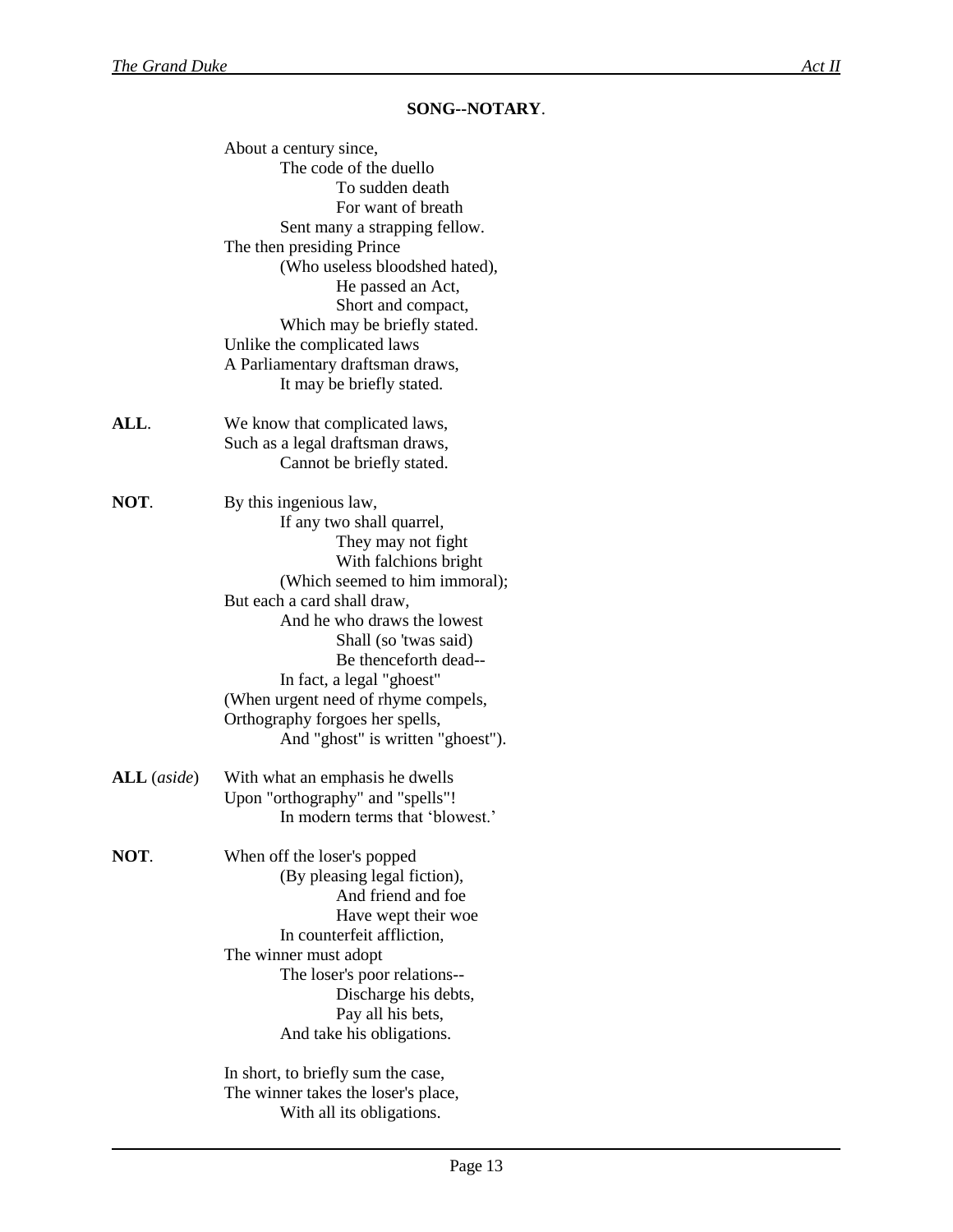| ALL.           | How neatly lawyers state a case!<br>The winner takes the loser's place,<br>With all its obligations!                                                                                                                                                                                                                                                                                                                                                               |
|----------------|--------------------------------------------------------------------------------------------------------------------------------------------------------------------------------------------------------------------------------------------------------------------------------------------------------------------------------------------------------------------------------------------------------------------------------------------------------------------|
| Ludwig:        | I see. The man who draws the lowest card –                                                                                                                                                                                                                                                                                                                                                                                                                         |
| Notary:        | Dies, <i>ipso facto</i> , a social death – a legal, though not physical death. His identity<br>disappears and the winner takes his place, whatever it may be, discharges all his<br>functions and adopts all his responsibilities.                                                                                                                                                                                                                                 |
| <b>Ernest:</b> | This is all very well, as far as it goes, but it only protects one of us. What's to<br>become of the survivor?                                                                                                                                                                                                                                                                                                                                                     |
| Ludwig:        | Yes, that's an interesting point, because I might be the survivor.                                                                                                                                                                                                                                                                                                                                                                                                 |
| Notary:        | The survivor goes at once to the Grand Duke, and, in a burst of remorse, denounces<br>the "dead" man as the moving spirit of the plot: the instigator. He is accepted as<br>King's evidence, and, as a matter of course, receives a free and complete pardon for<br>testifying against the accused. Tomorrow, when the law expires, the dead man will,<br>ipso facto, come to life again and resume all his obligations as though nothing<br>unusual had happened. |
| Julia:         | When he will be at once arrested, tried, and executed on the evidence of the informer!<br>Candidly, my friend, I don't think much of your plot!                                                                                                                                                                                                                                                                                                                    |
| Notary:        | Dear, dear, dear, the ignorance of the English! My good young lady, it is a maxim of<br>our glorious Constitution that a man can only die once. Death expunges crime, and<br>when he comes to life again, it will be with a clean slate.                                                                                                                                                                                                                           |
| <b>Ernest:</b> | It's so topsy turvy!                                                                                                                                                                                                                                                                                                                                                                                                                                               |
| Ludwig:        | <i>{to Notary}</i> But ingenious! My dear sir, we owe you our lives! <i>{to Ernest}</i> Well,<br>miscreant, are you prepared to meet me on the field of honor?                                                                                                                                                                                                                                                                                                     |
| <b>Ernest:</b> | At once. By Jove, what a couple of fire eaters we are!                                                                                                                                                                                                                                                                                                                                                                                                             |
| Lisa:          | Ludwig doesn't know what fear is.                                                                                                                                                                                                                                                                                                                                                                                                                                  |
| Notary:        | Altogether it is a great improvement on the old method of giving satisfaction.                                                                                                                                                                                                                                                                                                                                                                                     |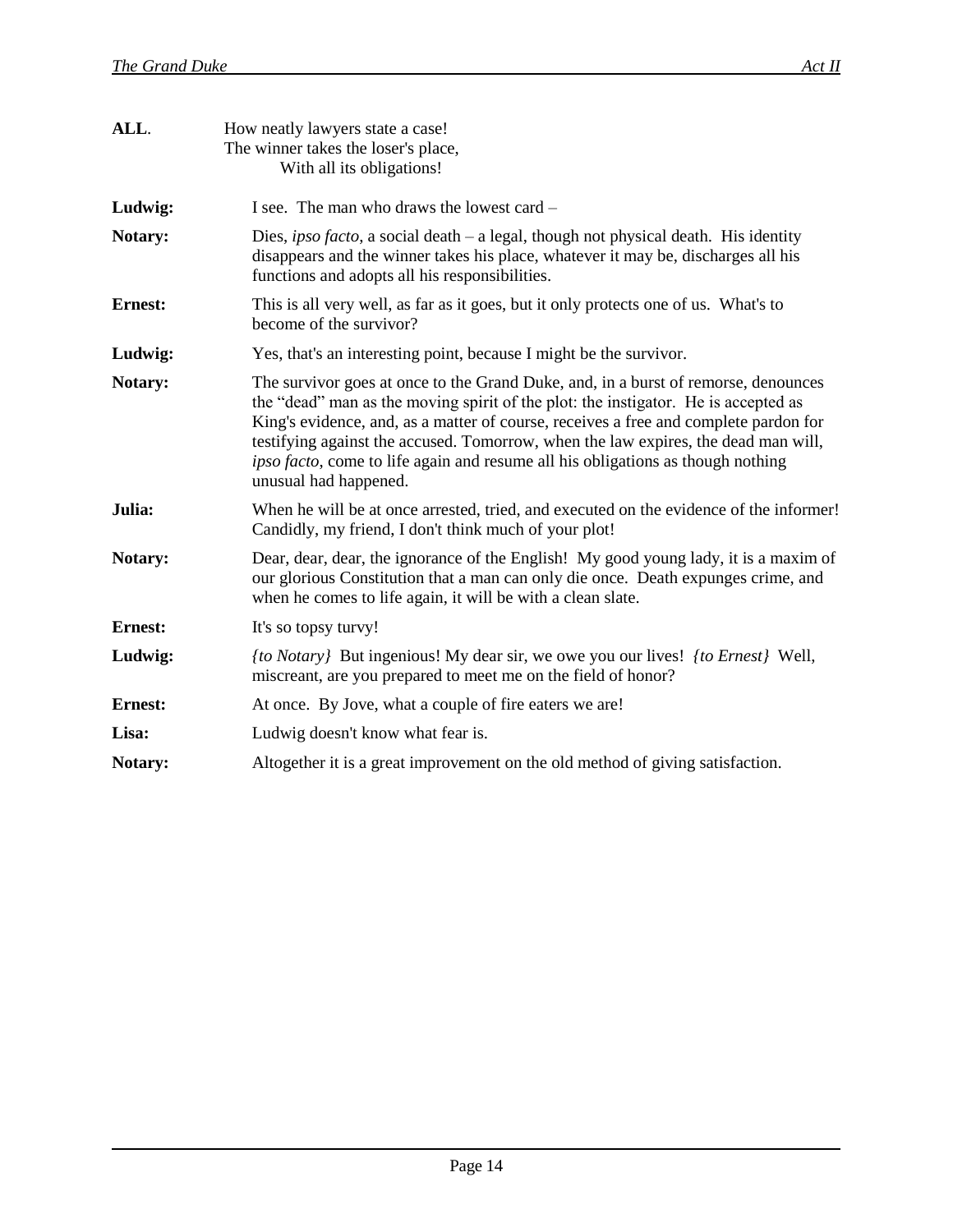## **QUINTET**

**NOT**. (*offering a card to* ERNEST). Now take a card and gaily sing How little you care for Fortune's rubs--

**ERN**. (*drawing a card*). Hurrah, hurrah!--I've drawn a King:

**ALL**. He's drawn a King! He's drawn a King! Sing Hearts and Diamonds, Spades and Clubs!

**ALL** (*dancing*).He's drawn a King! How strange a thing! An excellent card--his chance it aids-- Sing Hearts and Diamonds, Spades and Clubs-- Sing Diamonds, Hearts and Clubs and Spades!

#### **NOT**. (*to* LUDWIG).

Now take a card with heart of grace-- (Whatever our fate, let's play our parts).

- **LUD**. (*drawing card*). Hurrah, hurrah!--I've drawn an Ace!
- **ALL**. He's drawn an Ace! He's drawn an Ace! Sing Clubs and Diamonds, Spades and Hearts!

### **ALL** (*dancing*).

He's drawn an Ace! Observe his face-- Such very good fortune falls to few-- Sing Clubs and Diamonds, Spades and Hearts-- Sing Clubs, Spades, Hearts and Diamonds too!

> [*Dance and exeunt* LUDWIG, ERNEST, *and* NOTARY *with the two Girls*.

*March. Enter the seven Chamberlains of the* GRAND DUKE RUDOLPH.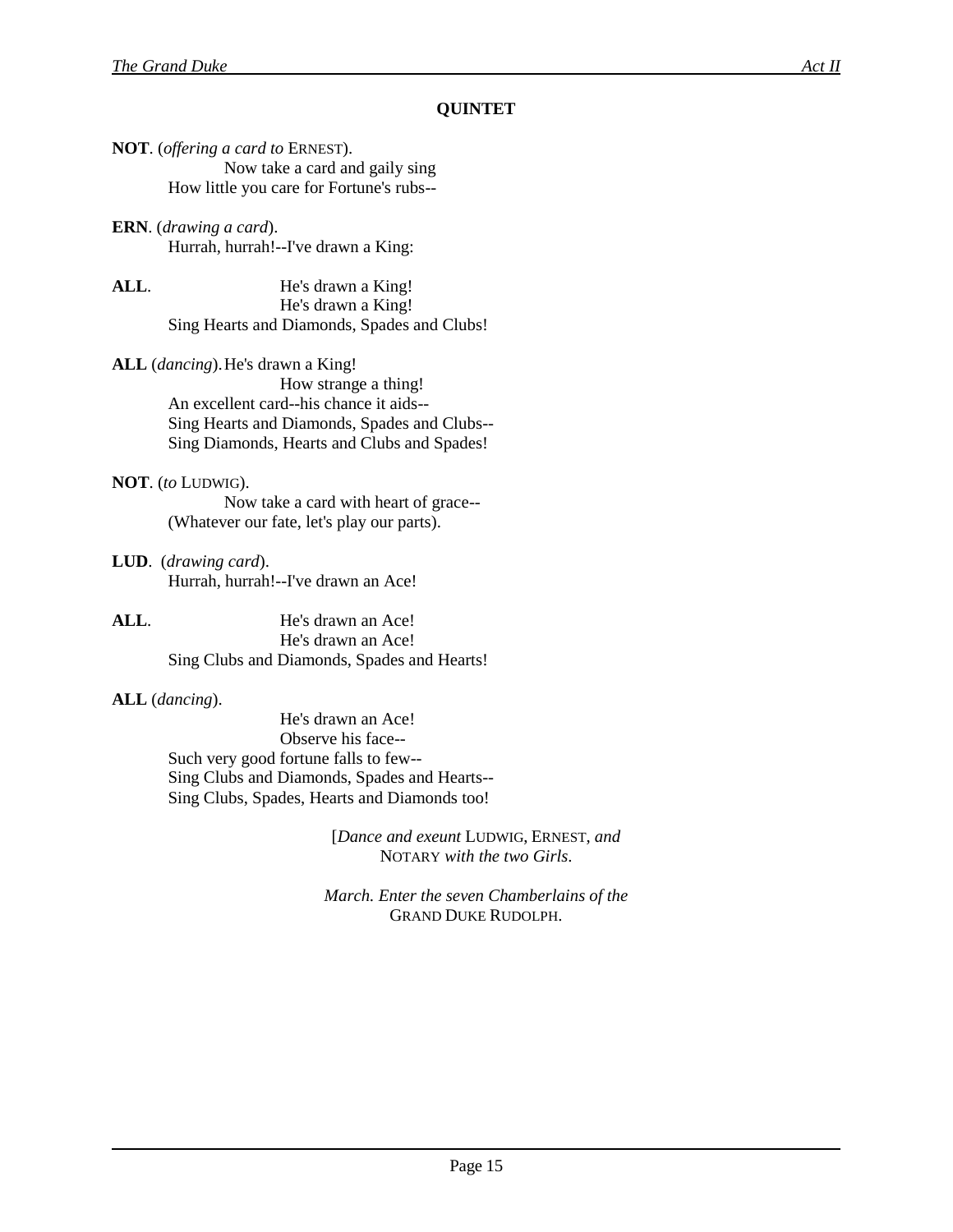The good Grand Duke of Pfennig Halbpfennig, Though, in his own opinion, very very big, In point of fact he's nothing but a miserable prig Is the good Grand Duke of Pfennig Halbpfennig!

Though quite contemptible, as every one agrees, We must dissemble if we want our bread and cheese, So hail him in a chorus, with enthusiasm big, The good Grand Duke of Pfennig Halbpfennig!

*Enter the* GRAND DUKE RUDOLPH. *He is meanly and miserably dressed in old and patched clothes, but blazes with a profusion of orders and decorations. He is very weak and ill, from low living.*

#### **SONG--RUDOLPH**.

A pattern to professors of monarchical autonomy, I don't indulge in levity or compromising *bonhomie*, But dignified formality, consistent with economy, Above all other virtues I particularly prize. I never join in merriment--I don't see joke or jape any-- I never tolerate familiarity in shape any-- This, joined with an extravagant respect for tuppence-ha'penny, A keynote to my character sufficiently supplies.

(*Speaking*.) Observe. (*To Chamberlains*.) My snuff-box!

*(The snuff-box is passed with much ceremony from the Junior Chamberlain, through all the others, until it is presented by the Senior Chamberlain to* RUDOLPH, *who uses it.)*

That incident a keynote to my character supplies.

**RUD**. I weigh out tea and sugar with precision mathematical-- Instead of beer, a penny each--my orders are emphatical-- (Extravagance unpardonable, any more than that I call), But, on the other hand, my Ducal dignity to keep-- All Courtly ceremonial--to put it comprehensively-- I rigidly insist upon (but not, I hope, offensively) Whenever ceremonial can be practised inexpensively-- And, when you come to think of it, it's really very cheap!

(*Speaking*.) Observe. (*To Chamberlains*.) My handkerchief!

*(Handkerchief is handed by Junior Chamberlain to the next in order, and so on until it reaches* RUDOLPH, *who is much inconvenienced by the delay.)*

It's stately and impressive, and it's really very cheap!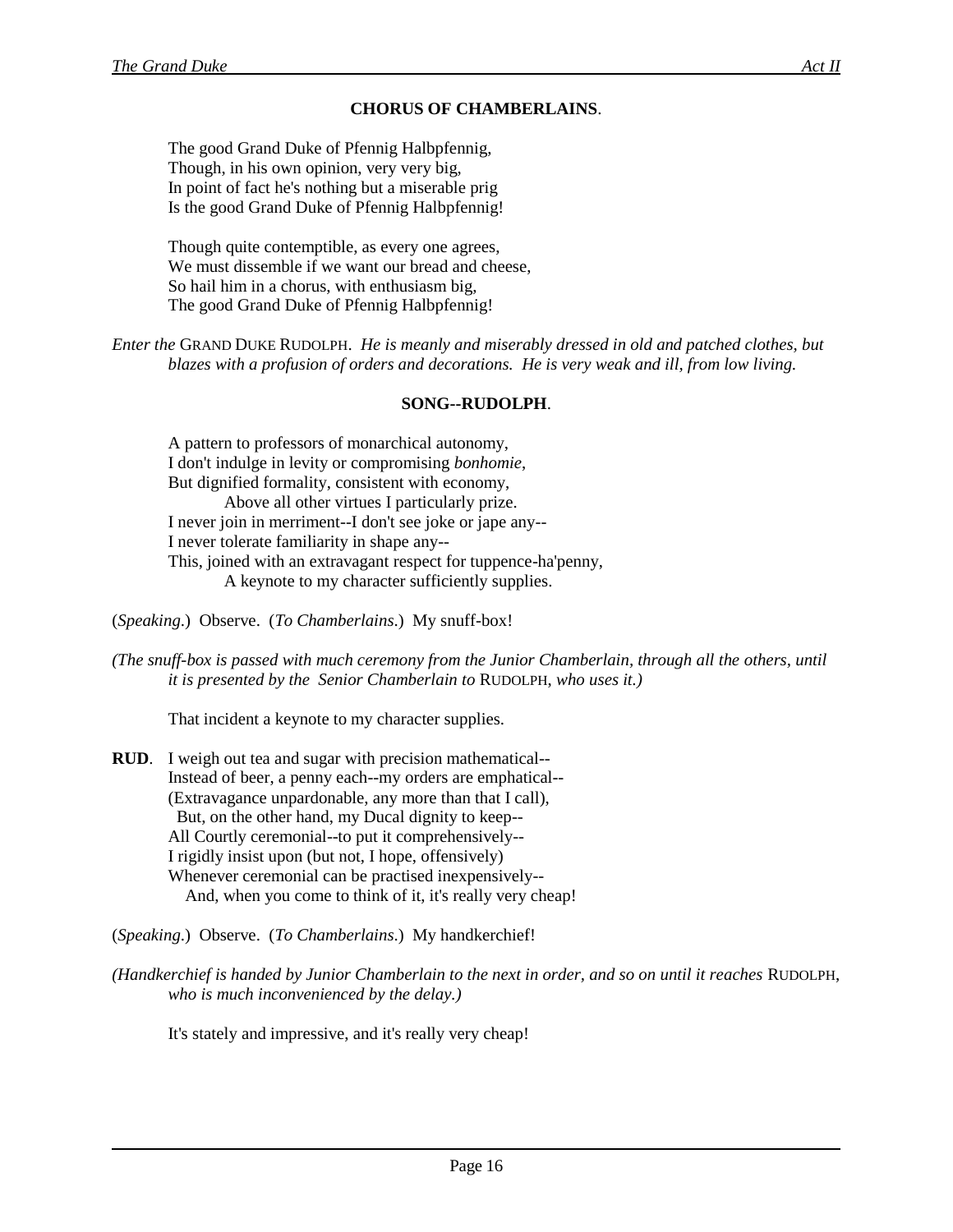| <b>Rudolph:</b>  | My Lord Chamberlain, as you are aware, my marriage with the wealthy Baroness von<br>Krakenfeldt will take place tomorrow, and you will be good enough to see that the<br>Wedding Breakfast takes place are on a scale of unusual liberality. (shudders) All<br>the leading pastry-cooks of the town will be invited to compete, and the winner will<br>not only enjoy the satisfaction of seeing his breakfast devoured by the Grand Ducal<br>pair, but he will also be entitled to have the Arms of Pfennig Halbpfennig tattoo'd<br>between his shoulder-blades. Lady pastry makers may opt for the only slightly less<br>desirable Ducal "tramp stamp." The entire population will be commanded to enjoy<br>themselves, and with this view towards this we have we have composed a Wedding<br>Anthem, which the entire population are required to obtain from our Grand Ducal<br>publishers, and all the Chamberlains will be expected to push the sale.<br>{Chamberlains bow and exeunt.} I hope I'm not doing a foolish thing in getting<br>married. After all, it's a poor heart that never rejoices, and this wedding of mine is<br>the first little treat I've allowed myself since my christening. Besides, Caroline's<br>income is very considerable, and as her ideas of economy are quite on a par with<br>mine, it ought to turn out well. {Enter Baroness von Krakenfeldt with newspaper and<br>note inside.} Oh, here she is. <i>{Approaching to embrace Baroness}</i> My little Gum<br>Drop! |
|------------------|-------------------------------------------------------------------------------------------------------------------------------------------------------------------------------------------------------------------------------------------------------------------------------------------------------------------------------------------------------------------------------------------------------------------------------------------------------------------------------------------------------------------------------------------------------------------------------------------------------------------------------------------------------------------------------------------------------------------------------------------------------------------------------------------------------------------------------------------------------------------------------------------------------------------------------------------------------------------------------------------------------------------------------------------------------------------------------------------------------------------------------------------------------------------------------------------------------------------------------------------------------------------------------------------------------------------------------------------------------------------------------------------------------------------------------------------------------------------------------------------------------------|
| <b>Baroness:</b> | Rudolph, don't! What in the world are you thinking of?                                                                                                                                                                                                                                                                                                                                                                                                                                                                                                                                                                                                                                                                                                                                                                                                                                                                                                                                                                                                                                                                                                                                                                                                                                                                                                                                                                                                                                                      |
| <b>Rudolph:</b>  | I was thinking of embracing you, my sugarplum.                                                                                                                                                                                                                                                                                                                                                                                                                                                                                                                                                                                                                                                                                                                                                                                                                                                                                                                                                                                                                                                                                                                                                                                                                                                                                                                                                                                                                                                              |
| <b>Baroness:</b> | What, here? In public? Really you appear to have no sense of delicacy.                                                                                                                                                                                                                                                                                                                                                                                                                                                                                                                                                                                                                                                                                                                                                                                                                                                                                                                                                                                                                                                                                                                                                                                                                                                                                                                                                                                                                                      |
| <b>Rudolph:</b>  | No sense of delicacy, Bon-bon!                                                                                                                                                                                                                                                                                                                                                                                                                                                                                                                                                                                                                                                                                                                                                                                                                                                                                                                                                                                                                                                                                                                                                                                                                                                                                                                                                                                                                                                                              |
| <b>Baroness:</b> | No. I can't make you out. When you courted me, all your courting was done publicly<br>in the Market Place. When you proposed to me, you proposed in the Market Place.<br>And now that we're engaged you seem to desire that our first tete-a-tete shall occur in<br>the Market Place! Surely you've a <i>room</i> in your Palace – with <i>blinds</i> ?                                                                                                                                                                                                                                                                                                                                                                                                                                                                                                                                                                                                                                                                                                                                                                                                                                                                                                                                                                                                                                                                                                                                                     |
| <b>Rudolph:</b>  | But, my own, – I'm bound by my own decree.                                                                                                                                                                                                                                                                                                                                                                                                                                                                                                                                                                                                                                                                                                                                                                                                                                                                                                                                                                                                                                                                                                                                                                                                                                                                                                                                                                                                                                                                  |
| <b>Baroness:</b> | Your own decree?                                                                                                                                                                                                                                                                                                                                                                                                                                                                                                                                                                                                                                                                                                                                                                                                                                                                                                                                                                                                                                                                                                                                                                                                                                                                                                                                                                                                                                                                                            |
| <b>Rudolph:</b>  | Yes. You see, all the houses looking out on the Market Place belong to me, and, with<br>a view of increasing the value of the property, I decreed that all love-episodes<br>between affectionate couples should take place, in public, on this spot, every<br>Monday, Wednesday, and Friday.                                                                                                                                                                                                                                                                                                                                                                                                                                                                                                                                                                                                                                                                                                                                                                                                                                                                                                                                                                                                                                                                                                                                                                                                                |
| <b>Baroness:</b> | (severely) Bless me, (then delighted) what a happy idea! So moral too! It ensures<br>things don't go too far. Has it worked?                                                                                                                                                                                                                                                                                                                                                                                                                                                                                                                                                                                                                                                                                                                                                                                                                                                                                                                                                                                                                                                                                                                                                                                                                                                                                                                                                                                |
| <b>Rudolph:</b>  | The rents have gone up fifty per cent., and the sale of opera glasses (which is a Grand<br>Ducal monopoly) has received an extraordinary stimulus!                                                                                                                                                                                                                                                                                                                                                                                                                                                                                                                                                                                                                                                                                                                                                                                                                                                                                                                                                                                                                                                                                                                                                                                                                                                                                                                                                          |
| <b>Baroness:</b> | That's my little job creator!                                                                                                                                                                                                                                                                                                                                                                                                                                                                                                                                                                                                                                                                                                                                                                                                                                                                                                                                                                                                                                                                                                                                                                                                                                                                                                                                                                                                                                                                               |
| <b>Rudolph:</b>  | So, under the circumstances, would you allow me to put my arm round your waist<br>Purely as a source of income  just once!                                                                                                                                                                                                                                                                                                                                                                                                                                                                                                                                                                                                                                                                                                                                                                                                                                                                                                                                                                                                                                                                                                                                                                                                                                                                                                                                                                                  |
| <b>Baroness:</b> | But it's so embarrassing. Think of the opera glasses!                                                                                                                                                                                                                                                                                                                                                                                                                                                                                                                                                                                                                                                                                                                                                                                                                                                                                                                                                                                                                                                                                                                                                                                                                                                                                                                                                                                                                                                       |
| <b>Rudolph:</b>  | My dear Caroline, that's just what I am thinking of. Oh, hang it all, we must give<br>them something for their money! (He gives her a hugthe newspaper she's carried<br>in is uncomfortable between them, causing him to ask) What's that?                                                                                                                                                                                                                                                                                                                                                                                                                                                                                                                                                                                                                                                                                                                                                                                                                                                                                                                                                                                                                                                                                                                                                                                                                                                                  |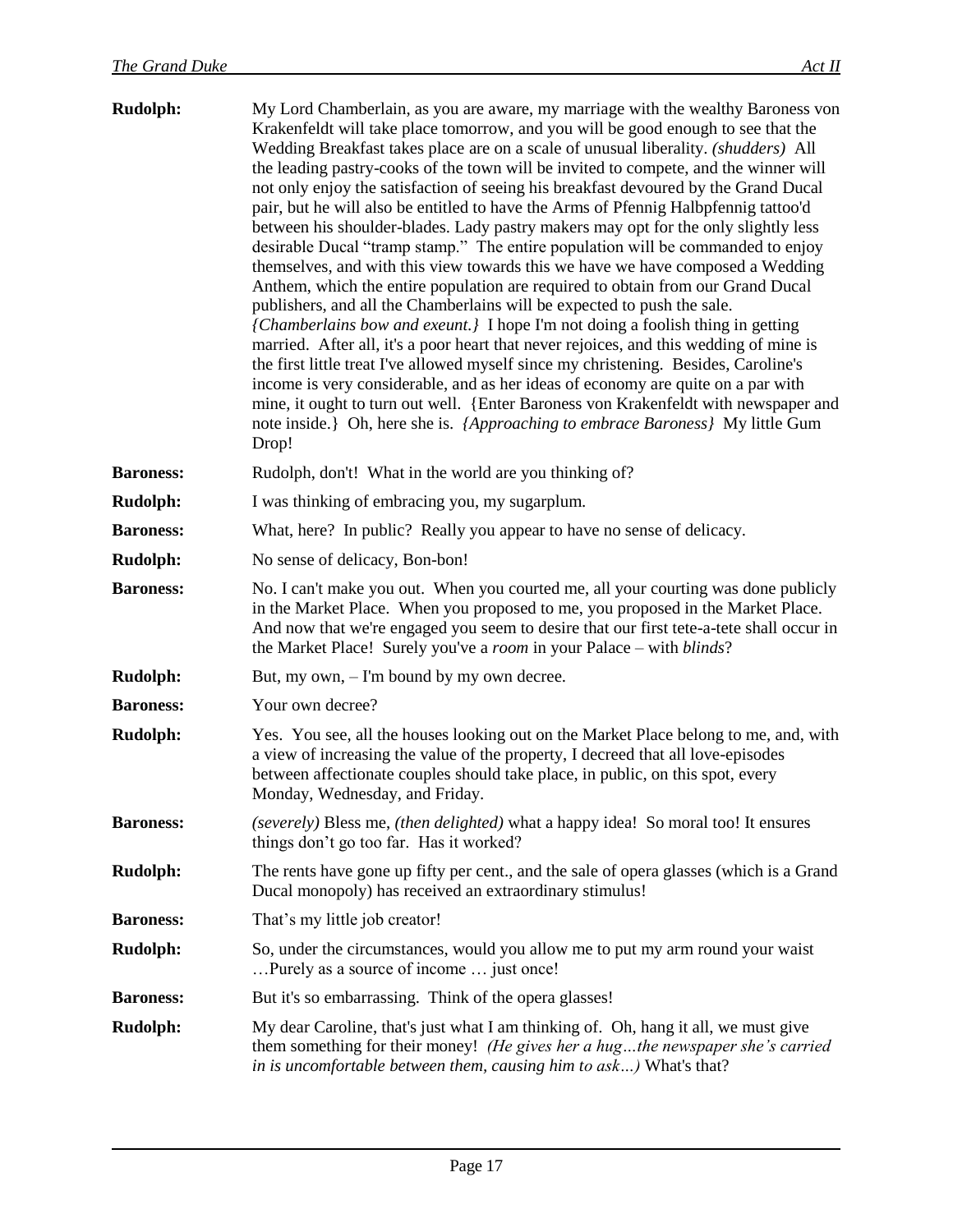| <b>Baroness:</b> | <i>{Unfolding paper, which contains a large letter, which she hands to him}</i> It's a letter<br>which your detective asked me to hand to you. I've concealed it in yesterday's paper.<br>{She begins to read paper}                                                                                                                                                                                                                                                                                                                                                                                                              |  |
|------------------|-----------------------------------------------------------------------------------------------------------------------------------------------------------------------------------------------------------------------------------------------------------------------------------------------------------------------------------------------------------------------------------------------------------------------------------------------------------------------------------------------------------------------------------------------------------------------------------------------------------------------------------|--|
| <b>Rudolph:</b>  | Oh, it's only his daily report! That'll keep.                                                                                                                                                                                                                                                                                                                                                                                                                                                                                                                                                                                     |  |
| <b>Baroness:</b> | $Why - dear me - here's your biography! "The Geisal Grinch!"$                                                                                                                                                                                                                                                                                                                                                                                                                                                                                                                                                                     |  |
| <b>Rudolph:</b>  | $Yes - I$ fancy that refers to me.                                                                                                                                                                                                                                                                                                                                                                                                                                                                                                                                                                                                |  |
| <b>Baroness:</b> | Let's see  blah, blah, The Grand Duke  stingy, stingy, stingy  cheap, close<br>fisted, miserly, penny-pincher, uncharitable  Oh Rudolph, it's a lovely puff piece.<br>Did you write it yourself? Why, what's this? It says that although you're going to<br>marry me tomorrow, you were betrothed in infancy to the Princess of Monte Carlo!                                                                                                                                                                                                                                                                                      |  |
| <b>Rudolph:</b>  | Oh yes – that's quite right. Didn't I mention it?                                                                                                                                                                                                                                                                                                                                                                                                                                                                                                                                                                                 |  |
| <b>Baroness:</b> | Mention it! You never said a word about it!                                                                                                                                                                                                                                                                                                                                                                                                                                                                                                                                                                                       |  |
| <b>Rudolph:</b>  | Well, it doesn't matter, because, you see, it's practically off.                                                                                                                                                                                                                                                                                                                                                                                                                                                                                                                                                                  |  |
| <b>Baroness:</b> | Practically off?                                                                                                                                                                                                                                                                                                                                                                                                                                                                                                                                                                                                                  |  |
| <b>Rudolph:</b>  | Yes. By the terms of the contract the betrothal is void unless the Princess marries<br>before she is of age. Now, her father, the Prince, is stony-broke, and hasn't left his<br>house for years for fear of arrest from his creditors, who are legion. Over and over<br>again he has implored me to come to <i>them</i> to be married or to advance him the<br>money to enable the Princess to come to $me$ – but in vain. As the Princess comes of<br>age at three tomorrow, at three tomorrow I'm a free man, so I appointed that hour for<br>our wedding, as I shall like to have as much marriage as I can get for my money. |  |
| <b>Baroness:</b> | My thoughtful darling! Oh, Rudolph, we ought to be very happy!                                                                                                                                                                                                                                                                                                                                                                                                                                                                                                                                                                    |  |
| <b>Rudolph:</b>  | If I'm not, it'll be my first bad investment.                                                                                                                                                                                                                                                                                                                                                                                                                                                                                                                                                                                     |  |
| <b>Baroness:</b> | I often picture us in the long, cold, dark December evenings, sitting close to each<br>other and singing impassioned duets to keep us warm, and thinking of all the lovely<br>things we could afford to buy if we chose to  which we won't!  and, at the same<br>time, planning out our lives in a spirit of the most rigid and exacting economy!                                                                                                                                                                                                                                                                                 |  |
| <b>Rudolph:</b>  | It's a most beautiful and touching picture of connubial bliss in its highest and most<br>rarefied development!                                                                                                                                                                                                                                                                                                                                                                                                                                                                                                                    |  |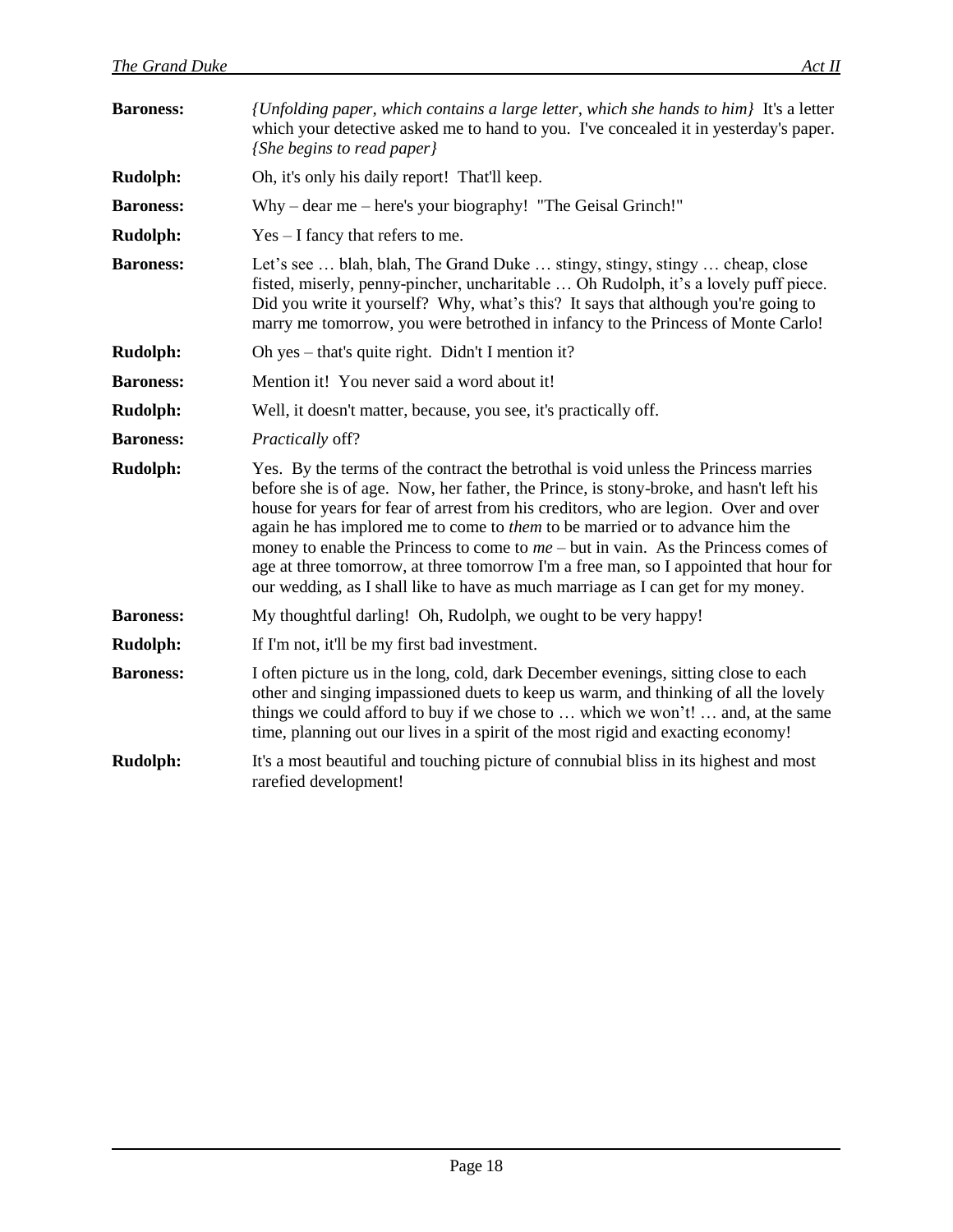#### **DUET--BARONESS** *and* **RUDOLPH**.

| <b>BAR.</b> As o'er our penny roll we sing, |
|---------------------------------------------|
| It is not reprehensive                      |
| To think what joys our wealth would bring   |
| Were we disposed to do the thing            |
| Upon a scale extensive.                     |
| There's rich mock-turtle--thick and clear-- |
|                                             |

**RUD**. *(confidentially)*. Perhaps we'll have it once a year!

**BAR**. *(delighted)*. You *are* an open-handed dear!

**RUD.** Though, mind you, it's expensive.

- **BAR.** No doubt it *is* expensive.
- **BOTH**.Oh, he who has an income clear Of fifty thousand pounds a year--
- **BAR.** Can purchase all his fancy loves Conspicuous hats--
- **RUD**. Two shilling gloves--
- **BAR**. *(doubtfully).* Two-shilling gloves?
- **RUD**. *(positively)*. Two-shilling gloves--
- **BOTH**.Yes, think of that, two-shilling gloves!
- **BAR.** Cheap shoes and ties of gaudy hue, A watch by Swatch or two …
- **RUD**. Mon Dieu!
- **BAR.** And think that he could buy the lot Were he a donkey--
- **RUD**. Which he's *not*!
- **BAR**. Oh no, he's *not*!
- **RUD**. Oh no, he's *not*!

#### **BOTH** (*dancing*).

That kind of donkey he is *not*! Then let us be modestly merry, And rejoice with a derry down derry. For to laugh and to sing Is a rational thing-- It's a joy economical, very!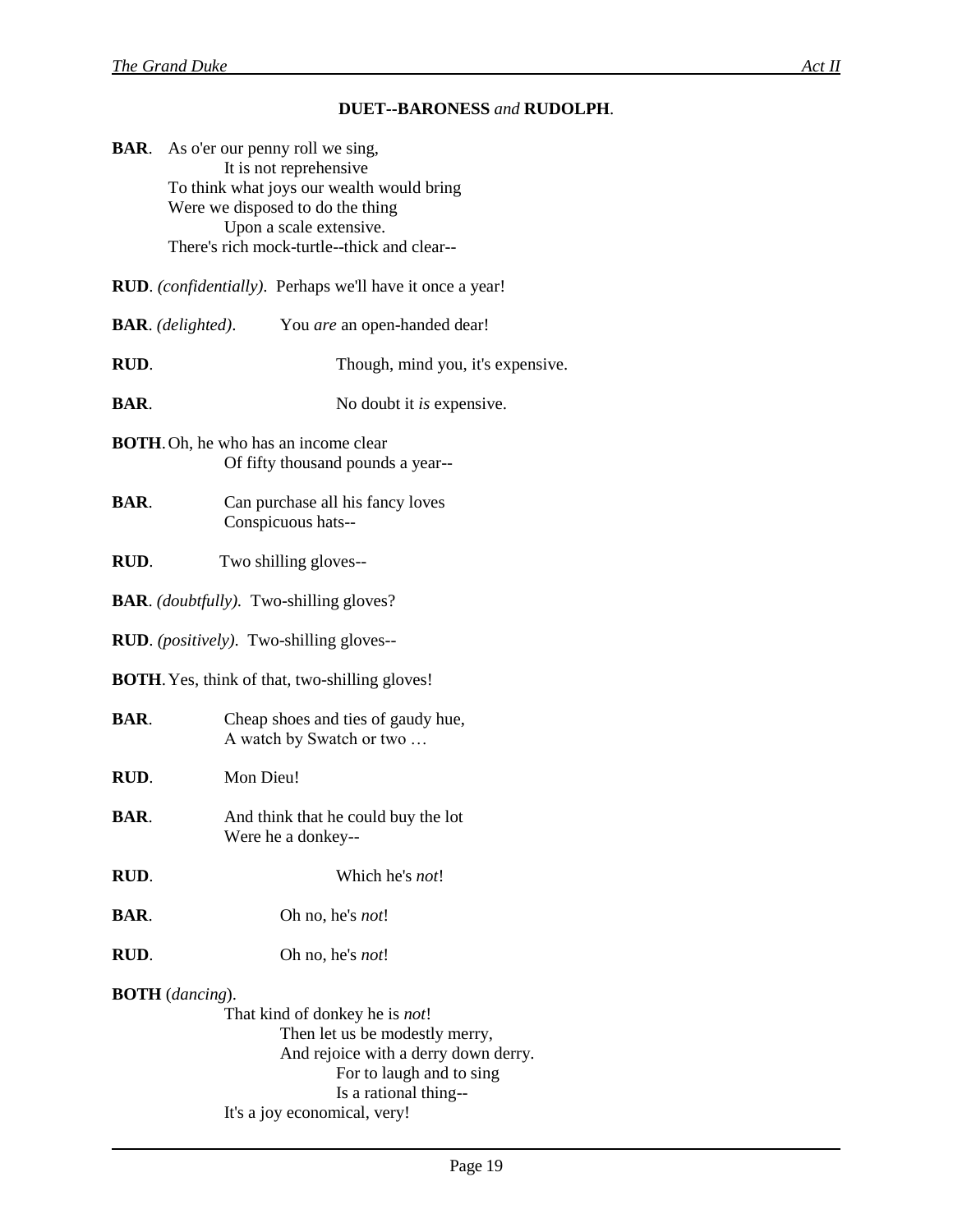#### [*Exit* BARONESS.

| <b>Rudolph:</b>       | Oh, now for my detective's report. <i>{Opens letter}</i> What's this! A conspiracy to<br>depose me! And my private detective was so convulsed with laughter at the notion of<br>a conspirator selecting him for a confidant that he was physically unable to arrest the<br>malefactor! This comes of engaging a detective with a keen sense of the ridiculous!<br>And the plot is to explode tomorrow! My wedding day! Oh, Caroline, Caroline!<br><i>{Weeps}</i> This is perfectly frightful! |  |
|-----------------------|-----------------------------------------------------------------------------------------------------------------------------------------------------------------------------------------------------------------------------------------------------------------------------------------------------------------------------------------------------------------------------------------------------------------------------------------------------------------------------------------------|--|
| <i>{Enter Ludwig}</i> |                                                                                                                                                                                                                                                                                                                                                                                                                                                                                               |  |
| Ludwig:               | Now for my confession and full pardon. They told me the Grand Duke was dancing<br>a duet in the Market Place, but I don't see him. <i>{Sees Rudolph}</i> Hallo! Who's this.<br>{Aside} Why, it is the Grand Duke!                                                                                                                                                                                                                                                                             |  |
| <b>Rudolph:</b>       | (sobbing) Who are you sir, who presume to address me in person? If you've<br>anything to communicate, you must fling yourself at the feet of my Acting-<br>Temporary Sub-Deputy Assistant Vice-Chamberlain, who will fling himself at the<br>feet of his immediate superior, and so on, with successive foot-flingings through the<br>various grades – your communication will, in course of time, come to my august<br>knowledge.                                                            |  |
| Ludwig:               | Your Highness, in me you see the most unhappy, the most unfortunate, the most<br>completely miserable man in your whole dominion -                                                                                                                                                                                                                                                                                                                                                            |  |
| <b>Rudolph:</b>       | <i>(still sobbing)</i> You the most miserable man in my whole dominion! How can you<br>have the face to stand there and say such a thing? Why, look at me! Look at me!<br><i>{Bursts into tears}</i>                                                                                                                                                                                                                                                                                          |  |
| Ludwig:               | Well, I wouldn't be a cry-baby.                                                                                                                                                                                                                                                                                                                                                                                                                                                               |  |
| <b>Rudolph:</b>       | A cry-baby? If you had just been told that you were going to be deposed tomorrow,<br>and perhaps blown up with dynamite for all I know, wouldn't you be a cry-baby? I<br>do declare, if I could only hit upon some cheap and painless method of putting an end<br>to an existence which has become insupportable, I would unhesitatingly adopt it!                                                                                                                                            |  |
| Ludwig:               | You would? {Aside} I see a magnificent way out of this! By Jupiter, I'll try it!<br><i>{Aloud}</i> If you are really in earnest – if you really desire to escape scot free from this<br>impending, unspeakably horrible catastrophe - without trouble, danger, pain or<br>expense – why not resort to a Statutory Duel?                                                                                                                                                                       |  |
| <b>Rudolph:</b>       | A Statutory Duel?                                                                                                                                                                                                                                                                                                                                                                                                                                                                             |  |
| Ludwig:               | Yes. The Act is still in force, but it will expire tomorrow afternoon. You fight – you<br>lose – you are dead for a day. The victor assumes your office, but just for a day.<br>Tomorrow, when the Act expires, you come to life again and resume your Grand<br>Duchy as though nothing had happened. In the meantime, the explosion will have<br>taken place and the survivor will have had to bear the brunt of it.                                                                         |  |
| <b>Rudolph:</b>       | Yes, that's all very well, but who'll be fool enough to be the survivor?                                                                                                                                                                                                                                                                                                                                                                                                                      |  |
| Ludwig:               | <i>(kneeling)</i> Actuated by an overwhelming sense of attachment to your Grand Ducal<br>person, I unhesitatingly offer myself as the victim of your subjects' fury.                                                                                                                                                                                                                                                                                                                          |  |
| <b>Rudolph:</b>       | You do? Well, really that's very handsome of you. But suppose I were to win?                                                                                                                                                                                                                                                                                                                                                                                                                  |  |
| Ludwig:               | Oh, that's easily arranged. <i>{Producing cards}</i> I'll put an Ace up my sleeve – you'll<br>put a King up yours. When the drawing takes place, I shall seem to draw the higher<br>card and you the lower. And there you are!                                                                                                                                                                                                                                                                |  |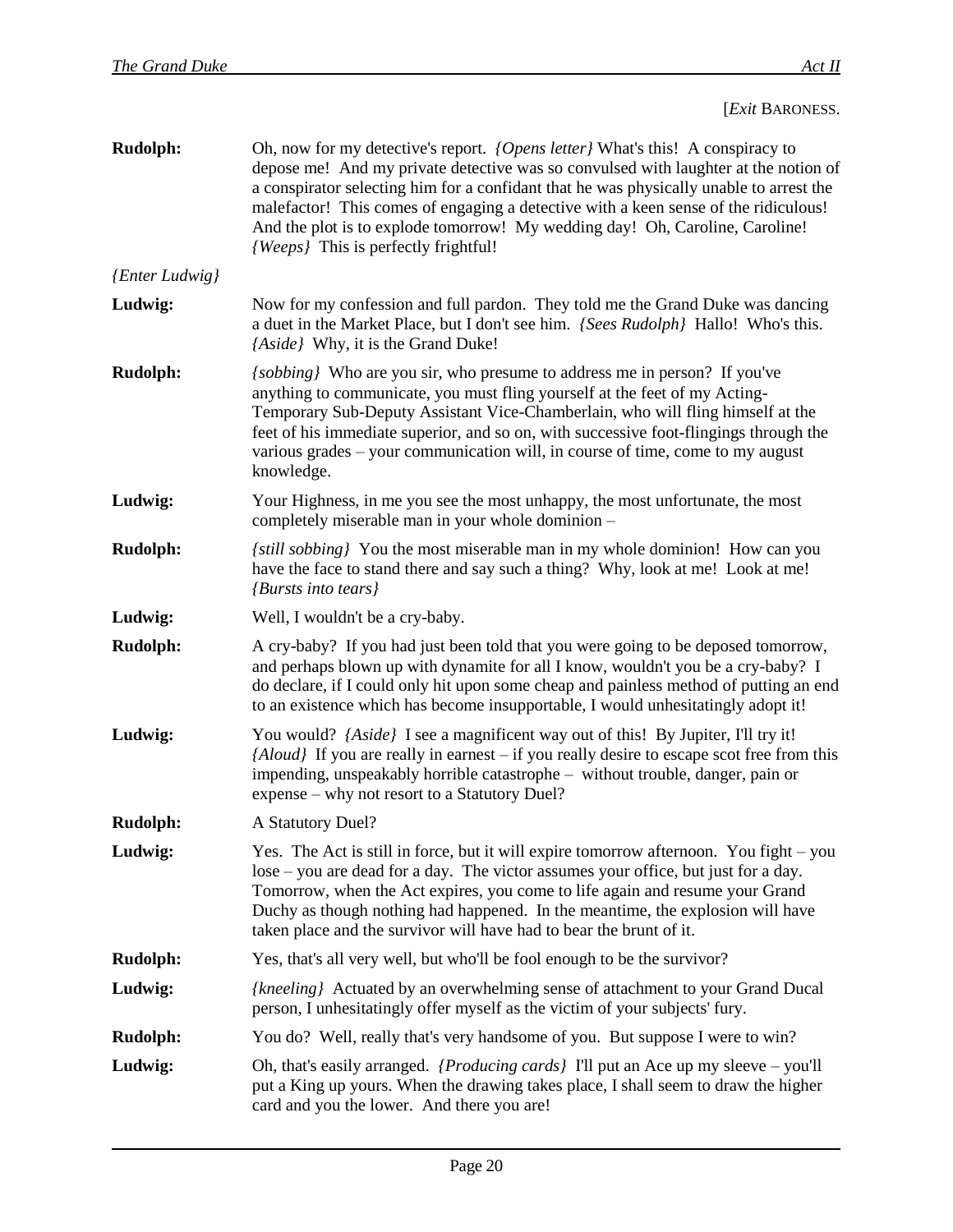| <b>Rudolph:</b> | Oh, but that's cheating.                                                                                                                                                                                                             |  |
|-----------------|--------------------------------------------------------------------------------------------------------------------------------------------------------------------------------------------------------------------------------------|--|
| Ludwig:         | So it is. I never thought of that. Pity. <i>{going}</i>                                                                                                                                                                              |  |
| Rudolph:        | <i>{hastily}</i> Not that I mind. But I say – you won't take an unfair advantage of your day<br>of office? You won't go tipping people, or squandering my little savings in<br>fireworks, or the poor, or any nonsense of that sort? |  |
| Ludwig:         | I am hurt – really hurt – by the suggestion.                                                                                                                                                                                         |  |
| <b>Rudolph:</b> | You – you wouldn't like to put down a deposit, perhaps?                                                                                                                                                                              |  |
| Ludwig:         | I may be blown to bits by tomorrow mid-dayNo. I don't think I should like to put<br>down a deposit.                                                                                                                                  |  |
| Rudolph:        | Very well, I suppose you must have it your own way.                                                                                                                                                                                  |  |
| Ludwig:         | Good. I say $-$ we must have a devil of a quarrel!                                                                                                                                                                                   |  |
| <b>Rudolph:</b> | Oh, a devil of a quarrel!                                                                                                                                                                                                            |  |
| Ludwig:         | Just to give colour to the thing. Shall I give you a sound thrashing before all the<br>people? Say the word – It's no trouble.                                                                                                       |  |
| <b>Rudolph:</b> | No, I think not, though it would be very convincing and it's extremely good and<br>thoughtful of you to suggest it. Still, a devil of a quarrel!                                                                                     |  |
| Ludwig:         | Oh, a devil of a quarrel! Now the question is, how shall we summon the people?                                                                                                                                                       |  |
| <b>Rudolph:</b> | Oh, there's no difficulty about that. Bless your heart, they've been staring at us<br>through those windows for the last half hour!                                                                                                  |  |

#### **FINALE**.

- **RUD**. Come hither, all you people-- When you hear the fearful news, All the pretty women weep'll, Men will shiver in their shoes.
- **LUD**. And they'll all cry "Lord, defend us!" When they learn the fact tremendous That to give this man his gruel In a Statutory Duel--

**BOTH**.This plebeian man of shoddy-- This contemptible nobody-- Your Grand Duke does not refuse!

*(During this, Chorus of men and women have entered, all trembling with apprehension under the impression that they are to be arrested for their complicity in the conspiracy.. The notaryenters last with document and pen hidden .)*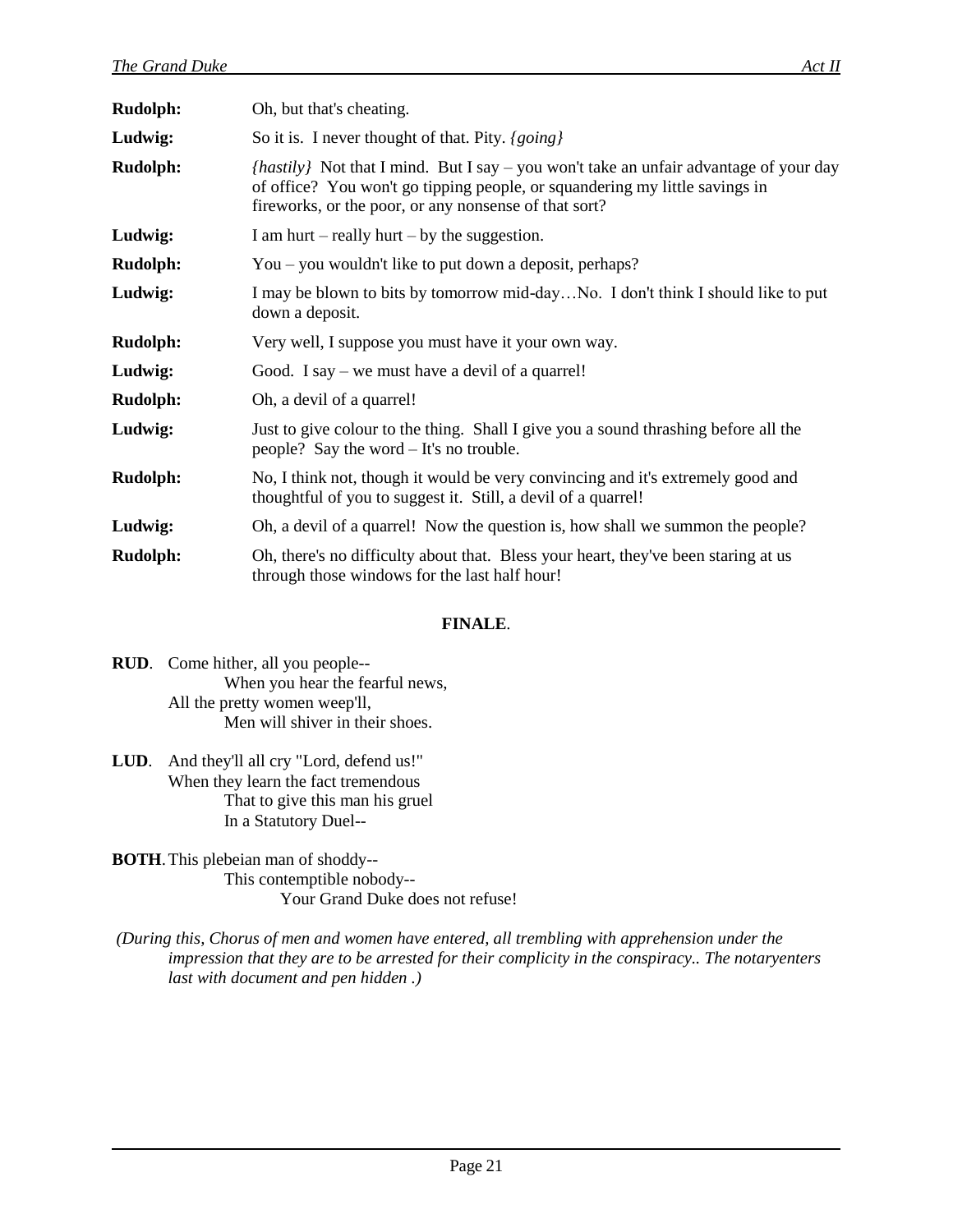#### **CHORUS**.

| With faltering feet,  |                                 |
|-----------------------|---------------------------------|
|                       | And our muscles in a quiver,    |
| Our fate we meet      |                                 |
|                       | With our feelings all unstrung! |
| If our plot complete  |                                 |
| There is no retreat-- | He has managed to diskiver,     |
|                       | We shall certainly be hung!     |
|                       |                                 |

**RUD**. (*aside to* LUDWIG). Now *you* begin and pitch it strong--walk into me abusively--

- **LUD**. (*aside to* RUDOLPH). I've several epithets that I've reserved for you exclusively. A choice selection I have here when you are ready *to* begin.
- **RUD**. Now *you* begin
- **LUD**. No, *you* begin--
- **RUD**. No, *you* begin--
- **LUD**. No, *you* begin!

**CHORUS** *(trembling)*. Has it happed as we expected? Is our little plot detected?

#### **DUET--RUDOLPH** *and* **LUDWIG**

#### **RUD**. *(furiously)*. Big bombs, small bombs, great guns and little ones! Put him in a pillory! Rack him with artillery!

#### **LUD**. *(furiously)*.

Long swords, short swords, tough swords and brittle ones! Fright him into fits! Blow him into bits!

- **RUD**. You muff, sir!
- **LUD**. You lout, sir!
- **RUD**. Enough, sir!
- **LUD**. Get out, sir! *(Pushes him.)*
- **RUD**. A hit, sir?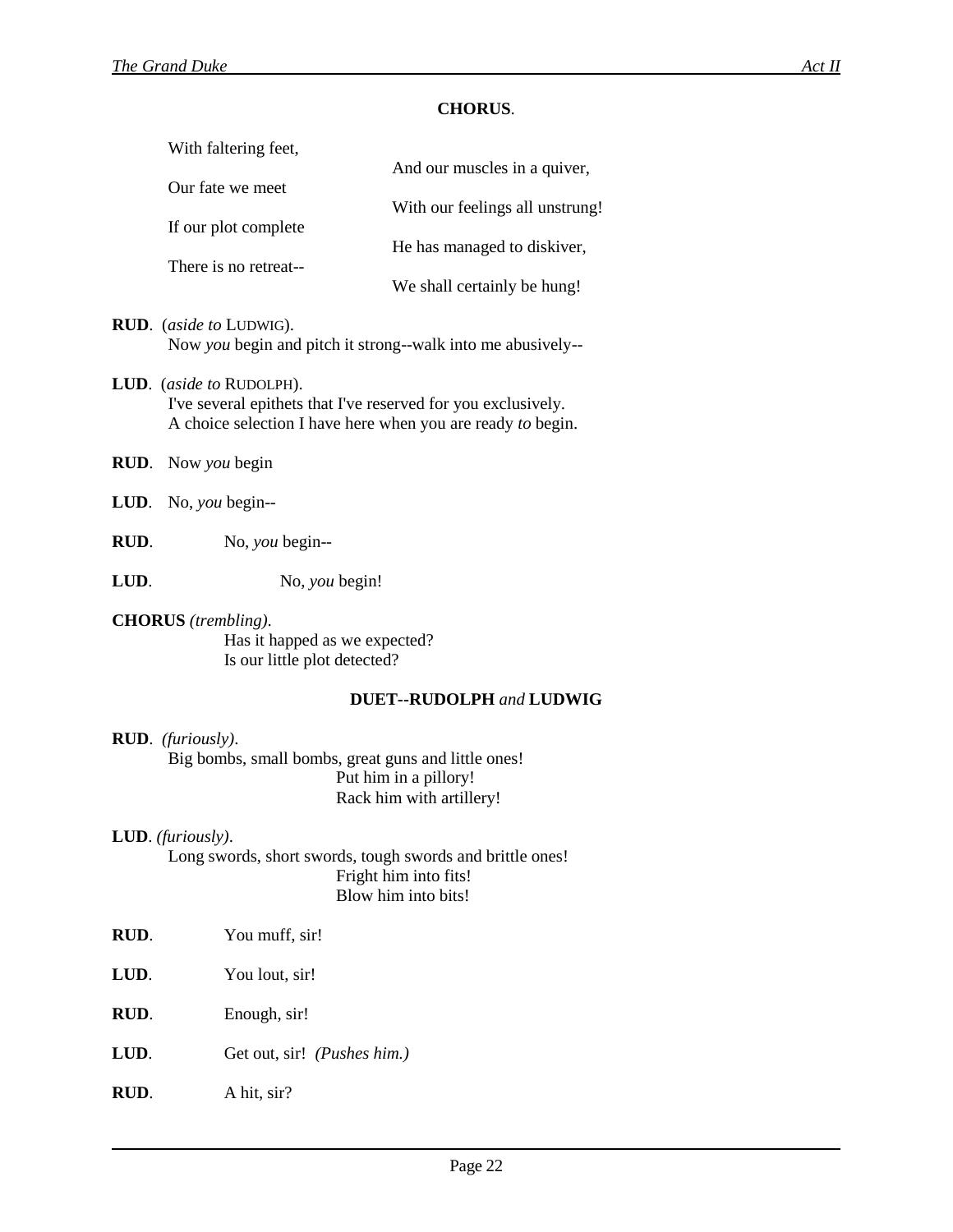| LUD. | Take that, sir! (Slaps him.)                                                                                                                                                           |
|------|----------------------------------------------------------------------------------------------------------------------------------------------------------------------------------------|
| RUD. | It's tit, sir,                                                                                                                                                                         |
| LUD. | For tat, sir!                                                                                                                                                                          |
|      | <b>CHORUS</b> (appalled).<br>When two doughty heroes thunder,<br>All the world is lost in wonder;<br>When two heroes, once pacific,<br>Quarrel, the effect's terrific!                 |
|      | <b>LUD</b> . and <b>RUD</b> . (recit.).<br>He has insulted me, and, in a breath,<br>This day we fight a duel to the death!                                                             |
|      | <b>NOT</b> . (checking them).<br>You mean, of course, by duel (verbum sat.),<br>A Statutory Duel.                                                                                      |
| ALL. | What is that?                                                                                                                                                                          |
|      | NOT. According to established legal uses,<br>A card apiece each bold disputant chooses--<br>Dead as a doornail is the dog who loses--<br>The winner steps into the dead man's shoeses! |
| ALL. | The winner steps into the dead man's shoeses!                                                                                                                                          |
|      | RUD. and Lud.<br>Agreed! Agreed!                                                                                                                                                       |
|      | <b>RUD.</b> Come, come--the pack!                                                                                                                                                      |
|      | LUD. (producing one). Behold it here!                                                                                                                                                  |
|      | RUD. I'm on the rack!                                                                                                                                                                  |
| LUD. | I quake with fear!                                                                                                                                                                     |
|      | (NOTARY offers card to LUDWIG.)                                                                                                                                                        |
|      | <b>LUD.</b> First draw to you!                                                                                                                                                         |
| RUD. | If that's the case,<br>Behold the King! (Drawing card from his sleeve.)                                                                                                                |

**LUD**. *(same business)*. Behold the Ace!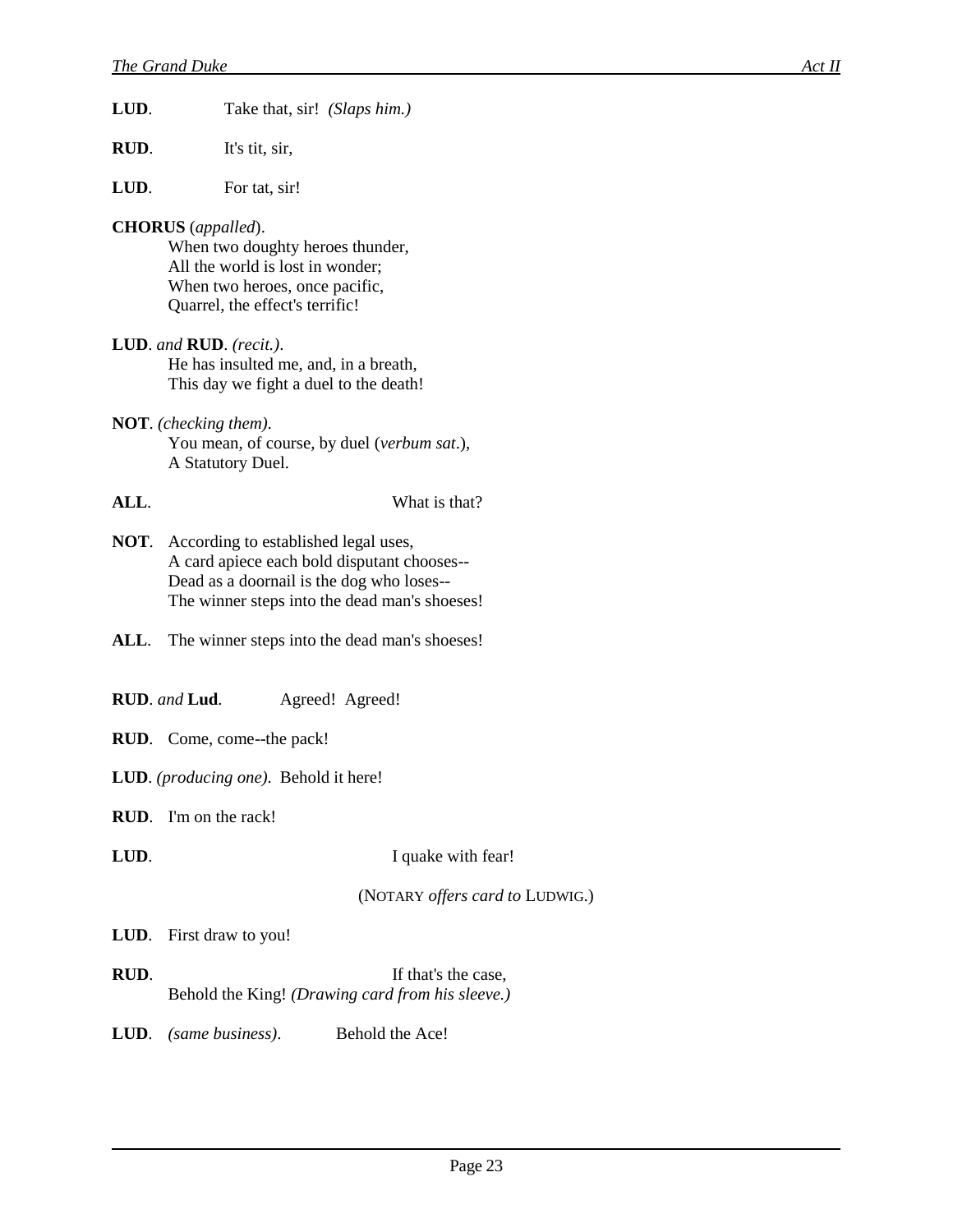| <b>CHORUS.</b>             | Hurrah, hurrah! Our Ludwig's won<br>And wicked Rudolph's course is run--<br>So Ludwig will as Grand Duke reign<br>Till Rudolph comes to life again--                                         |                                       |
|----------------------------|----------------------------------------------------------------------------------------------------------------------------------------------------------------------------------------------|---------------------------------------|
| RUD.                       | Which will occur to-morrow!<br>Yes, yes, I'll come to life to-morrow!                                                                                                                        |                                       |
|                            | <b>GRET.</b> (with mocking curtsey).<br>My Lord Grand Duke, farewell!<br>A pleasant journey, very,<br>To your convenient cell<br>In yonder cemetery!                                         |                                       |
| <b>LISA.</b> (curtseying). | Though malcontents abuse you,<br>We're much distressed to lose you!<br>You were, when you were living,<br>So liberal, so forgiving!                                                          |                                       |
|                            | <b>ELSE</b> . So merciful, so gentle!<br>So highly ornamental!                                                                                                                               |                                       |
|                            | <b>OLGA.</b> And now that you've departed,<br>You leave us broken-hearted!                                                                                                                   |                                       |
|                            | ALL (pretending to weep). Yes, truly, truly, truly, truly--<br>Truly broken-hearted!<br>Ha! ha! ha! ha! ha! (Mocking him.)                                                                   |                                       |
|                            | <b>RUD.</b> <i>(furious)</i> . Rapscallions, in penitential fires,<br>You'll rue the ribaldry that from you falls!<br>To-morrow afternoon the law expires.<br>And then-look out for squalls! | [Exit RUDOLPH, amid general ridicule. |
| <b>CHORUS.</b>             | Give thanks, give thanks to wayward fate--<br>By mystic fortune's sway,<br>Our Ludwig guides the helm of State<br>For one delightful day!                                                    |                                       |
|                            | (To LUDWIG.) We hail you, sir!<br>We greet you, sir!<br>Regale you, sir!<br>We treat you, sir!<br>Our ruler be<br>By fate's decree<br>For one delightful day!                                |                                       |
| NOT.                       | You've done it neatly! Pity that your powers<br>Are limited to four-and-twenty hours!                                                                                                        |                                       |
| LUD.                       | No matter, though the time will quickly run,<br>In hours twenty-four much may be done!                                                                                                       |                                       |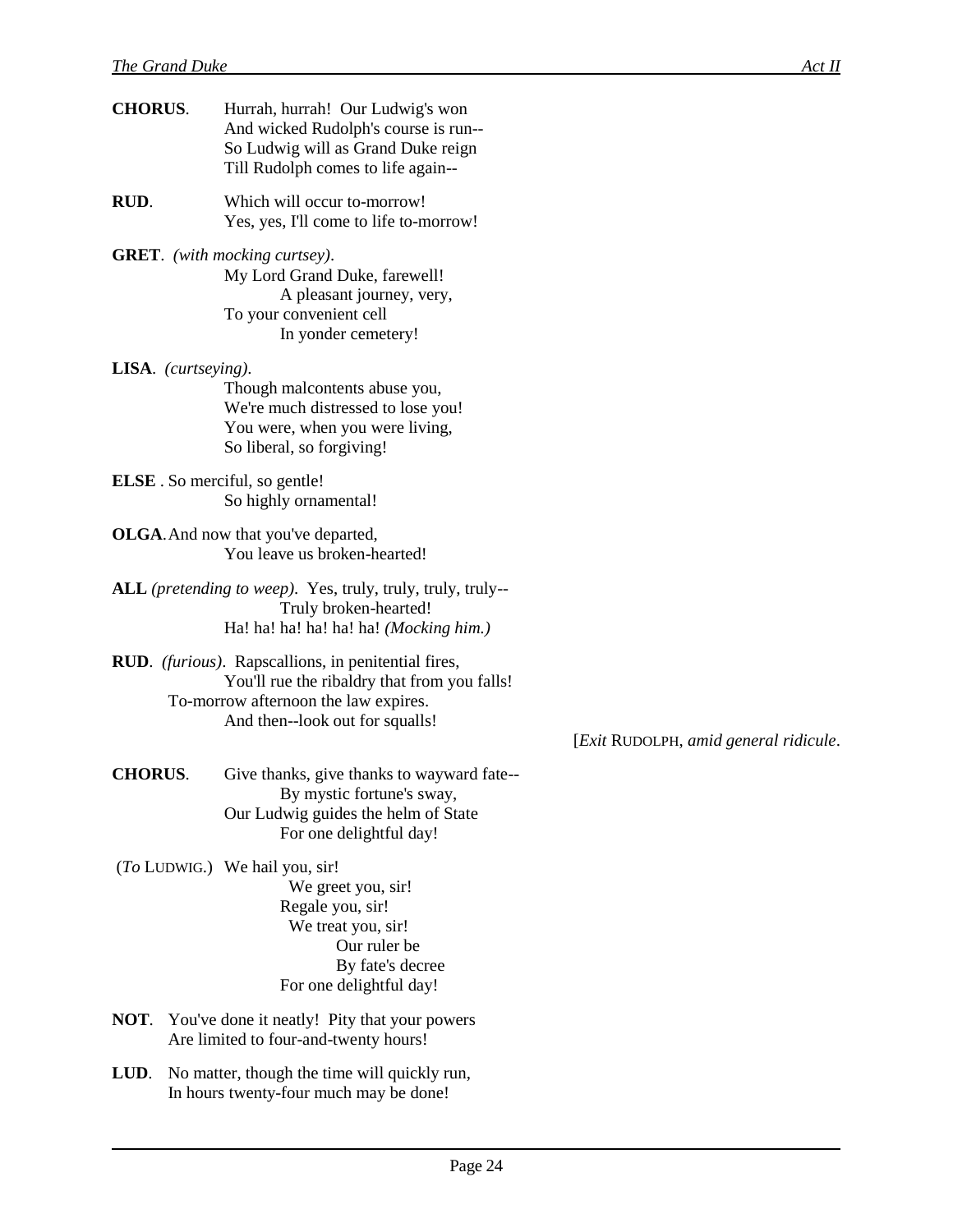## **SONG--LUDWIG**.

And while the sun shines we will get up our hay-- By a pushing young Monarch, of turn energetic, A very great deal may be done in a day!

(*During this*, LUDWIG *whispers to* NOTARY, *who writes.*)

For instance, this measure (his ancestor drew it),

(*alluding to* NOTARY)

This law against duels--to-morrow will die-- The Duke will revive, and you'll certainly rue it-- He'll give you "what for" and he'll let you know why! But in twenty-four hours there's time to renew it-- With a century's life I've the right to imbue it-- It's easy to do--and, by Jingo, I'll do it!

(*Signing paper, which* NOTARY *presents.*)

It's done! Till I perish your Monarch am I! Your Monarch am I--your Monarch am I--your Monarch am I! Though I do not pretend to be very prophetic, I fancy I know what you're going to say-- By a pushing young Monarch, of turn energetic, A very great deal may be done in a day!

### **ALL** *(astonished)*.

Oh, it's simply uncanny, his power prophetic--

 It's perfectly right--we *were* going to say, By a pushing young Monarch, of turn energetic,

A very great deal may be done in a day!

*Enter* JULIA, *at back*.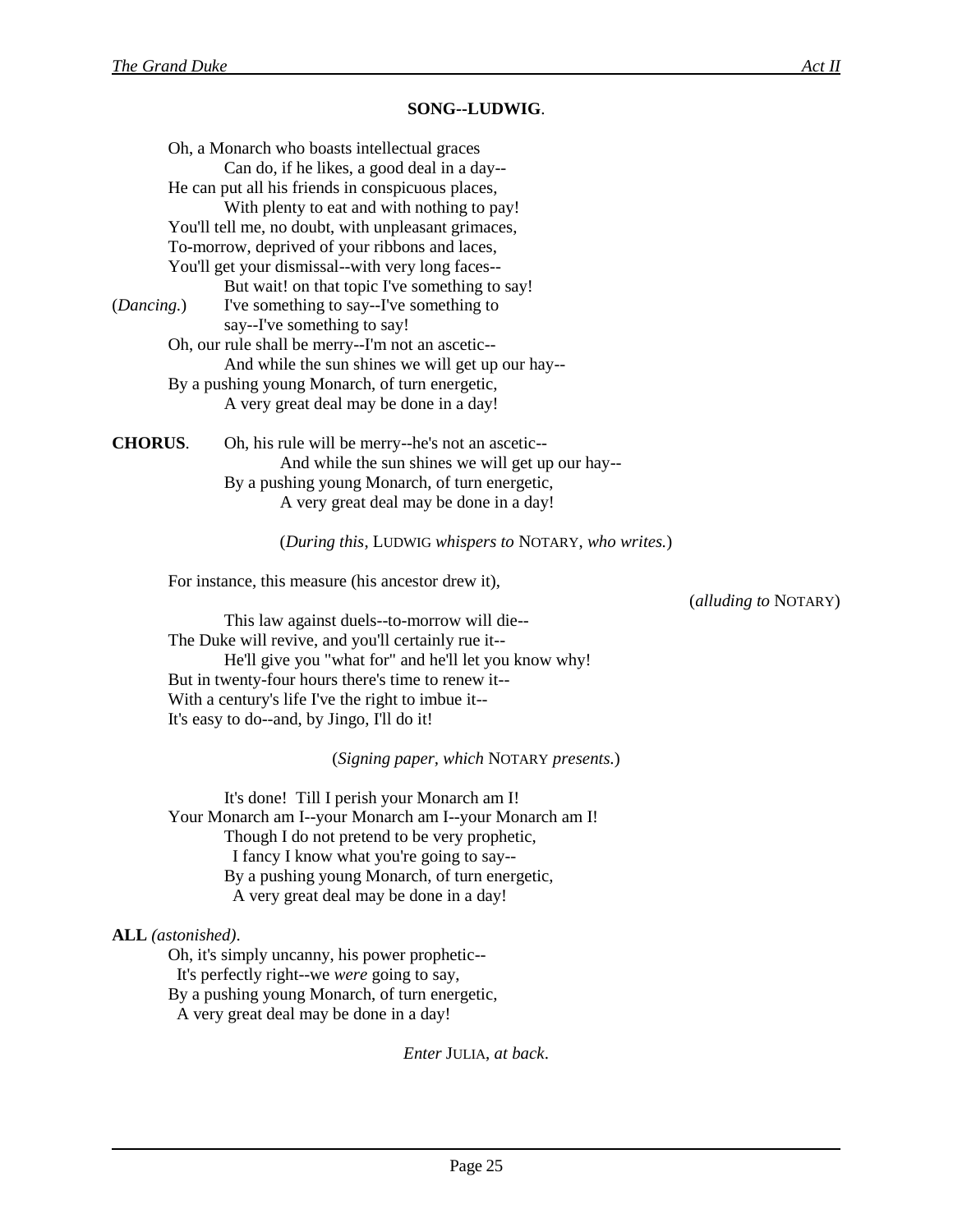ALL. **Hurrah!** Hurrah!

**JULIA**.Oh, Heav'n!

**ALL**. What's the matter?

**JULIA** *(coming forward)*. According to professional position?

**LUD**. According to professional position!

JULIA. Then, horror! horror! horror! horror! horror!

**ALL**. Why, what's the matter? What's the matter? What's the matter? What's the matter?

**SONG--JULIA**. (LISA *clinging to her*.)

**JULIA**.Our duty, if we're wise,

We never shun. This Spartan rule applies To every one. In theatres, as in life, Each has her line-- This part--the Grand Duke's wife

**CHORUS**. Well, what's the matter?

**JULIA.** (Oh agony!) is mine!

ALL. Oh, that's the matter, that's the matter, is it?

**JULIA.** A maxim new I do not start--The canons of dramatic art Decree that this repulsive part (The Grand Duke's wife) Is mine!

**ALL**. Oh, *that's* the matter!

**LISA** (*appalled, to* LUDWIG). Can that be so?

**LUD**. I do not know-- But time will show If that be so.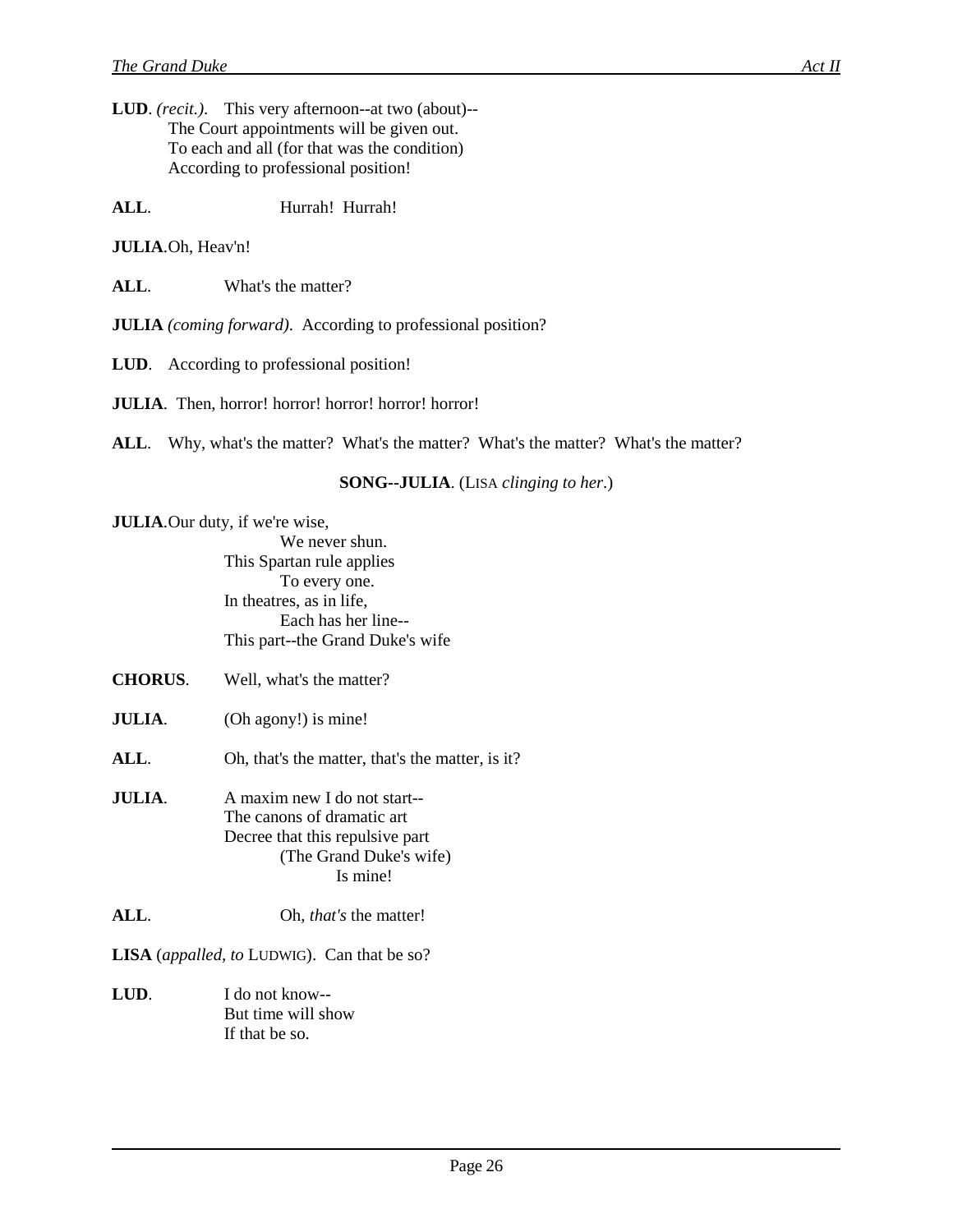#### **DUET--LISA** *and* **JULIA**.

**LISA**. Oh, listen to me, dear-- I love him only, darling! Remember, oh, my pet, On him my heart is set This kindness do me, dear-Nor leave me lonely, darling! Be merciful, my pet, Our love do not forget!

**JULIA**.Now don't be foolish, dear--

You couldn't play it, darling! It's "leading business", pet And you're but a soubrette. So don't be mulish, dear-Although I say it, darling, It's not your line, my pet-- *I* play that part, you bet! I play that part-- I play that part, you bet! You bet! You bet!

(LISA *overwhelmed with grief*.)

**NOT**. The lady's right. Though Julia's engagement Was for the stage meant-- It certainly frees Ludwig from his Connubial promise. Though marriage contracts--or whate'er you call 'em-- Are very solemn, Dramatic contracts (which you all adore so) Are even more so!

#### **ALL.** That's very true! Though marriage contracts are very solemn, Dramatic contracts are even more so.

#### **SONG--LISA**.

The die is cast, My hope has perished! Farewell, O Past, Too bright to last, Yet fondly cherished! My hope has fled, My life is dead, Its doom is spoken-- My day is night, My wrong is right In all men's sight-- My heart is broken!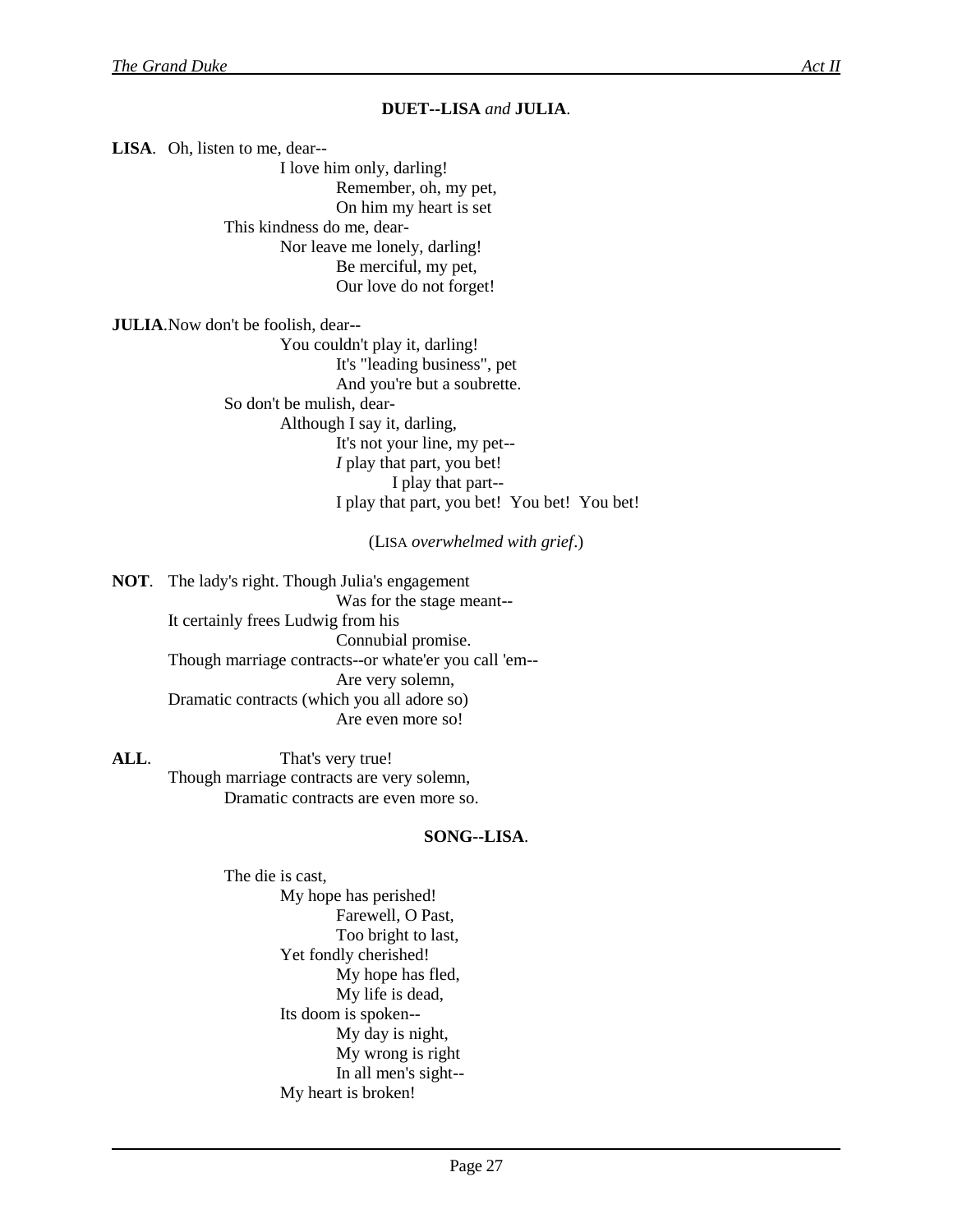[*Exit weeping.*

**LUD**. *(recit.)*. Poor child, where will she go? What will she do?

**JULIA**. *That* isn't in your part, you know.

**LUD**. *(sighing)*. Quite true! *(With an effort.*) Depressing topics we'll not touch upon-- Let us begin as we are going on! For this will be a jolly Court, for little and for big!

- ALL. Sing hey, the jolly jinks of Pfennig Halbpfennig!
- **LUD**. From morn to night our lives shall be as merry as a grig!
- ALL. Sing hey, the jolly jinks of Pfennig Halbpfennig!
- **LUD**. All state and ceremony we'll eternally abolish-- We don't mean to insist upon unnecessary polish-- In fact, all formal rules of court I hereby do demolish.
- **ALL**. Sing hey, the jolly jinks of Pfennig Halbpfennig!

| JULIA. | But stay--your new-made Court                                        |
|--------|----------------------------------------------------------------------|
|        | Without a courtly coat is.                                           |
|        | We shall require                                                     |
|        | Some Court attire,                                                   |
|        | And at a moment's notice.                                            |
|        | In clothes of common sort                                            |
|        | Your courtiers must not grovel;                                      |
|        | Your new <i>noblesse</i>                                             |
|        | Must have a dress                                                    |
|        | Original and novel!                                                  |
| ALL.   | Now let us guess what kind of dress<br>Would be both neat and novel. |

**LUD**. Look in our wardrobe room Where uniforms and dresses, Correct and true (And all brand-new) The company possesses. Henceforth our court costume Shall live in song and story For we will wear The costumes there From PATIENCE in our glory.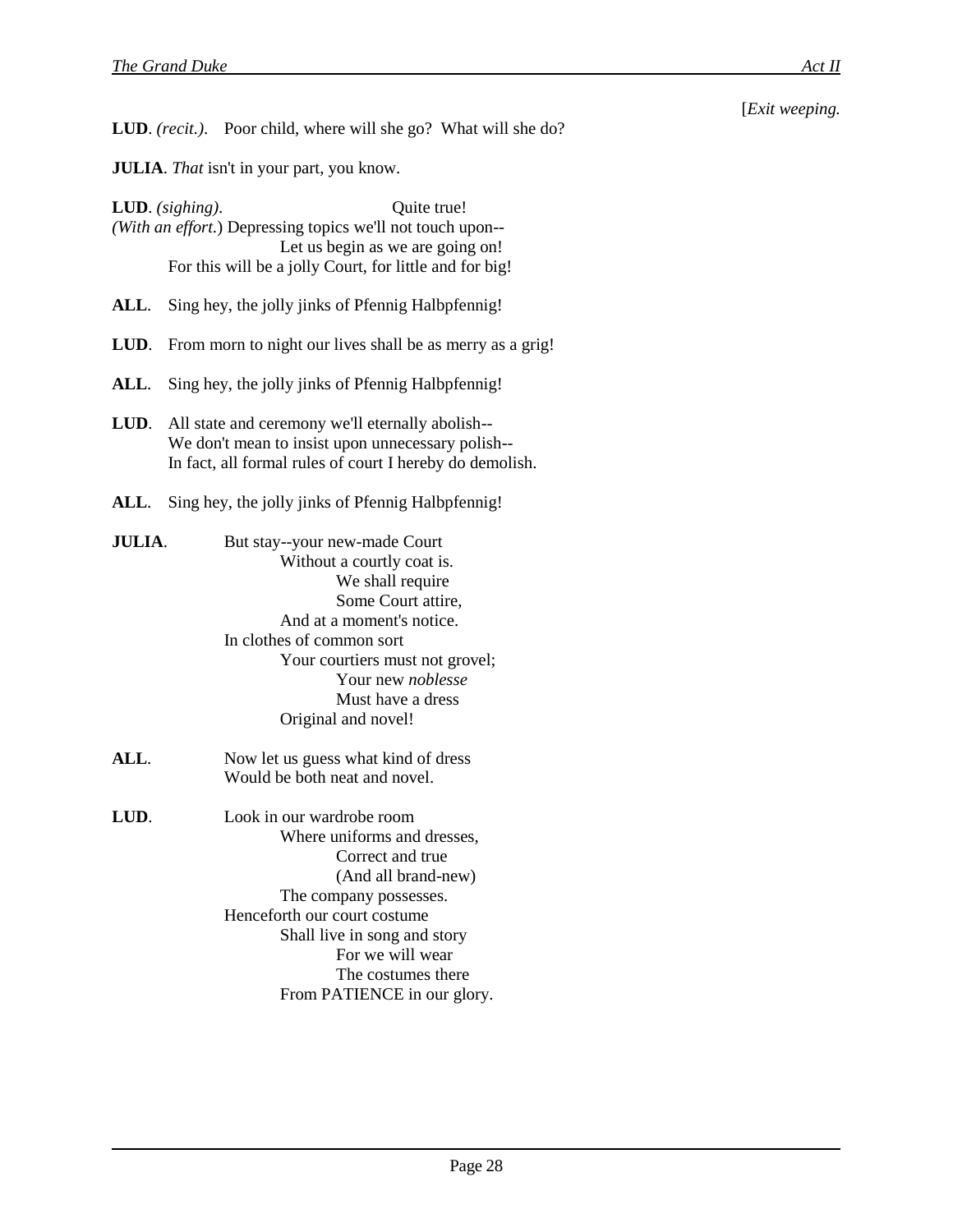| ALL.    | Yes, we will dress<br>In $G\&S$<br>A touch of classic glory!<br>Hurrah! Hurrah! Hurrah! Hurrah!<br>Agreed! Agreed! Agreed!                                                                                                                                                                                            |
|---------|-----------------------------------------------------------------------------------------------------------------------------------------------------------------------------------------------------------------------------------------------------------------------------------------------------------------------|
| LUDWIG. | For this will be a jolly Court for little and for big!                                                                                                                                                                                                                                                                |
| ALL.    | Sing hey, the jolly jinks of Pfennig Halbpfennig!                                                                                                                                                                                                                                                                     |
| LUDWIG. | From morn to night our lives shall be merry as a grig!                                                                                                                                                                                                                                                                |
| ALL.    | Sing hey, the jolly jinks of Pfennig Halbpfennig!<br>Sing hey, the jolly, jolly, jolly jinks!<br>Sing hey, sing hey, sing hey, sing hey, sing hey,<br>The jinks, the jolly jinks of Pfennig Halbpfennig!<br>The jolly, jolly jinks,<br>The jolly, jolly jinks,<br>The jolly, jolly, jolly, jolly, jolly, jolly jinks! |

*(They carry* LUDWIG *round stage and deposit him on the ironwork of well*. JULIA *stands by him, and the rest group round them*.)

### **END OF ACT I.**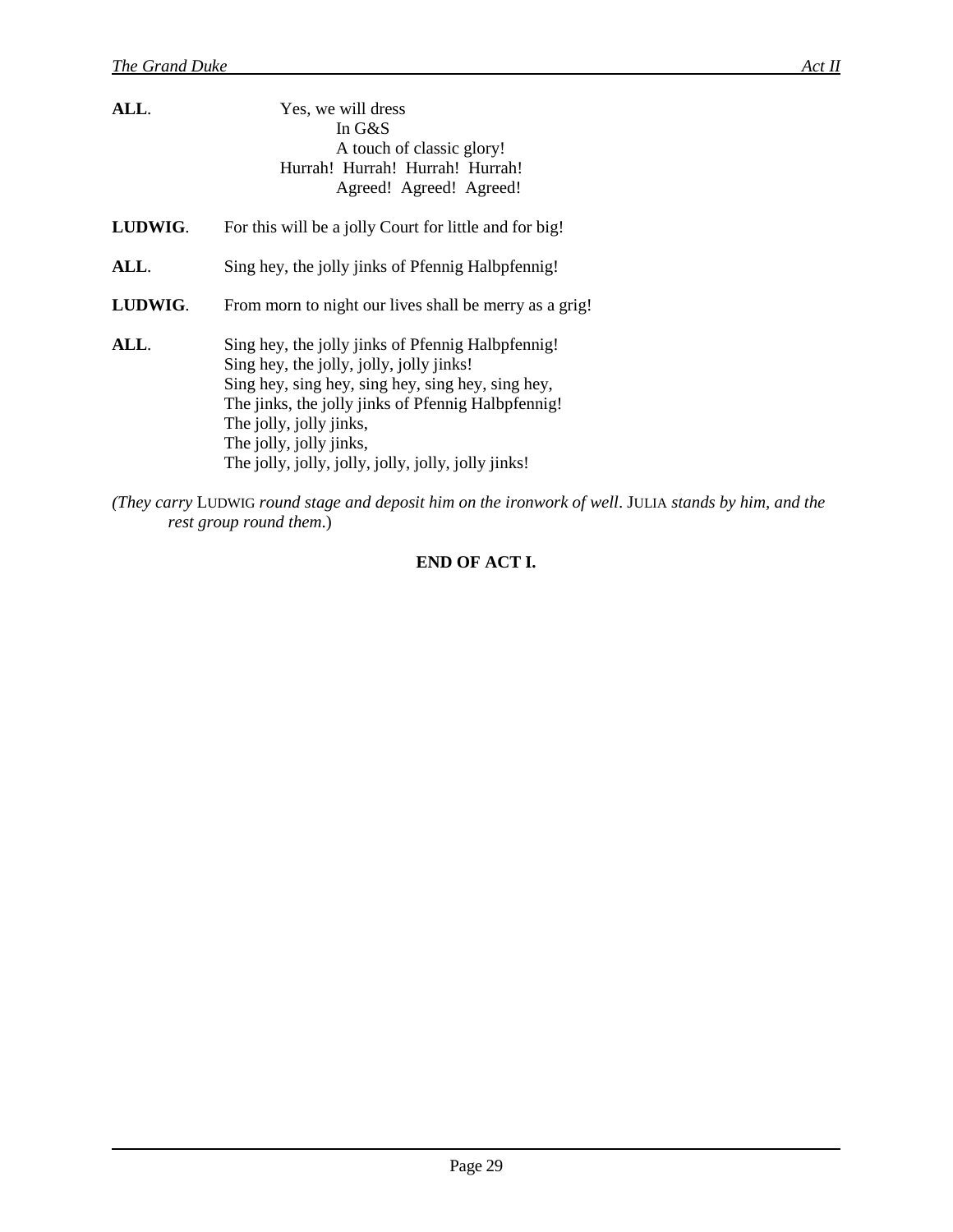#### **ACT II.**

#### (THE NEXT MORNING.)

SCENE.--*Entrance Hall of the Grand Ducal Palace.*

*Enter a procession of the members of the theatrical company (now dressed in the costumes of* Patience, *the women as Rapturous Maidens, the men as Dragoon Guards).*

#### **CHORUS**.

As before you now we file, Eloia! Eloia! Pray you, gentles, do not smile At this faux aesthetic style.

Eloia! Ludwig and his Julia true Wedded are each other to-- So we sing, till all is blue, Eloia! Eloia! Opoponax! Eloia!

Wreaths of bay and ivy twine, Eloia! Eloia! Fill the bowl with thespian wine, And to revelry incline-- Eloia!

For as blithely we pass by, Who among you can deny Classic costumes beautify? Eloia! Eloia! Opoponax! Eloia!

*Enter Ludwig costumed as Bunthorne, Julia costumed as Patience.*

#### **RECIT**.--**LUDWIG**.

Your loyalty our Ducal heartstrings touches: Allow me to present your new Grand Duchess. Should she offend, you'll graciously excuse her-- And kindly recollect *I* didn't choose her!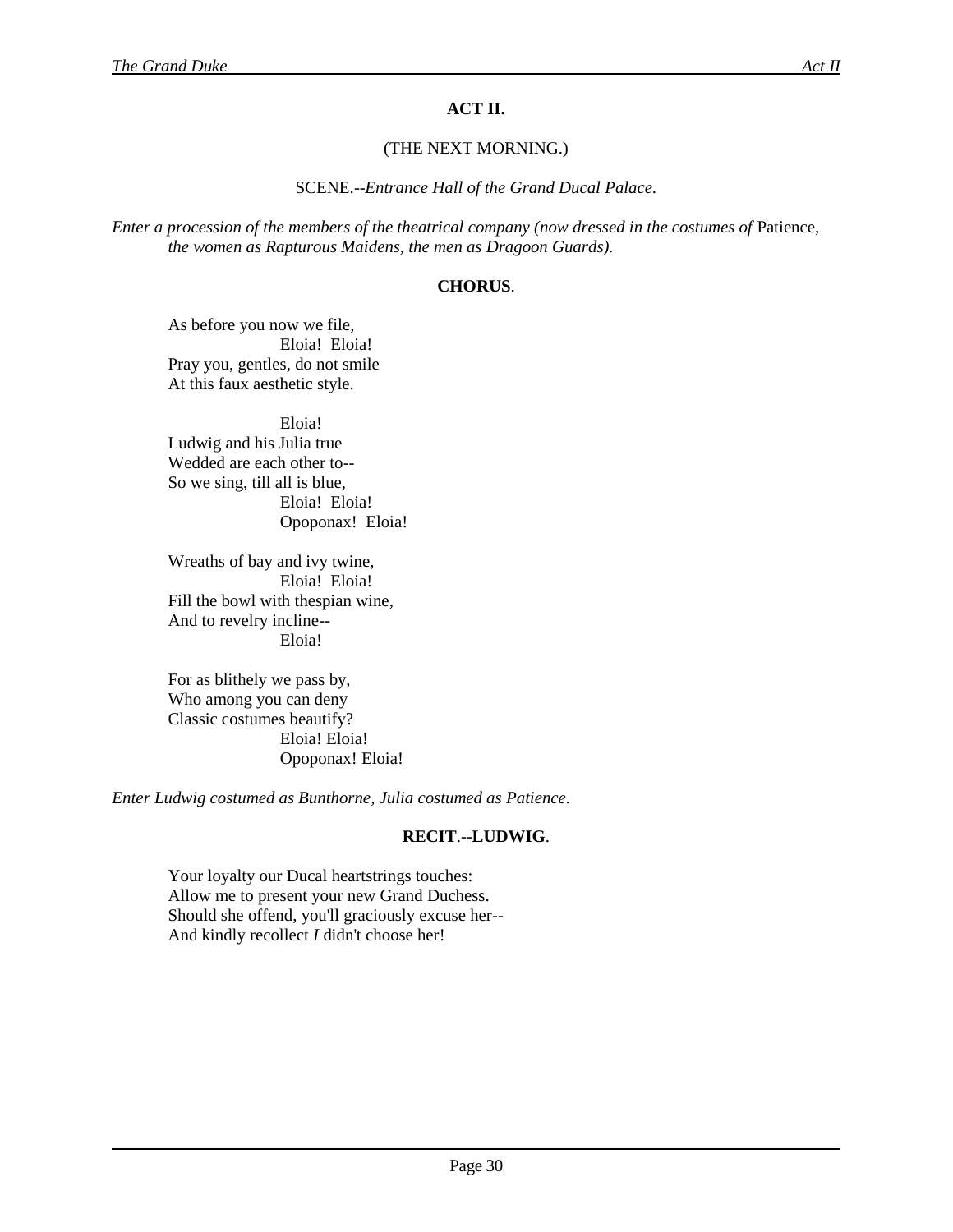#### **SONG--LUDWIG**.

At the outset I may mention it's my sovereign intention To extoll the operettas widely known as "G and S." I am very fond of Friml and Lehar, but—Gott in Himmel!— They just lack a certain something these two Englishmen possess. My official court dispatches will be ballads, songs, and snatches, And I'll mandate Gilbert's verses to be taught in every school. Savoyard light opera whizzes will do lectures and pub quizzes, In this model of a modern major duchy that I'll rule. If you do not care a filbert for the clever words of Gilbert, Why then, Sullivan will charm you with his grand and graceful tunes. Amid trumpets and confetti, we'll distribute the libretti And encourage public sing-alongs on Sunday afternoons. At this juncture I may mention

 G &S may have their faults: Words too dense for comprehension, Style more cynical than schmaltz. But with arias romantic, Trysts both amorous and antic, Rapid patter that's pedantic, We forgo a mushy waltz.

**CHORUS**. We have arias romantic Trysts both amorous and antic, Rapid patter that's pedantic, So we hardly miss a waltz.

We have *Patience* in position to commence this noble mission, And with newly-found resources we will soon present the rest. We will start off with the sure ones, but we'll never shun obscure ones Like *Utopia* (the next-to-last), although it's not their best. For each one is quite rewarding, even worthy of recording, But technology is primitive; it's only 1910! You'll see *Gondoliers* in Venice, with that baby-swapping menace As a plot device from *Pinafore* that Gilbert used again. *Princess Ida*, *Trial by Jury*, *Iolanthe*. There's no hurry. Can we find the score for *Thespis*? (That's their first and rather weak.) *Yeomen*, *Sorcerer*, *Mikado*, *Pirates*, too—with much bravado, And their final one, *Grand Duke*, of which it's best we do not speak.

I have called to your attention

What some may construe as faults:

Words too dense for comprehension,

Style more cynical than schmaltz.

But I see you've caught the notion (Though it seems like self-promotion)

Of my genuine devotion.

And we might include a waltz.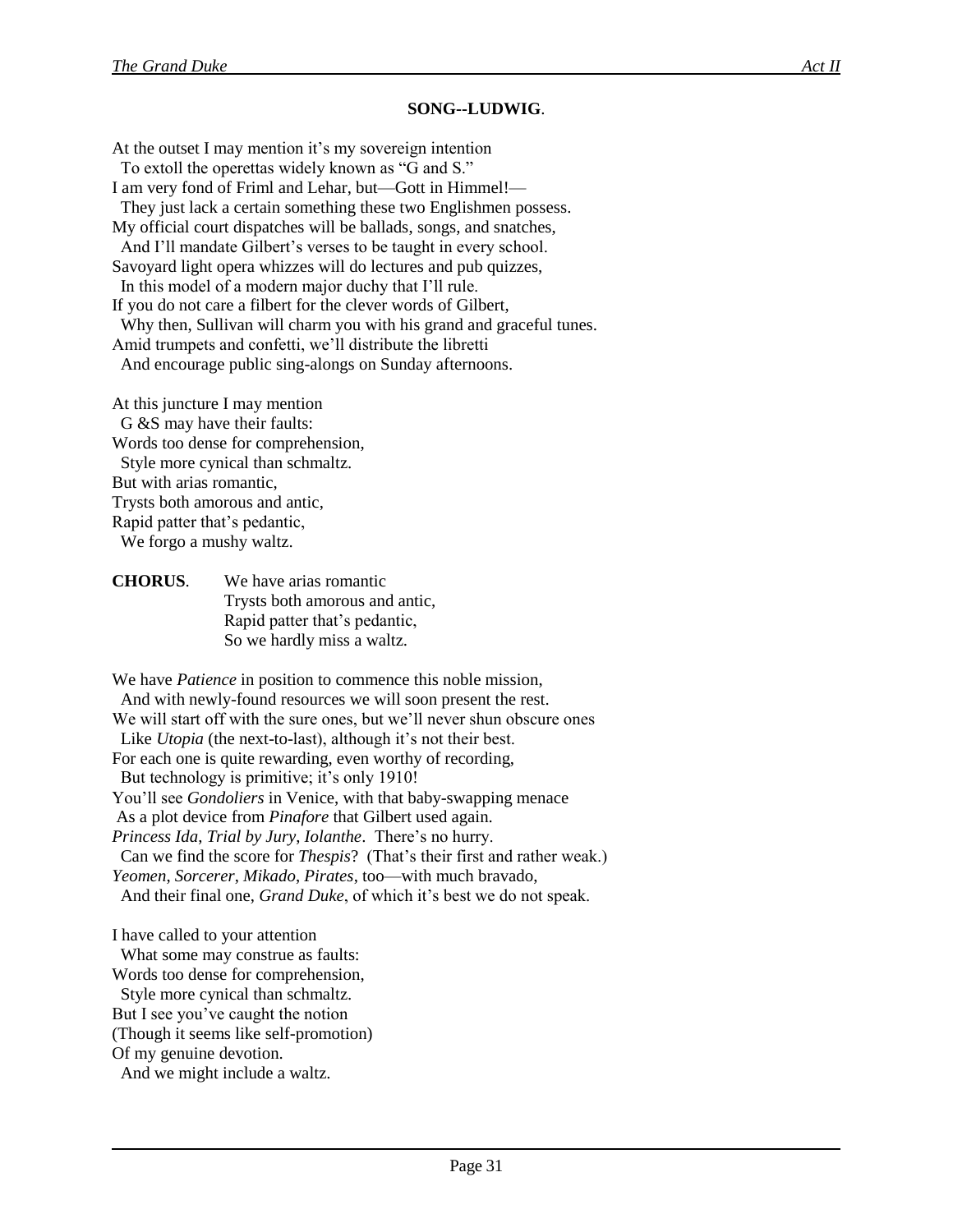**CHORUS**. Yes, by now you've caught the notion Of his genuine devotion. And we point out with emotion: In Act One, we sang a waltz.

> Wreaths of bay and ivy twine, Eloia! Eloia! Fill the bowl with thespian wine, And to revelry incline-- Eloia!

[*Exeunt Chorus. Manent* LUDWIG *and* JULIA

| Julia:  | And now that everybody has gone, and we're happily and comfortably married, I<br>want to have a few words with my new-born husband.                                                                                                                                                                                              |
|---------|----------------------------------------------------------------------------------------------------------------------------------------------------------------------------------------------------------------------------------------------------------------------------------------------------------------------------------|
| Ludwig: | <i>{aside}</i> Yes, I expect you'll often have a few words with your new-born husband!<br><i>{aloud}</i> Well, what is it?                                                                                                                                                                                                       |
| Julia:  | Why, I've been thinking that as you and I have to play our parts for life, it is most<br>essential that we should come to a definite understanding as to how they shall be<br>rendered. Now, I've been considering how I can make the most of this part, the<br>Grand Duchess.                                                   |
| Ludwig: | Have you? Well, if you'll take my advice, I shouldn't make it another one of your<br>hoity-toity vixenish viragos.                                                                                                                                                                                                               |
| Julia:  | You think not?                                                                                                                                                                                                                                                                                                                   |
| Ludwig: | Oh, I'm quite clear about that. I should make her a tender, gentle, submissive,<br>affectionate (but not too affectionate) child-wife – timidly anxious to coil herself into<br>her husband's heart, but kept in check by an awestruck reverence for his exalted<br>intellectual qualities and his majestic personal appearance. |
| Julia:  | Oh, that is your idea of a good part?                                                                                                                                                                                                                                                                                            |
| Ludwig: | $Yes - a wife who regards her husband's slightest wish as an inflexible law. A$<br>crushed, despairing violet, whose blighted existence would culminate (all too soon)<br>in a lonely and pathetic death-scene! A fine part, my dear.                                                                                            |
| Julia:  | Yes. There's a good deal to be said for your view of it. Now there are some actresses<br>whom it would fit like a glove.                                                                                                                                                                                                         |
| Ludwig: | <i>{aside}</i> I wish I'd married one of 'em                                                                                                                                                                                                                                                                                     |
| Julia:  | But, you see I must consider my temperament. For instance, my temperament would<br>demand some strong scenes of justifiable jealousy.                                                                                                                                                                                            |
| Ludwig: | Oh, there's no difficulty about that. You shall have them.                                                                                                                                                                                                                                                                       |
| Julia:  | With a lovely but detested rival -                                                                                                                                                                                                                                                                                               |
| Ludwig: | Oh, I'll provide the rival.                                                                                                                                                                                                                                                                                                      |
| Julia:  | Whom I should $stab - stab$ .                                                                                                                                                                                                                                                                                                    |
| Ludwig: | Oh, I wouldn't stab her. It's been done to death. I should treat her with a silent and<br>contemptuous disdain, and delicately withdraw from a position which, to one of your<br>sensitive nature, would be absolutely untenable. Dear me, I can see you delicately<br>withdrawing, up centre and offoffoff!                     |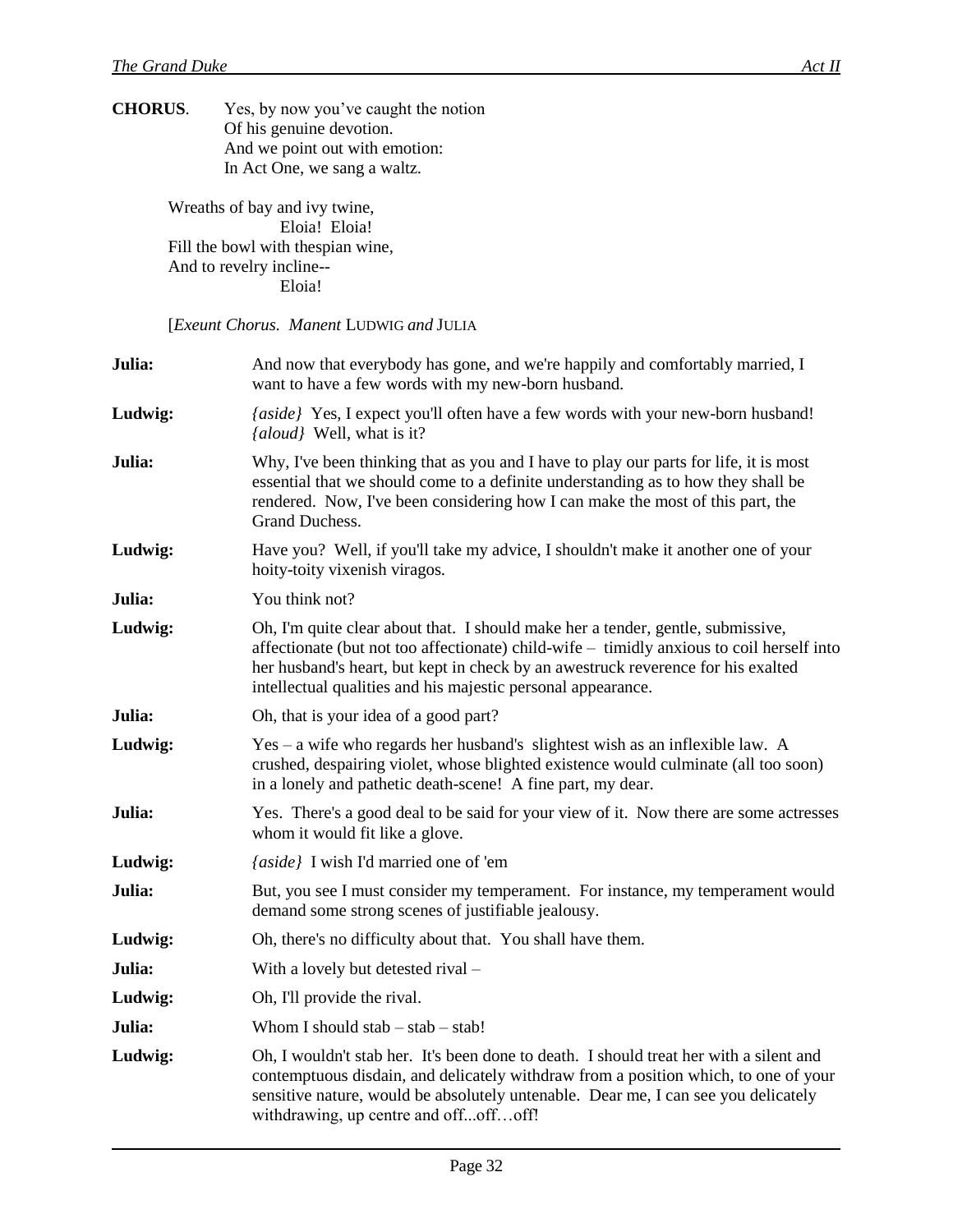| Julia:  | (from off stage) Can you?                                               |
|---------|-------------------------------------------------------------------------|
| Ludwig: | Yes. It's a fine situation $-$ and in your hands, full of quiet pathos! |
|         |                                                                         |

#### **DUET--LUDWIG** *and* **JULIA**.

| LUI | Now Julia, come,            |
|-----|-----------------------------|
|     | Consider it from            |
|     | This dainty point of view-- |
|     | A timid tender              |
|     | Feminine gender,            |
|     | Prompt to coyly coo--       |
|     | Yet silence seeking,        |
|     | Seldom speaking             |
|     | Till she's spoken to--      |
|     | A comfy, cosy,              |
|     | Rosy-posy                   |
|     | Innocent <i>ingenoo</i> !   |
|     | The part you're suited to-- |
|     | (To give the deuce her due) |
|     | A sweet $(O, jiminy!)$      |
|     | Miminy-piminy,              |
|     | Innocent ingenoo!           |
|     |                             |

**JULIA**.I'm much obliged to you, I don't think that would do!

#### **ENSEMBLE**.

## **LUD**. **JULIA**.

A sweet (O, jiminy!) To play (O, jiminy!)<br>Miminy-piminy, Miminy-piminy, Miminy-piminy,<br>Innocent ingenoo!

Innocent inge*noo*! Innocent inge*noo*!

**LUD**. Well, let us see your notion Of a first-rate part.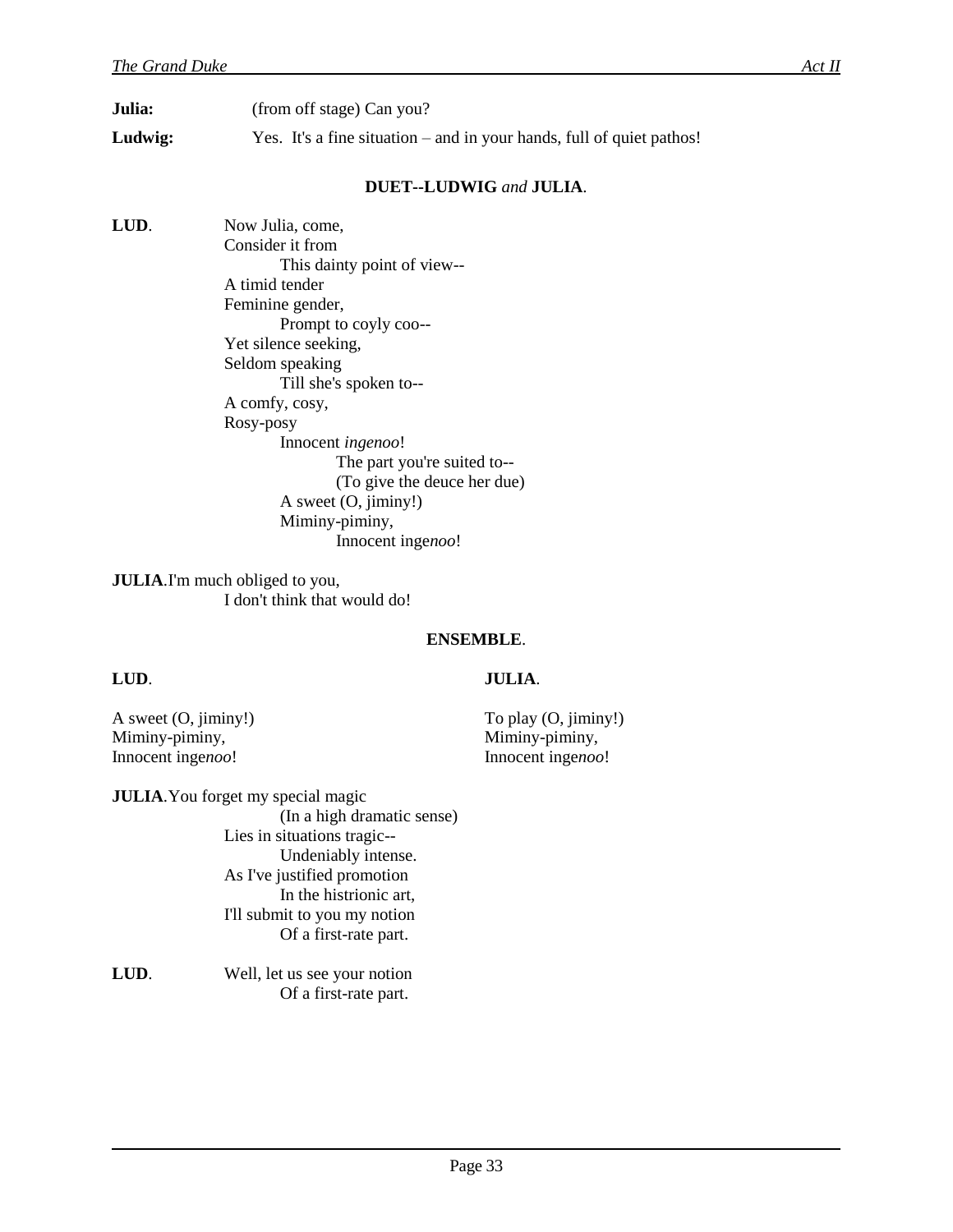**JULIA** *(dramatically)*. I have a rival! Frenzy-thrilled, I find you both together! My heart stands still--with horror chilled--- Hard as the millstone nether! Then softly, slyly, snaily, snaky-- Crawly, creepy, quaily, quaky-- I track her on her homeward way, As panther tracks her fated prey!

*(Furiously.)* I fly at her soft white throat-- The lily-white laughing leman! On her agonized gaze I gloat With the glee of a dancing demon! My rival she--I have no doubt of her--- So I hold on--till the breath is out of her! --till the breath is out of her!

And then--Remorse! Remorse! O cold unpleasant corse, Avaunt! Avaunt! That lifeless form I gaze upon-- That face, still warm But weirdly wan-- Those eyes of glass I contemplate-- And then, alas! Too late--too late! I find she is--your Aunt! *(Shuddering.)* Remorse! Remorse!

> Then, mad--mad--mad! With fancies wild--chimerical-- Now sorrowful--silent--sad-- Now hullaballoo hysterical! Ha! ha! ha! ha! But whether I'm sad or whether I'm glad, Mad! mad! mad! mad!

This calls for the resources of a high-class art, And satisfies my notion of a first-rate part!

#### **ENSEMBLE**.

#### **LUD**. **JULIA**.

And satisfies her notion And satisfies my notion of a first-rate part! of a first-rate part!

*[Exit* JULIA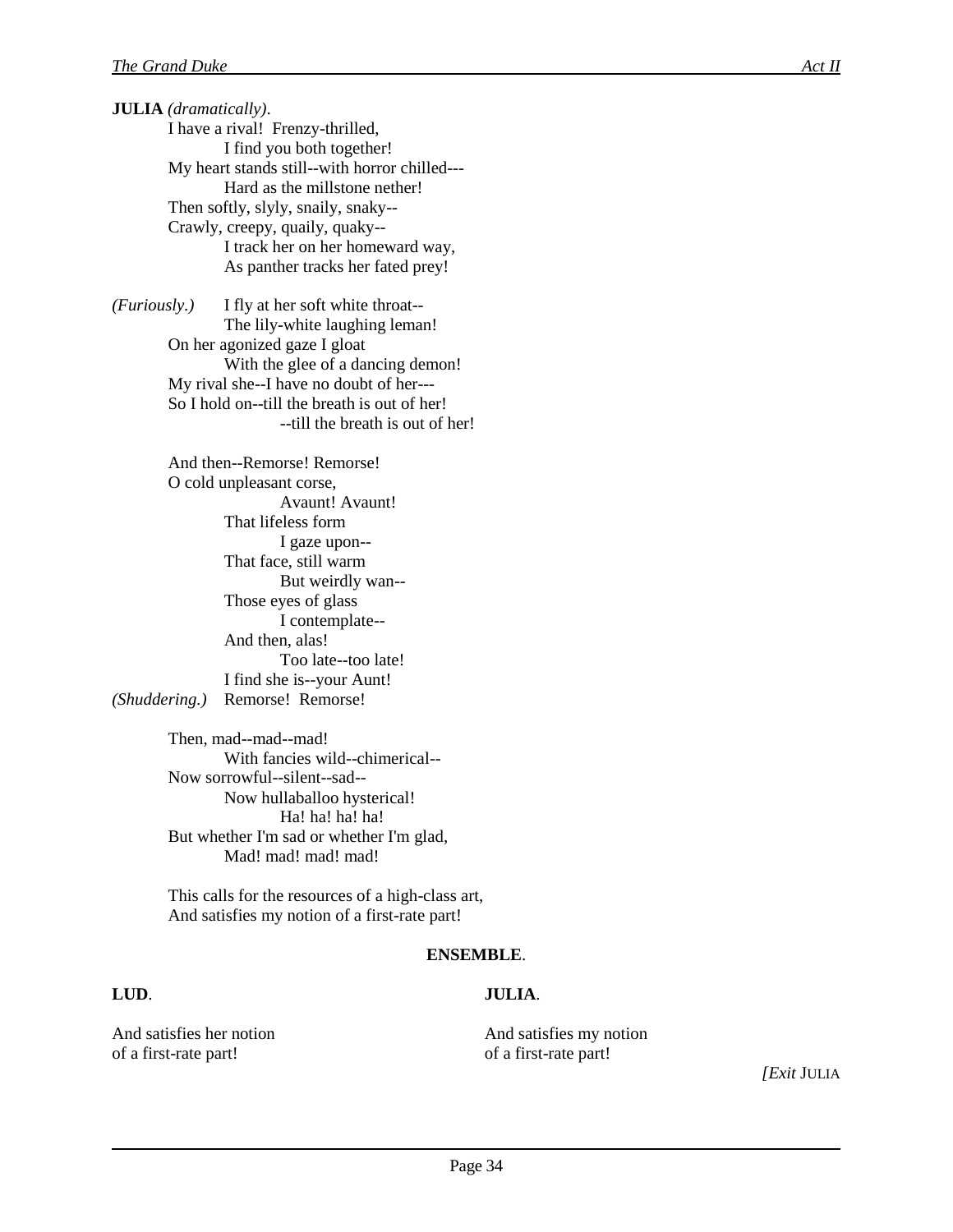*Enter all the Chorus, hurriedly, and in great excitement.*

#### **CHORUS**.

Your Highness, there's a party at the door-- Your Highness, at the door there is a party-- She says that we expect her, But we do not recollect her, For we never saw her countenance before!

With rage and indignation she is rife, Because our welcome wasn't very hearty-- She's as sulky as a super, And she's swearing like a trooper, O, you never heard such language in your life!

#### *Enter* BARONESS VON KRAKENFELDT, *in a fury*.

**BAR**. With fury indescribable I burn! With rage I'm nearly ready to explode! There'll be grief and tribulation when I learn To whom this slight unbearable is owed! For whatever may be due I'll pay it double-- There'll be terror indescribable and trouble! With a hurly-burly and a hubble-bubble I'll pay you for this pretty episode!

ALL. Oh, whatever may be due she'll pay it double!--It's very good of her to take the trouble-- But we don't know what she means by "hubble-bubble"-- No doubt it's an expression *à la mode*.

### **BAR**. (*to* LUDWIG).

Do you know who I am?

**LUD**. *(examining her)*. I don't; Your countenance I can't fix, my dear.

- **BAR**. This proves I'm not a sham. *(Showing pocket-handkerchief.)*
- **LUD**. *(examining it)*. It won't; It only says "Krakenfeldt, Six," my dear.
- **BAR**. Express your grief profound!
- **LUD**. I shan't!

This tone I never allow, my love.

**BAR**. Rudolph at once produce!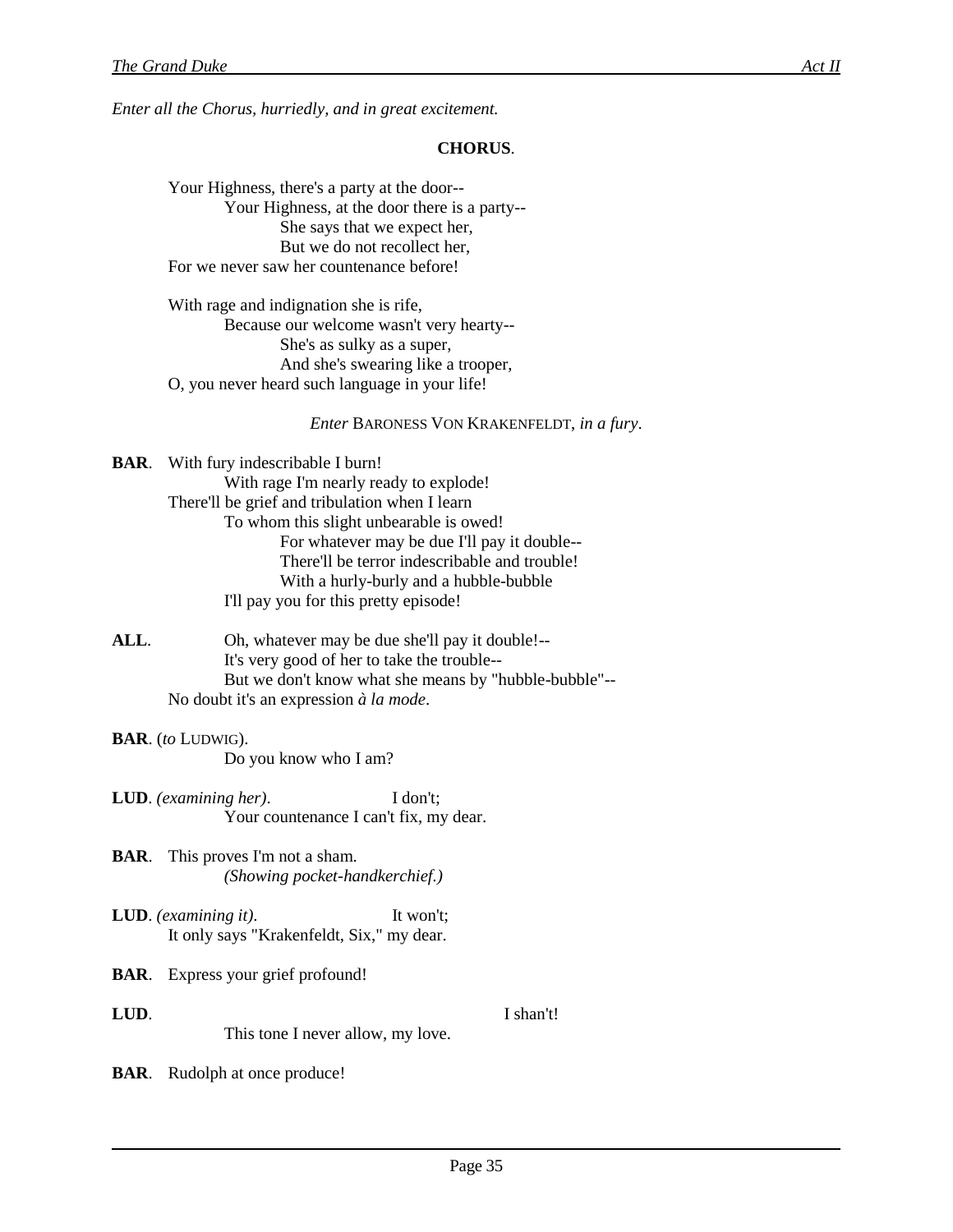| LUD.                                                                                                                                                                                                                                                                 | I can't;                                                                                                                                                                                                                                                                                   |
|----------------------------------------------------------------------------------------------------------------------------------------------------------------------------------------------------------------------------------------------------------------------|--------------------------------------------------------------------------------------------------------------------------------------------------------------------------------------------------------------------------------------------------------------------------------------------|
|                                                                                                                                                                                                                                                                      | He isn't at home just now, my love.                                                                                                                                                                                                                                                        |
| <b>BAR.</b> (astonished).                                                                                                                                                                                                                                            | He isn't at home just now!                                                                                                                                                                                                                                                                 |
| ALL.<br>He isn't at home just now,<br>(Dancing derisively.) He has an appointment particular, very-<br>You'll find him, I think, in the town cemetery;<br>And that's how we come to be making so merry,<br>For he isn't at home just now! He isn't at home just now! |                                                                                                                                                                                                                                                                                            |
|                                                                                                                                                                                                                                                                      | <b>BAR.</b> But bless my heart and soul alive, it's impudence personified!<br>I've come here to be matrimonially matrimonified!                                                                                                                                                            |
|                                                                                                                                                                                                                                                                      | LUD. For any disappointment I am sorry unaffectedly,<br>But yesterday that nobleman expired quite unexpectedly--                                                                                                                                                                           |
| ALL (sobbing). Tol the riddle lol!<br>Tol the riddle lol!<br>Tol the riddle, lol the riddle, lol lol lay!<br>( <i>Then laughing wildly.</i> ) Tol the riddle, lol the riddle, lol lol lay!                                                                           |                                                                                                                                                                                                                                                                                            |
| <b>Baroness:</b>                                                                                                                                                                                                                                                     | <i>{aside}</i> But what in the world am I to do? I was to have married him today! <i>{aloud}</i><br>Is this Court Mourning or a Fancy Ball?                                                                                                                                                |
| Ludwig:                                                                                                                                                                                                                                                              | Well, it's a delicate combination of both effects. It is intended to express<br>inconsolable grief for the decease of the late Duke and ebullient joy at the accession<br>of his successor. I am his successor. Permit me to present you to my Grand Duchess.<br><i>{indicating Julia}</i> |
| <b>Baroness:</b>                                                                                                                                                                                                                                                     | Your Grand Duchess?                                                                                                                                                                                                                                                                        |
| Ludwig:                                                                                                                                                                                                                                                              | We were married only half-an-hour ago.                                                                                                                                                                                                                                                     |
| <b>Baroness:</b>                                                                                                                                                                                                                                                     | Exactly. I thought she seemed new to the position.                                                                                                                                                                                                                                         |
| Julia:                                                                                                                                                                                                                                                               | Ma'am, I don't know who you are, but I flatter myself I can do justice to any part on<br>the very shortest notice.                                                                                                                                                                         |
| <b>Baroness:</b>                                                                                                                                                                                                                                                     | My dear, under the circumstances you are doing admirably. It's so difficult to be a<br>lady when one isn't born to it.                                                                                                                                                                     |
| Julia:                                                                                                                                                                                                                                                               | $\{in a \, range, \, to \, Ludwig\}$ Am I to stand this?                                                                                                                                                                                                                                   |
| <b>Baroness:</b>                                                                                                                                                                                                                                                     | <i>{Ignoring her}</i> And now tell me all about this distressing circumstance. How did the<br>Grand Duke die?                                                                                                                                                                              |
| Ludwig:                                                                                                                                                                                                                                                              | He perished nobly $-$ in a Statutory Duel.                                                                                                                                                                                                                                                 |
| <b>Baroness:</b>                                                                                                                                                                                                                                                     | In a Statutory Duel? But that's only a civil death! – and the Act expires today, and<br>then he will come to life again!                                                                                                                                                                   |
| Ludwig:                                                                                                                                                                                                                                                              | Well, no. Anxious to inaugurate my reign by conferring some inestimable boon on<br>my people, I signalized this occasion by reviving the law for another hundred years.<br>(Chorus: "Hurrah!")                                                                                             |
| <b>Baroness:</b>                                                                                                                                                                                                                                                     | For another hundred years! Then set the merry joy-bells ringing! And let us rejoice<br>today, if we never rejoice again! (Chorus: Scooby-eque: "Hmmm?")                                                                                                                                    |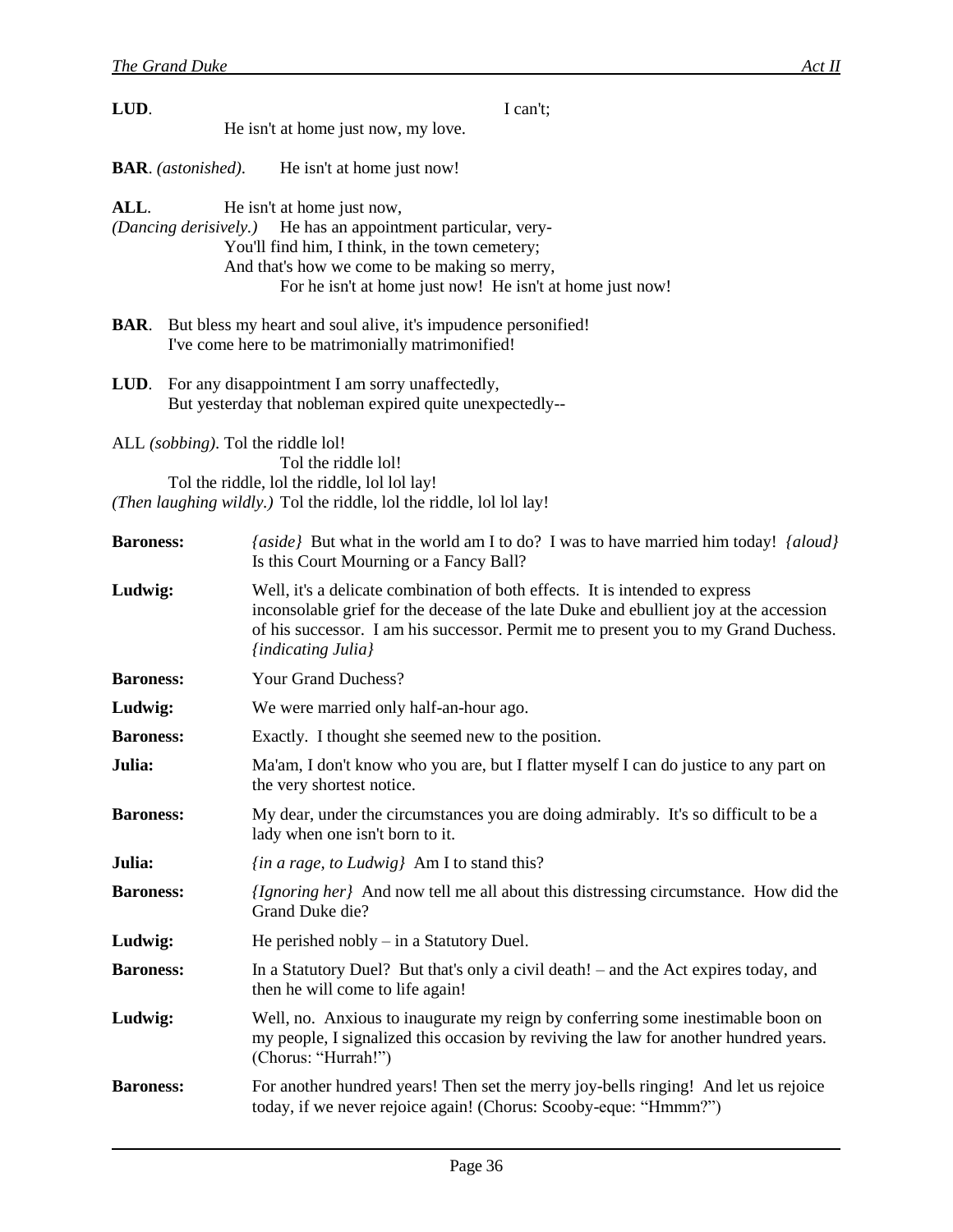| Ludwig:          | But I don't think I quite understand. We have already rejoiced a good deal.                                                                                                                                                   |
|------------------|-------------------------------------------------------------------------------------------------------------------------------------------------------------------------------------------------------------------------------|
| <b>Baroness:</b> | Happy man, you little know the good things you are in for. When you killed<br>Rudolph you adopted all his overwhelming responsibilities. Know then that I,<br>Caroline von Krakenfeldt, am the most overwhelming of them all! |
| Ludwig:          | But stop, stop $-$ I've just been married to somebody else!                                                                                                                                                                   |
| Julia:           | Yes, ma'am, to somebody else, ma'am! Do you understand, ma'am? To somebody<br>else!                                                                                                                                           |
| <b>Baroness:</b> | Do keep this young woman quiet!                                                                                                                                                                                               |
| Julia:           | Do you suppose I intend to give up a magnificent part without a struggle?                                                                                                                                                     |
| Ludwig:          | My good girl, she has the law on her side. Let us both bear this calamity with<br>resignation. If you must struggle, go away and struggle in the seclusion of your<br>chamber. There's a dear $\ldots$                        |

#### **SONG--BARONESS** *and* **CHORUS**.

|      | Now away to the wedding we go,        |
|------|---------------------------------------|
|      | So summon the charioteers--           |
|      | No kind of reluctance they show       |
|      | To embark on their married careers.   |
|      | Though Julia's emotion may flow       |
|      | In the form of impetuous tears,       |
| ALL. | To the wedding we'll eagerly go,      |
|      | So summon, so summon the charioteers! |
|      |                                       |

Now away, etc.

*(All dance off to wedding except* JULIA.)

#### **RECIT**.--**JULIA**.

So ends my dream--so fades my vision fair! Of hope no gleam--distraction and despair! My cherished dream, the Ducal throne to share That aim supreme has vanished into air!

#### **SONG--JULIA**.

Broken every promise plighted-- All is darksome--all is dreary. Every new-born hope is blighted! Sad and sorry--weak and weary!

No, no! Let the bygone go by! No good ever came of repining: If to-day there are clouds o'er the sky, To-morrow the sun may be shining! God save you, To-morrow! Your servant, To-morrow! God save you, To-morrow, To-morrow, To-morrow!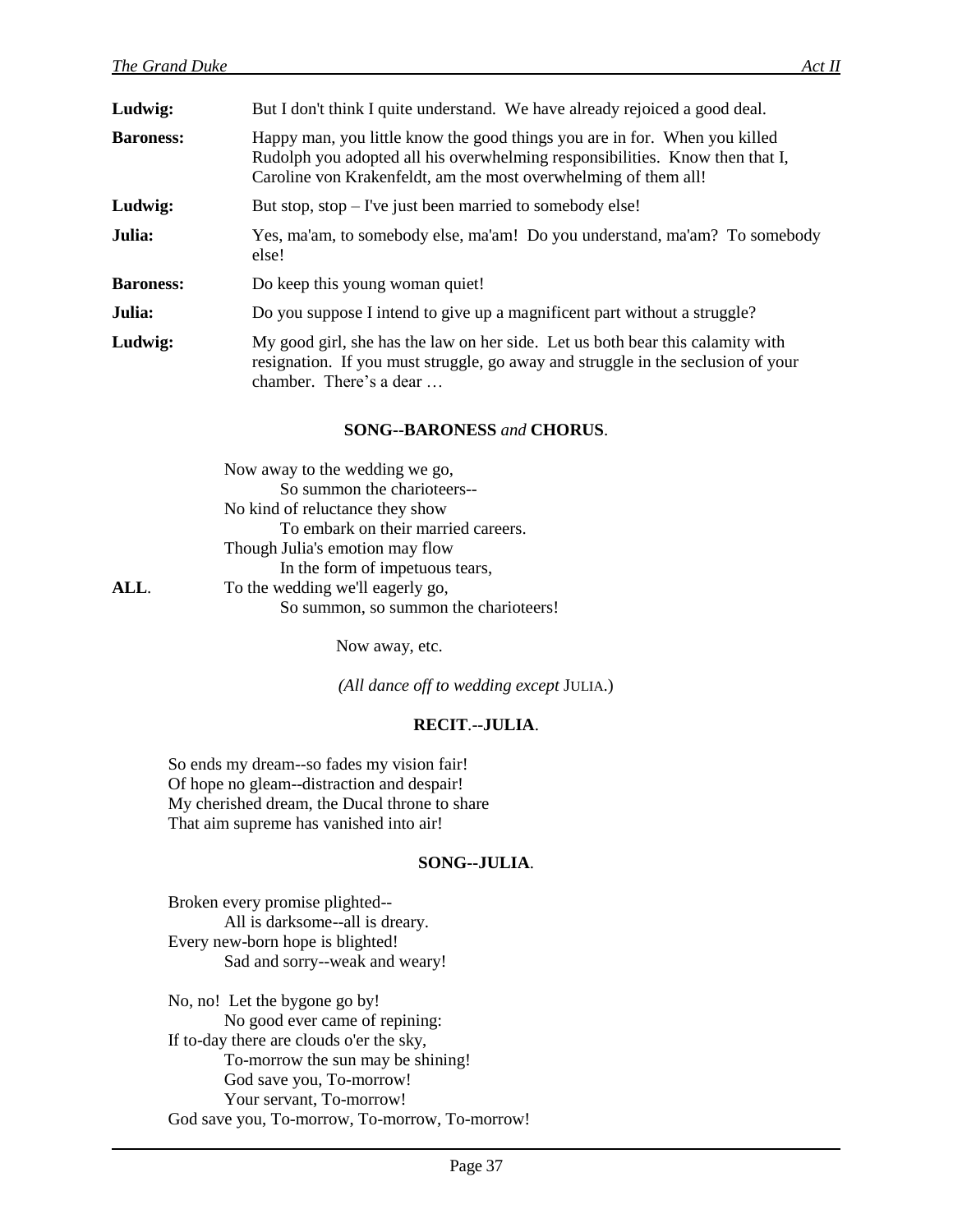[*Exit* JULIA, *Enter* ERNEST.

| <b>Ernest:</b>                         | It's of no use $-$ I can't wait any longer. I must know what is going on. <i>{Looking off.}</i><br>Why, what's that? A wedding procession winding down the hill, dressed in my<br><b>Patience</b> costumes! That's Ludwig's doing! I see how it is – he found the time hang<br>heavy on his hands, and is amusing himself by getting married to Lisa. No $-$ it can't<br>be to Lisa, for here she is!                |
|----------------------------------------|----------------------------------------------------------------------------------------------------------------------------------------------------------------------------------------------------------------------------------------------------------------------------------------------------------------------------------------------------------------------------------------------------------------------|
| <i>{Enter Lisa}</i>                    |                                                                                                                                                                                                                                                                                                                                                                                                                      |
| Lisa:                                  | <i>{not seeing him}</i> I really cannot stand seeing my Ludwig married twice in one day to<br>somebody else!                                                                                                                                                                                                                                                                                                         |
| <b>Ernest:</b>                         | Lisa! {Lisa sees him, and stands as if transfixed with horror.}                                                                                                                                                                                                                                                                                                                                                      |
| <b>Ernest:</b>                         | Come here – why, what's the matter – I simply want to ask you <i>{Lisa suddenly</i><br>turns and bolts off.}                                                                                                                                                                                                                                                                                                         |
| <b>Ernest:</b>                         | Why, what's the matter with the little fool? One would think she saw a ghost!<br>(realizing he is a ghost) Oh! But if he's not marrying Lisa, whom is he marrying?<br>(Suddenly) Julia! (Much overcome) I see it all! The scoundrel! He had to adopt all<br>my responsibilities, and he's shabbily taken advantage of the situation to marry the<br>girl I'm engaged to! But no, it can't be Julia, for here she is! |
| <i>{Enter Julia.}</i>                  |                                                                                                                                                                                                                                                                                                                                                                                                                      |
| Julia:                                 | <i>{not seeing him}</i> I've made up my mind. I won't stand it! I'll send in my notice at<br>once!                                                                                                                                                                                                                                                                                                                   |
| <b>Ernest:</b>                         | Julia! Oh, what a relief!                                                                                                                                                                                                                                                                                                                                                                                            |
| {Julia gazes at him as if transfixed.} |                                                                                                                                                                                                                                                                                                                                                                                                                      |
| <b>Ernest:</b>                         | Then you've not married Ludwig? You are still true to me?                                                                                                                                                                                                                                                                                                                                                            |
|                                        | {Julia turns and bolts in grotesque horror. Ernest follows and stops her.}                                                                                                                                                                                                                                                                                                                                           |
| <b>Ernest:</b>                         | Don't run away! Listen to me. Are you all crazy?                                                                                                                                                                                                                                                                                                                                                                     |
| Julia:                                 | <i>{in affected terror}</i> What would you with me, spectre?                                                                                                                                                                                                                                                                                                                                                         |
| <b>Ernest:</b>                         | (Realizing, for the second time, that he's a ghost.) Oh                                                                                                                                                                                                                                                                                                                                                              |
| Julia:                                 | Oh, ain't his eyes sepulchral! And ain't his voice hollow! Hollow, hollow, hollow!<br>What are you doing out of your tomb at this time of $day -$ apparition?                                                                                                                                                                                                                                                        |
| <b>Ernest:</b>                         | I do wish I could make you girls understand that I'm only technically dead, and that<br>physically I'm as much alive as ever I was in my life!                                                                                                                                                                                                                                                                       |
| Julia:                                 | Oh, but it's an awful thing to be haunted by a technical bogie!                                                                                                                                                                                                                                                                                                                                                      |
| <b>Ernest:</b>                         | You won't be haunted much longer. In a few hours I shall come to life again, and<br>claim my darling as my blushing bride!                                                                                                                                                                                                                                                                                           |
| Julia:                                 | ( <i>Herself once again</i> ) Oh – then you haven't heard?                                                                                                                                                                                                                                                                                                                                                           |
| <b>Ernest:</b>                         | My love, I've heard nothing.                                                                                                                                                                                                                                                                                                                                                                                         |
| Julia:                                 | Why, Ludwig challenged Rudolph and won, and now he's Grand Duke, and he's<br>revived the law for another century!                                                                                                                                                                                                                                                                                                    |
| <b>Ernest:</b>                         | What! But you're not serious – you're only joking!                                                                                                                                                                                                                                                                                                                                                                   |
| Julia:                                 | My good sir, I'm a light-hearted English girl, but I don't chaff bogies.                                                                                                                                                                                                                                                                                                                                             |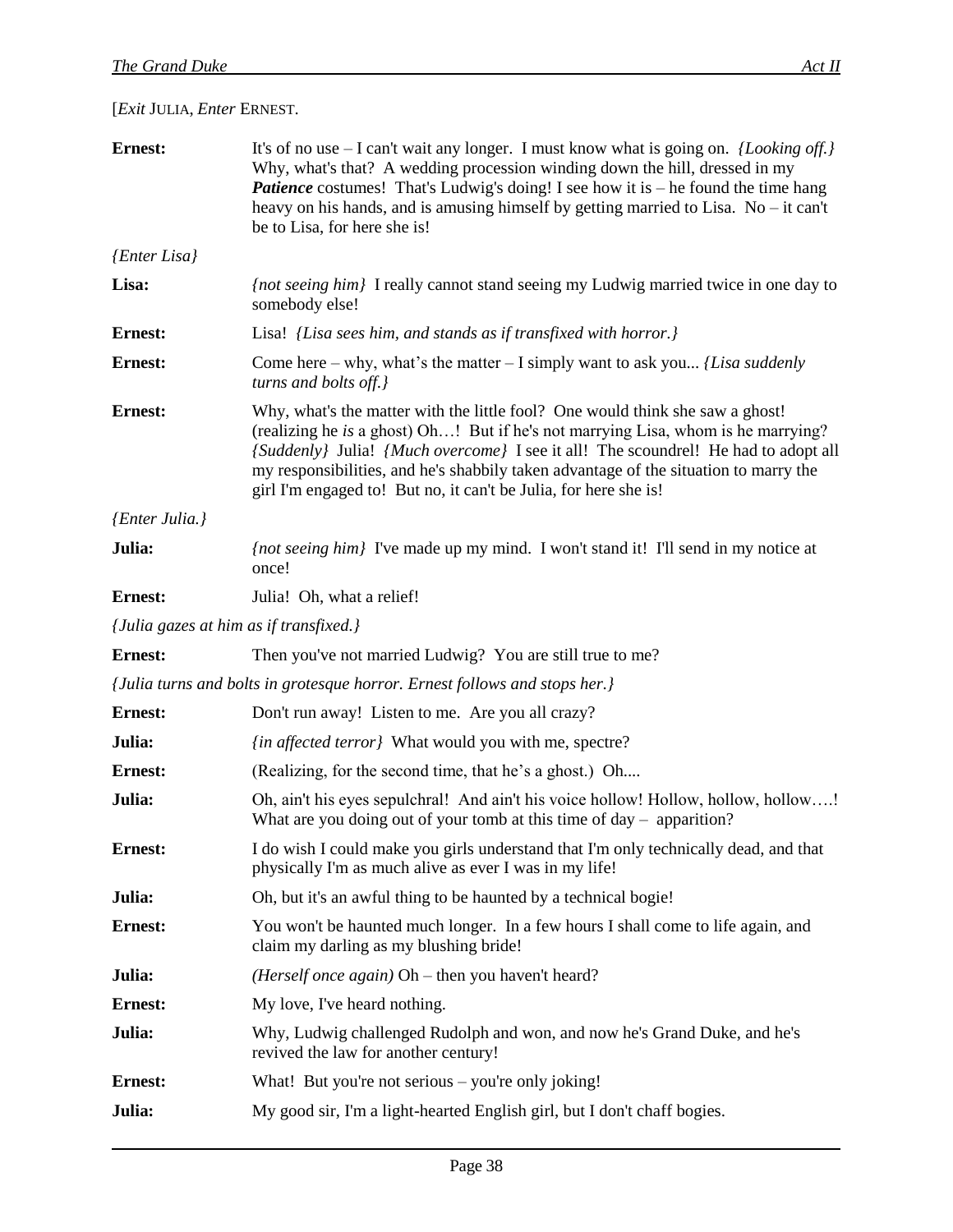| <b>Ernest:</b> | Well, that's the meanest dodge I ever heard of!                                                                                                               |
|----------------|---------------------------------------------------------------------------------------------------------------------------------------------------------------|
| Julia:         | Shabby trick, I call it. A century. I really can't afford to wait until your time is up.<br>You know, I've always set my face against these long engagements. |
| <b>Ernest:</b> | Then defy the law and marry me now.                                                                                                                           |
| Julia:         | No. The legal technicalities cannot be defied. Situated as you are, you have no power<br>to make me your wife. At best you could only make me your widow.     |
| <b>Ernest:</b> | Then be my widow $-$ my little, dainty, winning, winsome widow!                                                                                               |
| Julia:         | I do look stunning in black, but I shan't wear it to my own wedding!                                                                                          |

#### **DUET--ERNEST** *and* **JULIA**.

| ERN. | If the light of love's lingering ember |
|------|----------------------------------------|
|      | Has faded in gloom,                    |
|      | You cannot neglect, O remember,        |
|      | A voice from the tomb!                 |
|      | That stern supernatural diction        |
|      | Should act as a solemn restriction,    |
|      | Although by a mere legal fiction       |
|      | A voice from the tomb!                 |
|      |                                        |

#### **JULIA** *(in affected terror)*.

I own that that utterance chills me-- It withers my bloom! With awful emotion it thrills me-- That voice from the tomb! Oh, spectre, won't anything lay thee? Though pained to deny or gainsay thee, In this case I cannot obey thee, Thou voice from the tomb!

*(Dancing.)* So, spectre, appalling,

I bid you good-day-- Perhaps you'll be calling When passing this way. Your bogydom scorning, And all your love-lorning, I bid you good-morning, I bid you good-day.

#### **ERN**. *(furious)*. My offer recalling,

Your words I obey-- Your fate is appalling, And full of dismay. To pay for this scorning I give you fair warning I'll haunt you each morning, Each night, and each day!

*(Repeat Ensemble, Exit Julia. Enter Rudolph}*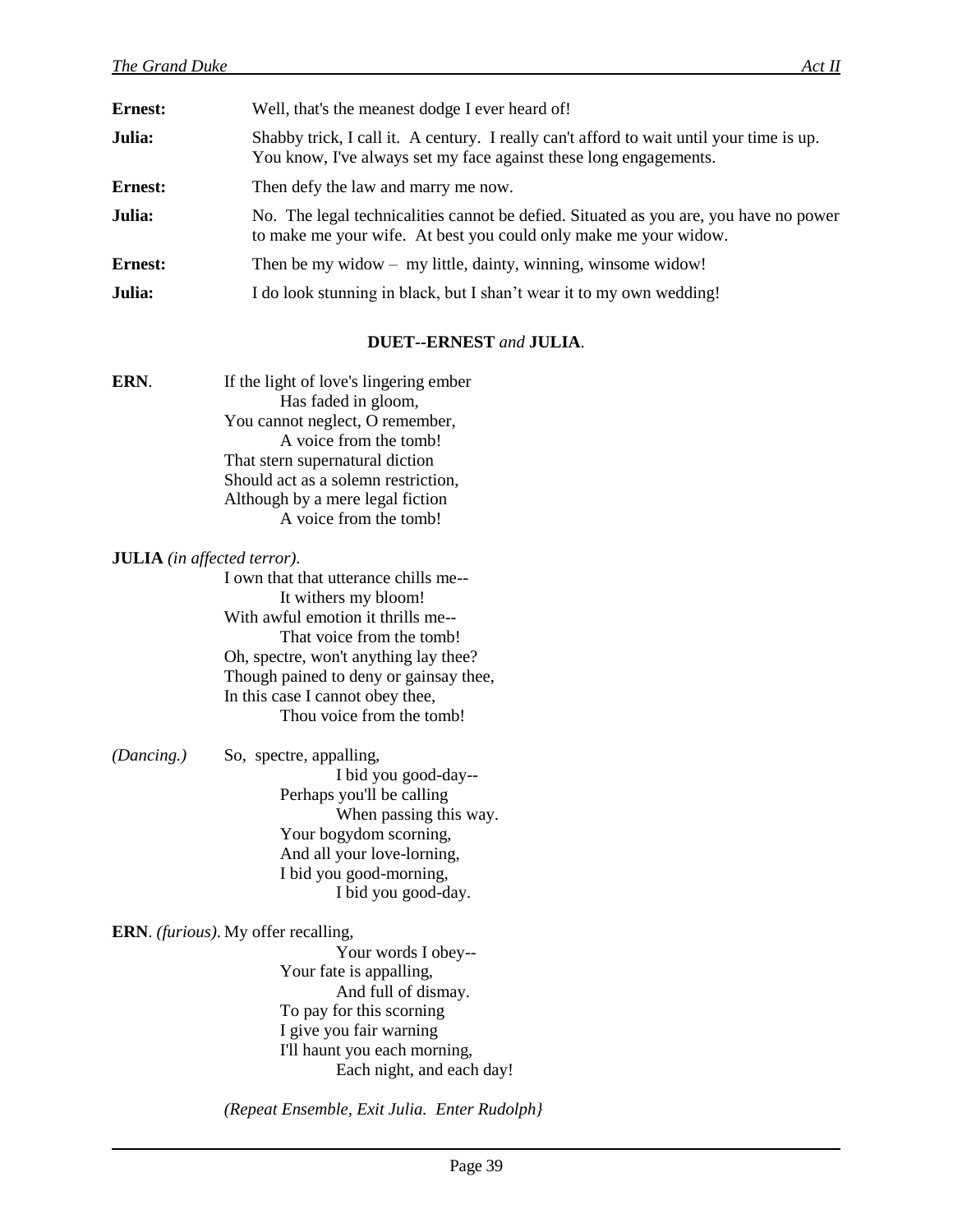| <b>RUDOLPH:</b>         | If there's anything more distressing than being legally dead, it's being legally dead,<br>watching your fiance marry someone else, and having to pay for it all! What a devil of a<br>lot they're bound to have spent on that. Why it's enough to bring anyone back to life.<br>(Seeing Ernest) Hallo! Are you defunct, too? |
|-------------------------|------------------------------------------------------------------------------------------------------------------------------------------------------------------------------------------------------------------------------------------------------------------------------------------------------------------------------|
| <b>ERNEST:</b>          | Oh yes, I suppose I am. But it's not much good, you know. I feel terribly alive. My<br>existence has become unendurable. My fiancé won't have me. She insists I'm too<br>insubstantial for her.                                                                                                                              |
| <b>RUDOLPH:</b>         | Dear me. And mine seems to be making me less substantial by the moment. It's a devil<br>of a thing, being defunct. But at least we shall come to life in a few hours.                                                                                                                                                        |
| <b>ERNEST:</b>          | Not at all. Haven't you heard? The act has been revived by that rascal, Ludwig. We<br>shan't be free to resume our responsibilities and marry whom we like for a hundred years.                                                                                                                                              |
| <b>RUDOLPH:</b>         | A hundred years? I can't wait that long. Why, I shan't have a pfennig left!                                                                                                                                                                                                                                                  |
| <b>ERNEST:</b>          | Well, in manners of courtship, that'll be the least of your worries. There's only one thing<br>to be done $-\text{defy}$ the law and come to life again.                                                                                                                                                                     |
| <b>RUDOLPH:</b>         | Defy the law? Why I don't think I could do that.                                                                                                                                                                                                                                                                             |
| ( <i>Enter Notary</i> ) |                                                                                                                                                                                                                                                                                                                              |
| <b>NOTARY:</b>          | When gentlemen are suffering the injustice of the law the customary thing is to retain an<br>attorney.                                                                                                                                                                                                                       |
| <b>ERNEST:</b>          | You? You're the one who got us into this mess. A Statutory Duel! And yet, I'd do<br>anything if I can only come to life and marry Julia.                                                                                                                                                                                     |
| <b>NOTARY:</b>          | Anything?                                                                                                                                                                                                                                                                                                                    |
| <b>ERNEST:</b>          | Anything!                                                                                                                                                                                                                                                                                                                    |
| <b>NOTARY:</b>          | Very good. (Gestures to them to gather round him.) Now, why break the law? Why not<br>simply get around it?                                                                                                                                                                                                                  |
| <b>ERNEST:</b>          | What do you mean?                                                                                                                                                                                                                                                                                                            |
| <b>NOTARY:</b>          | It's quite customary. Everybody does it  at least the 1%. Nobody could afford to pay<br>your taxes otherwise. What is required for the occasion is a loophole.                                                                                                                                                               |
| <b>BOTH:</b>            | A loophole?                                                                                                                                                                                                                                                                                                                  |
| <b>NOTARY:</b>          | A loophole. Something in the law hitherto overlooked or not understood by the <i>hoi</i><br>polloi, which may perhaps give the two of you an advantage over the uninitiated.                                                                                                                                                 |
| <b>ERNEST:</b>          | It sounds very shady. Are you sure it's all right?                                                                                                                                                                                                                                                                           |
| <b>NOTARY:</b>          | All right? I make no moral judgments. I serve my clients. It will be legal.                                                                                                                                                                                                                                                  |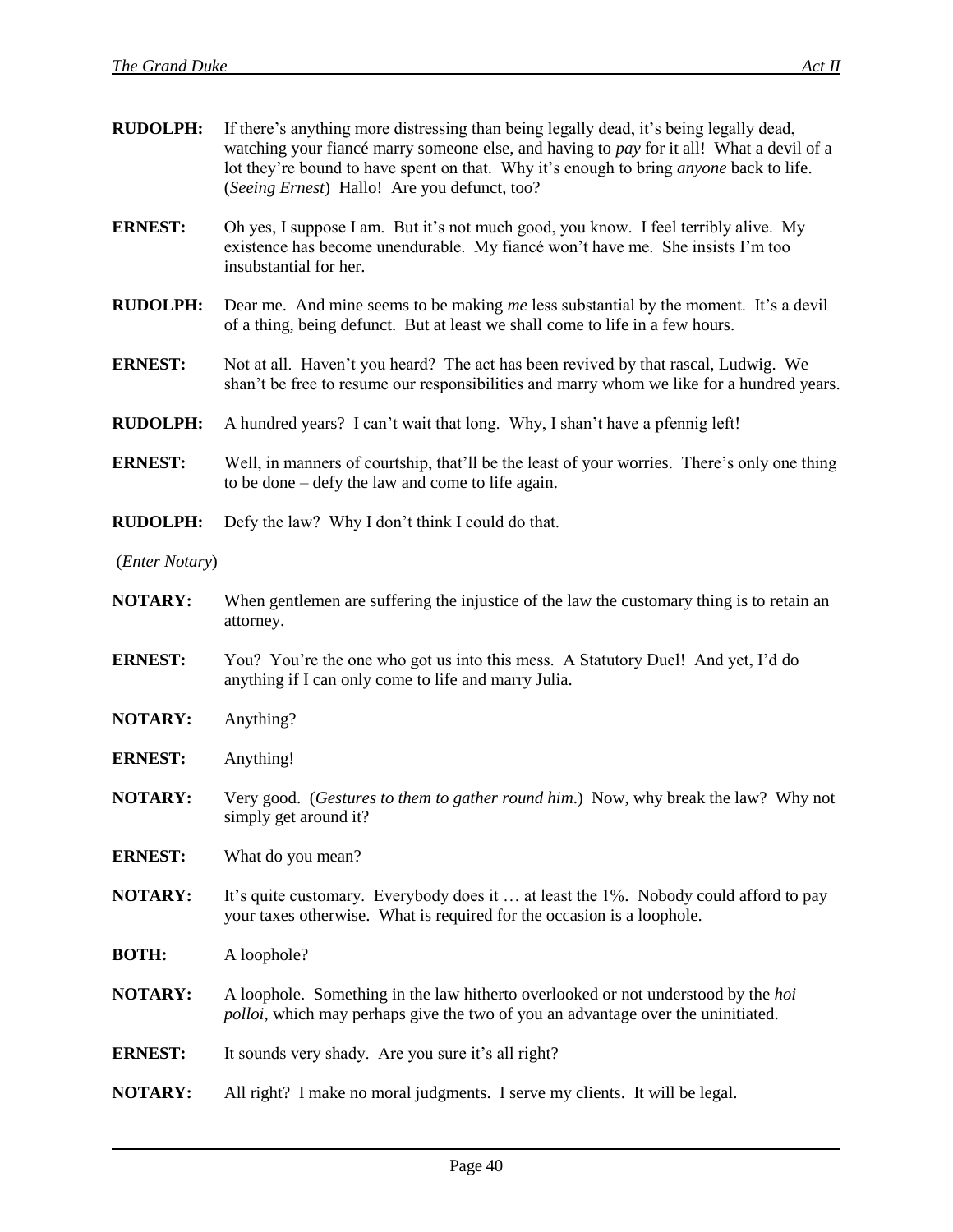**RUDOLPH:** Well, as long as it's legal, I consent.

**NOTARY:** Together we must evolve a *coup d'etat*. Something extraordinary and unexpected. Something to make the blood boil. But subtle. With just the right touch of intellectual drollery.

**RUDOLPH:** But all perfectly legal?

**NOTARY:** Oh yes – perfectly legal. Finding the loophole's the tricky part.

**RUDOLPH:** And let me guess, you bill by the hour.

**NOTARY:** There's another way?

#### **TRIO -- Rudolph, Notary, and Ernest.**

 With wily brain upon the spot A private plot we'll plan, The most ingenious private plot Since private plots began. That's understood. So far we've got And, striking while the iron's hot, We'll now determine like a shot The details of this private plot.

**Rudolph**: I think we ought--(whispers) **Notary and Ernest**: Such bosh I never heard! **Notary**: Ah! happy thought!--(whispers) **Rudolph and Ernest**: How utterly dashed absurd! **Ernest:** I'll tell you how--(whispers) **Rudolph and Notary**: Why, what put that in your head? **Rudolph:** I've got it now--(whispers) **Notary and Ernest**: Oh, take him away to bed! **Notary**: Oh, put him to bed! **Ernest**: Oh, put him to bed! **Rudolph**: What, put me to bed? **Notary and Ernest**: Yes, certainly put him to bed! **Rudolph**: But, bless me, don't you see-- **Notary:** Do listen to me, I pray--<br>**Ernest:** It certainly seems to me--It certainly seems to me--**Rudolph:** Bah--this is the only way! **Notary**: It's rubbish absurd you growl! **Ernest**: You talk ridiculous stuff! **Rudolph:** You're a drivelling barndoor owl! **Notary:** You're a vapid and vain old muff!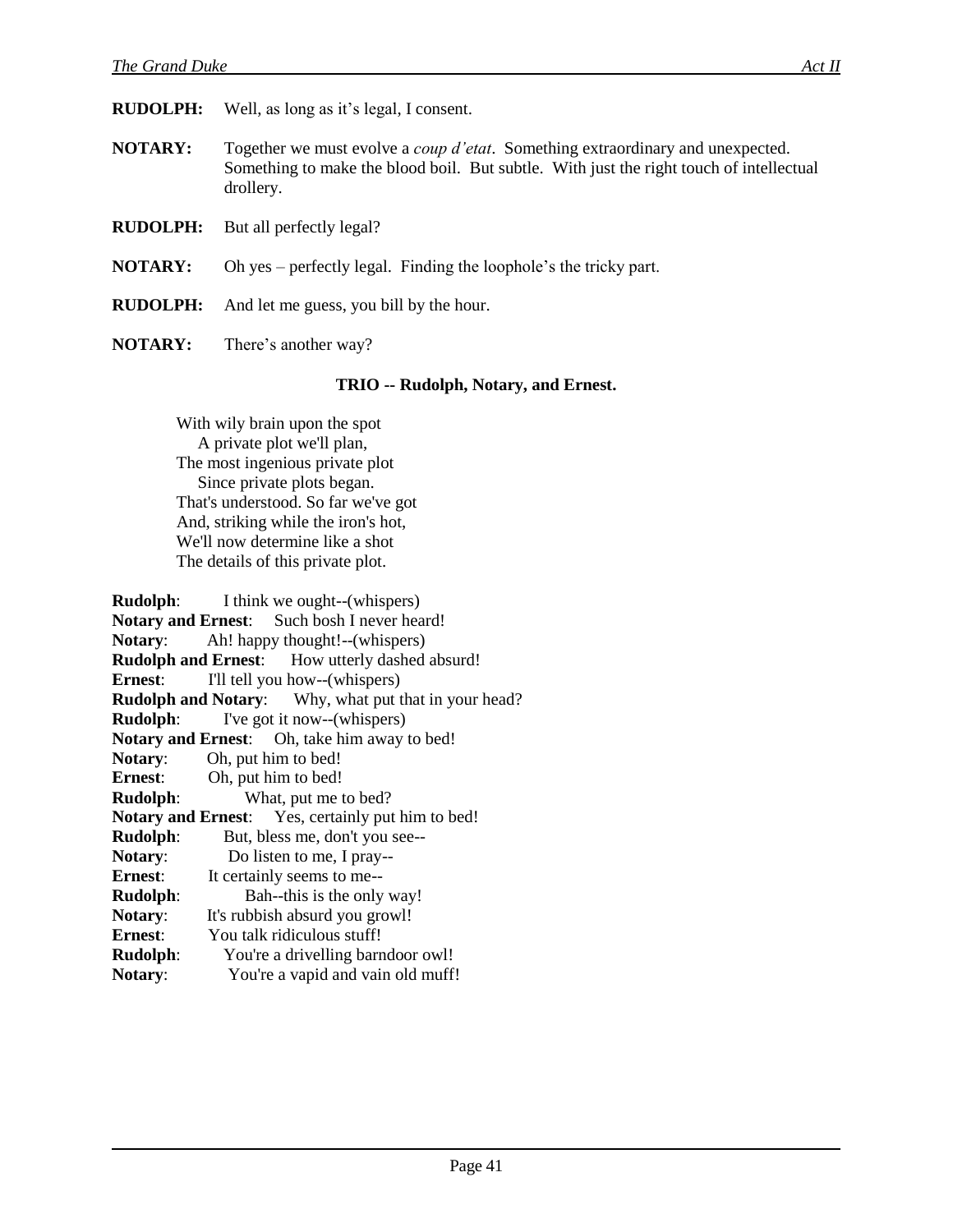(All, coming down to audience.) So far we haven't quite solved the plot-- They're not a very ingenious lot-- But don't be unhappy, It's still on the tapis, We'll presently hit on a capital plot! **Rudolph**: Suppose we all--(whispers) **Notary:** Now there I think you're right. Then we might all--(whispers) **Ernest:** That's true, we certainly might. I'll tell you what--(whispers) **Rudolph**: We will if we possibly can. Then on the spot-- (whispers) **Notary and Ernest**: Bravo! A capital plan! **Rudolph**: That's exceedingly neat and new! **Notary**: Exceedingly new and neat. **Ernest:** I fancy that that will do. **Rudolph**: It's certainly very complete. **Notary**: Well done you sly old sap! **Ernest:** Bravo, you cunning old mole! **Rudolph**: You very ingenious chap! **Notary**: You intellectual soul!

(All, coming down and addressing audience.)

 At last a capital plan we've got We won't say how and we won't say what: It's safe in my noddle-- Now off we will toddle, And slyly develop this capital plot!

*Re-enter the Wedding Procession dancing.*

### **CHORUS**.

Now bridegroom and bride let us toast In a magnum of merry champagne-- Let us make of this moment the most, We may not be so lucky again. So drink to our sovereign host And his highly intelligent reign-- His health and his bride's let us toast In a magnum of merry champagne!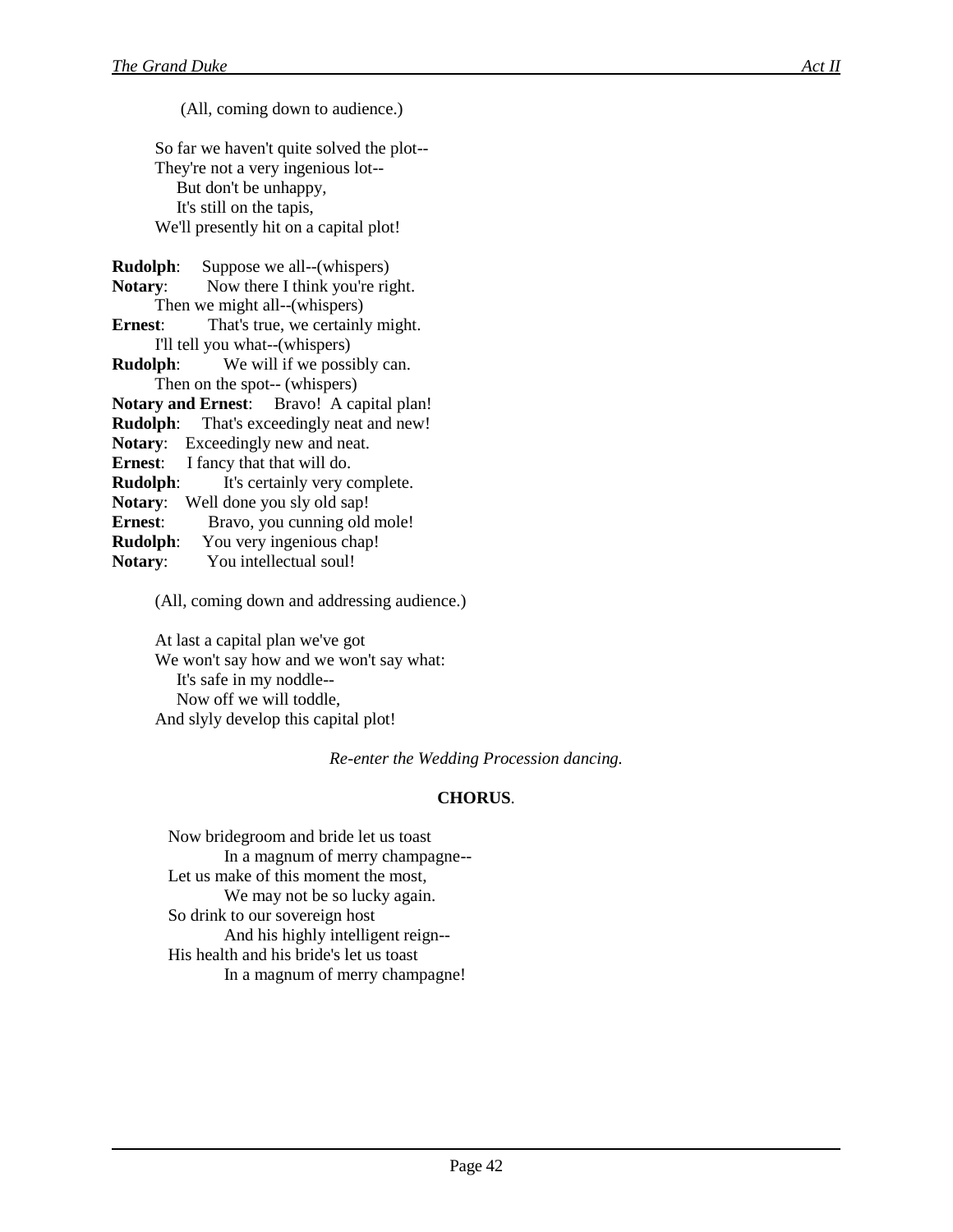#### **BRINDISI--BARONESS** *with* **CHORUS**.

| Come, bumpers--aye, ever so many--            |
|-----------------------------------------------|
| And then, if you will, many more!             |
| This wine doesn't cost us a penny,            |
| Tho' it's Pomméry, Pomméry seventy-four!      |
| Old wine is a true panacea                    |
| For ev'ry conceivable ill,                    |
| When you cherish the soothing idea            |
| That somebody else pays the bill!             |
| Old wine is a pleasure that's hollow          |
| When at your own table you sit,               |
| For you're thinking each mouthful you swallow |
| Has cost you, has cost you a threepenny-bit!  |
|                                               |

**CHORUS**. So bumpers--aye, ever so many-- And then, if you will, many more! This wine doesn't cost us a penny, Tho' it's Pomméry seventy-four!

I once gave an evening party (A sandwich and cut-orange ball), But my guests had such appetites hearty That I couldn't enjoy it, enjoy it at all. I made a heroic endeavour To look unconcerned, but in vain, And I vow'd that I never--oh never Would ask anybody again! But there's a distinction decided--- A difference truly immense-- When the wine that you drink is provided, provided, At somebody else's expense.

**CHORUS**. So bumpers--aye, ever so many-- The cost we may safely ignore! For the wine doesn't cost us a penny, Tho' it's Pomméry seventy-four!

*(March heard.)*

- **LUD**. *(recit.)*. Why, who is this approaching, Upon our joy encroaching? Some rascal come a-poaching Who's heard that wine we're broaching?
- ALL. Who may this be? Who may this be? Who is he? Who is he? Who is he?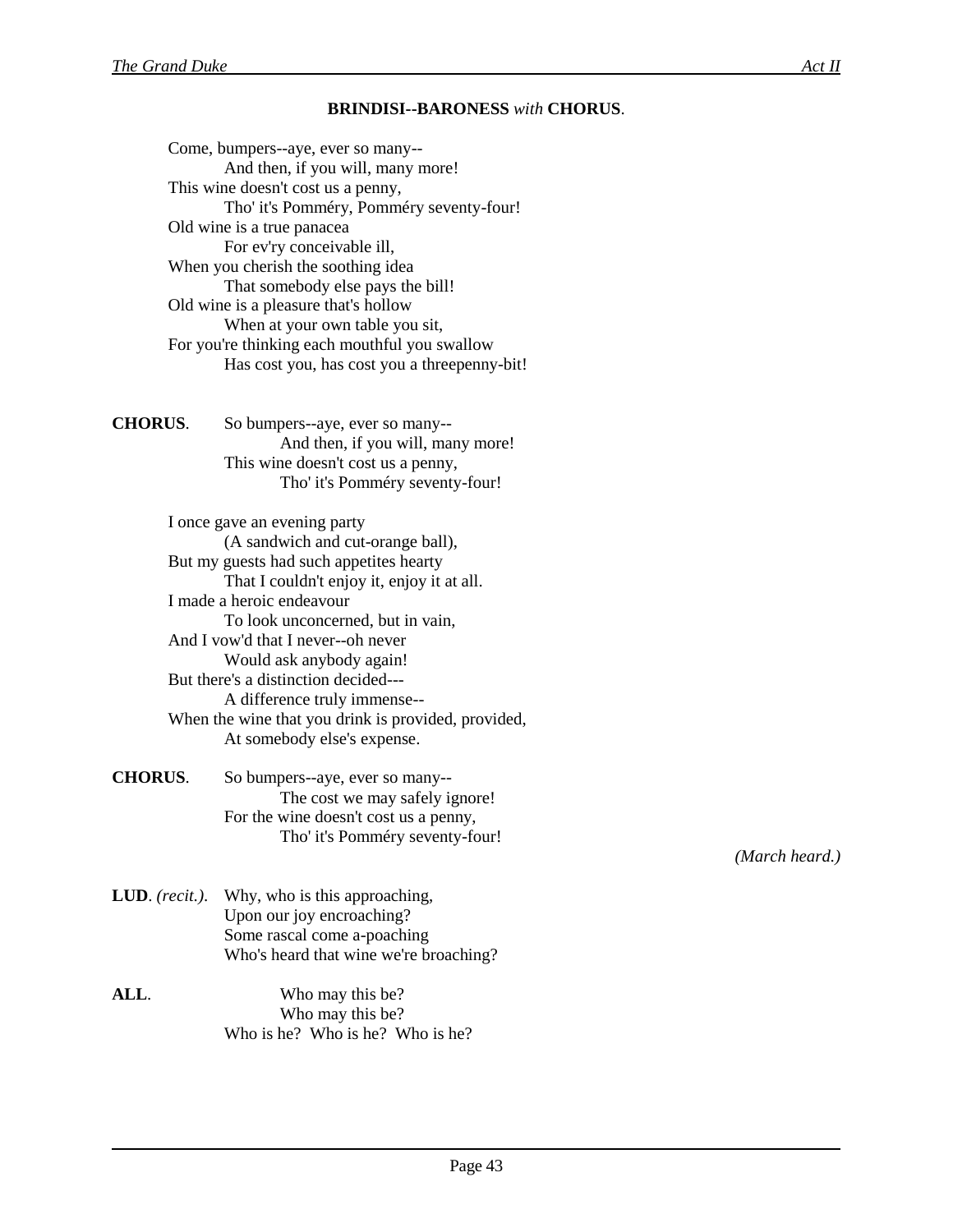#### *Enter* HERALD.

**HER**. The Prince of Monte Car*lo*, From Mediterranean water, Has come here to bestow On you his beautiful daughter. They've paid off all they owe, As every statesman oughter-- That Prince of Monte Car*lo* And his be-eautiful daughter!

### **CHORUS**. The Prince of Monte Carlo, etc.

**HER**. The Prince of Monte Car*lo*, Who is so very partickler, Has heard that you're also For ceremony a stickler-- Therefore he lets you know By word of mouth auric'lar-- (That Prince of Monte Car*lo* Who is so very particklar)--

#### **CHORUS**. The Prince of Monte Car*lo*, etc.

**HER**. That Prince of Monte Car*lo*, From Mediterranean water, Has come here to bestow On you his be-eautiful daughter!

**LUD**. (*recit.*). His Highness we know not--nor the locality In which is situate his Principality; But, as he guesses by some odd fatality, This *is* the shop for theatrical formality! Let him appear-- He'll find that we're Remarkable for theatrical formality.

> (*Reprise of March. Exit* HERALD. LUDWIG *beckons his Court*.)

**LUD**. I have a plan--I'll tell you all the plot of it-- We'll give him G&S --he shall have a lot of it! *(Whispers to them, through symphony.)* Conceal yourselves, and when I give the cue, Spring out on him--you all know what to do! *(All conceal themselves behind the draperies that enclose the stage.)*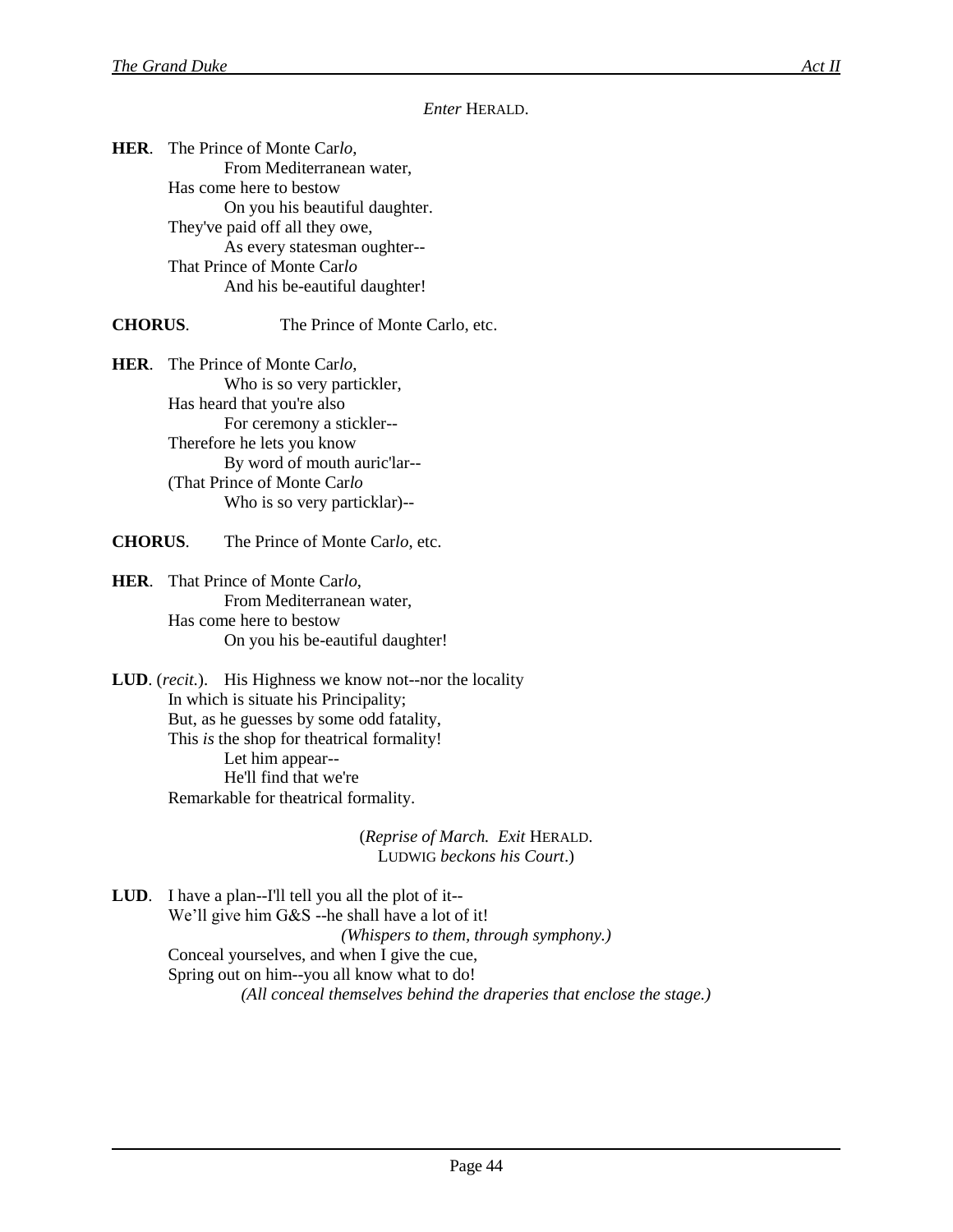*Pompous March. Enter the* PRINCE *and* PRINCESS OF MONTE CARLO, *attended by six theatrical-looking nobles and the Court Costumier*.

#### **DUET--PRINCE** *and* **PRINCESS**.

| PRINCE.           | We're rigged out in magnificent array                                                                                                                                            |
|-------------------|----------------------------------------------------------------------------------------------------------------------------------------------------------------------------------|
|                   | (Our own clothes are much gloomier)<br>In costumes which we've hired by the day                                                                                                  |
|                   | From a very well-known costumier.                                                                                                                                                |
|                   |                                                                                                                                                                                  |
| $COST.$ (bowing). | I am the well-known costumier.                                                                                                                                                   |
| PRINCESS.         | With a brilliant staff a Prince should make a show                                                                                                                               |
|                   | (It's a rule that never varies),                                                                                                                                                 |
|                   | So we've engaged from the Theatre Monaco                                                                                                                                         |
|                   | Six supernumeraries.                                                                                                                                                             |
| <b>NOBLES.</b>    | We're the supernumeraries.                                                                                                                                                       |
| ALL.              | At a salary immense,                                                                                                                                                             |
|                   | Quite regardless of expense,                                                                                                                                                     |
|                   | Six supernumeraries!                                                                                                                                                             |
| PRINCE.           | They do not speak, for they break our grammar's laws,<br>And their language is lamentable--<br>And they never take off their gloves, because<br>Their nails are not presentable. |
|                   |                                                                                                                                                                                  |
| <b>NOBLES.</b>    | Our nails are not presentable!                                                                                                                                                   |
| PRINCESS.         | To account for their shortcomings manifest                                                                                                                                       |
|                   | We explain, in a whisper bated,                                                                                                                                                  |
|                   | They are wealthy members of the brewing interest                                                                                                                                 |
|                   | To the Peerage elevated.                                                                                                                                                         |
| <b>NOBLES.</b>    | To the Peerage elevated.                                                                                                                                                         |
| ALL.              | They're/We're very, very rich,                                                                                                                                                   |
|                   | And accordingly, as sich,                                                                                                                                                        |
|                   | To the Peerage elevated.                                                                                                                                                         |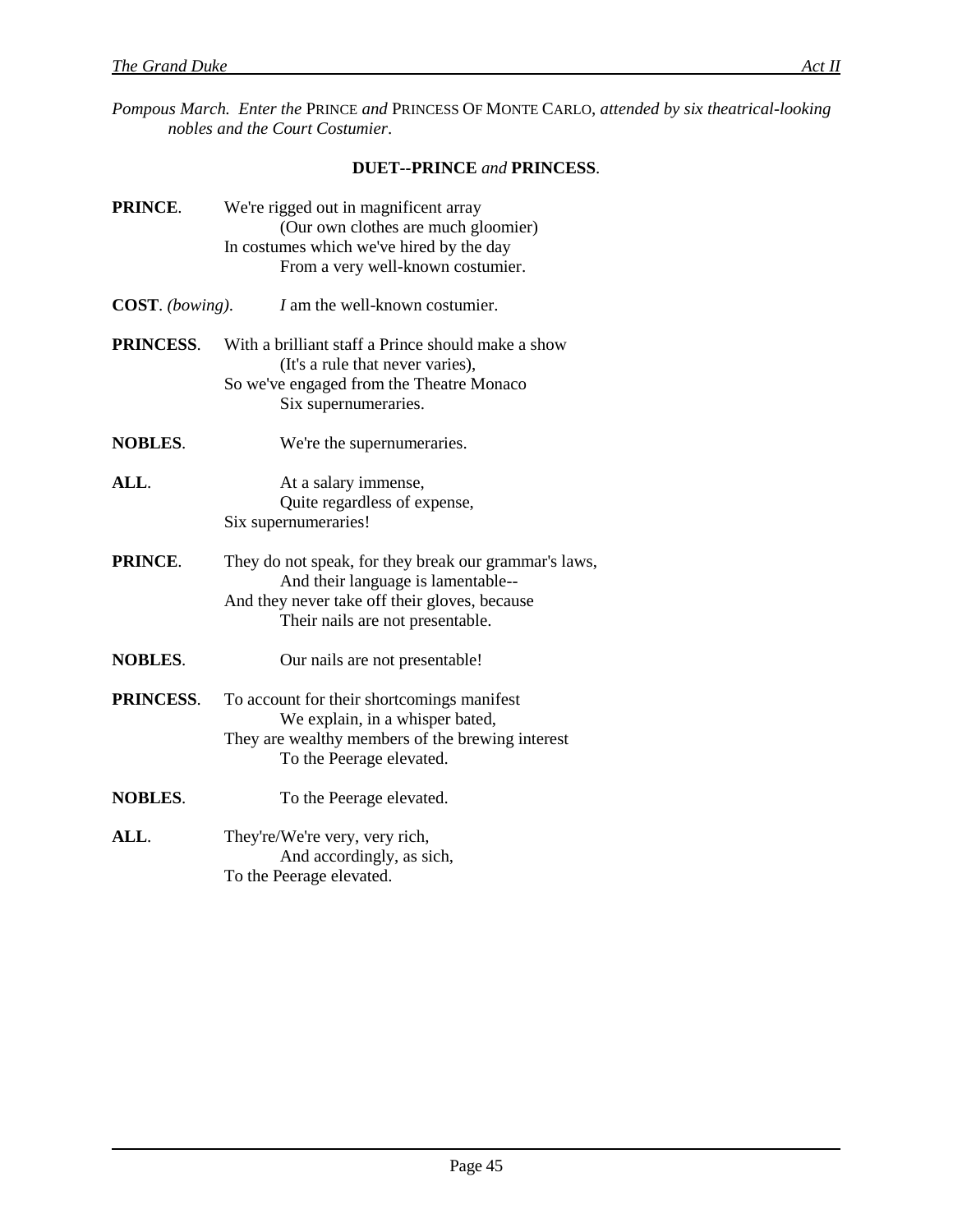| <b>Prince:</b>    | Well, my dear, here we are at last $-$ just in time to compel Duke Rudolph to fulfil the<br>terms of his marriage contract. Another hour and we should have been too late.                                                                                                                                                                                                                                                                                                                                                                                                                                                                                                                                                                                                       |
|-------------------|----------------------------------------------------------------------------------------------------------------------------------------------------------------------------------------------------------------------------------------------------------------------------------------------------------------------------------------------------------------------------------------------------------------------------------------------------------------------------------------------------------------------------------------------------------------------------------------------------------------------------------------------------------------------------------------------------------------------------------------------------------------------------------|
| <b>Princess:</b>  | Yes, papa, and if you hadn't discovered a means of making an income, we should<br>never have come here at all.                                                                                                                                                                                                                                                                                                                                                                                                                                                                                                                                                                                                                                                                   |
| <b>Prince:</b>    | True. Confined for the last two years within the precincts of my palace by an<br>obdurate bootmaker who held a warrant for my arrest, I devoted my enforced leisure<br>to a study of the doctrine of chances – mainly with the view of ascertaining whether<br>there was the remotest chance of my ever going out for a walk again – and this led to<br>the discovery of a singularly fascinating little round game which I have called<br>Roulette, and by which, in one sitting, I won no less than five thousand francs! My<br>first act was to pay my bootmaker - my second, to engage a good useful working set<br>of second-hand nobles – and my third, to hurry you off to Geisel in the Grand Duchy<br>of Pfennig Halbpfennig as fast as a train de luxe could carry us! |
| <b>Princess:</b>  | Yes, papa, and a pretty job-lot of second-hand nobles you've scraped together!                                                                                                                                                                                                                                                                                                                                                                                                                                                                                                                                                                                                                                                                                                   |
| <b>Prince:</b>    | <i>{doubtfully}</i> No, they are not wholly satisfactory. There is a certain air of unreality<br>about them( $a$ Noble squats and splits his pants). No, they are not convincing.                                                                                                                                                                                                                                                                                                                                                                                                                                                                                                                                                                                                |
| <b>Costumier:</b> | But, my good friend, <i>{referring to the costumes}</i> what can you expect for<br>eighteenpence a day! I wanted capes. You couldn't afford capes. No capes.                                                                                                                                                                                                                                                                                                                                                                                                                                                                                                                                                                                                                     |
| <b>Prince:</b>    | Now take this Peer, for instance. What the deuce do you call him?                                                                                                                                                                                                                                                                                                                                                                                                                                                                                                                                                                                                                                                                                                                |
| <b>Costumier:</b> | Him? He's the Duke of Riviera.                                                                                                                                                                                                                                                                                                                                                                                                                                                                                                                                                                                                                                                                                                                                                   |
| <b>Prince:</b>    | Oh, he's a duke, is he? Well, that's no reason why he should look so confoundedly<br>haughty. {to Noble} Be affable, sir! {Noble takes attitude of affability} That's<br>better. <i>{Passing to another}</i> Now, who's this picking his ear?                                                                                                                                                                                                                                                                                                                                                                                                                                                                                                                                    |
| <b>Costumier:</b> | Why, you're Viscount Mentone, aren't you?                                                                                                                                                                                                                                                                                                                                                                                                                                                                                                                                                                                                                                                                                                                                        |
| Noble:            | Blest if I know. <i>{Finding label on the inside of the jacket}</i> It's wrote here $-$ yes,<br>Viscount Mentone.                                                                                                                                                                                                                                                                                                                                                                                                                                                                                                                                                                                                                                                                |
| <b>Costumier:</b> | Then why don't you say so? Hold yourself $up$ - you're not carrying sandwich boards<br>now.                                                                                                                                                                                                                                                                                                                                                                                                                                                                                                                                                                                                                                                                                      |
| <b>Prince:</b>    | And we may be permitted to hint to the Noble Viscount, in the most delicate manner<br>imaginable, that it is not the practice among the higher nobility to carry their<br>handkerchiefs in their vests.                                                                                                                                                                                                                                                                                                                                                                                                                                                                                                                                                                          |
| Noble:            | I ain't got no pockets.                                                                                                                                                                                                                                                                                                                                                                                                                                                                                                                                                                                                                                                                                                                                                          |
| <b>Prince:</b>    | Then tuck it in here. <i>{Tucking it in his breast.}</i>                                                                                                                                                                                                                                                                                                                                                                                                                                                                                                                                                                                                                                                                                                                         |
| <b>Princess:</b>  | But, papa, where in the world is the Court? There is no one here to receive us! I<br>can't help feeling that Rudolph wants to get out of it because he thinks we are poor.<br>He's a miserly little wretch $-$ that's what he is.                                                                                                                                                                                                                                                                                                                                                                                                                                                                                                                                                |
| <b>Prince:</b>    | Well, I shouldn't go so far as to say that. I should rather describe him as an<br>enthusiastic collector of coins – of the realm.                                                                                                                                                                                                                                                                                                                                                                                                                                                                                                                                                                                                                                                |
| <b>Princess:</b>  | Papa, I'm sure there's someone over there.                                                                                                                                                                                                                                                                                                                                                                                                                                                                                                                                                                                                                                                                                                                                       |
| <b>Prince:</b>    | Then no doubt they are coming. Now mind, you Peers – haughty affability combined<br>with a sense of what is due to your exalted ranks, or I'll fine you half a france ach –<br>upon my soul I will!                                                                                                                                                                                                                                                                                                                                                                                                                                                                                                                                                                              |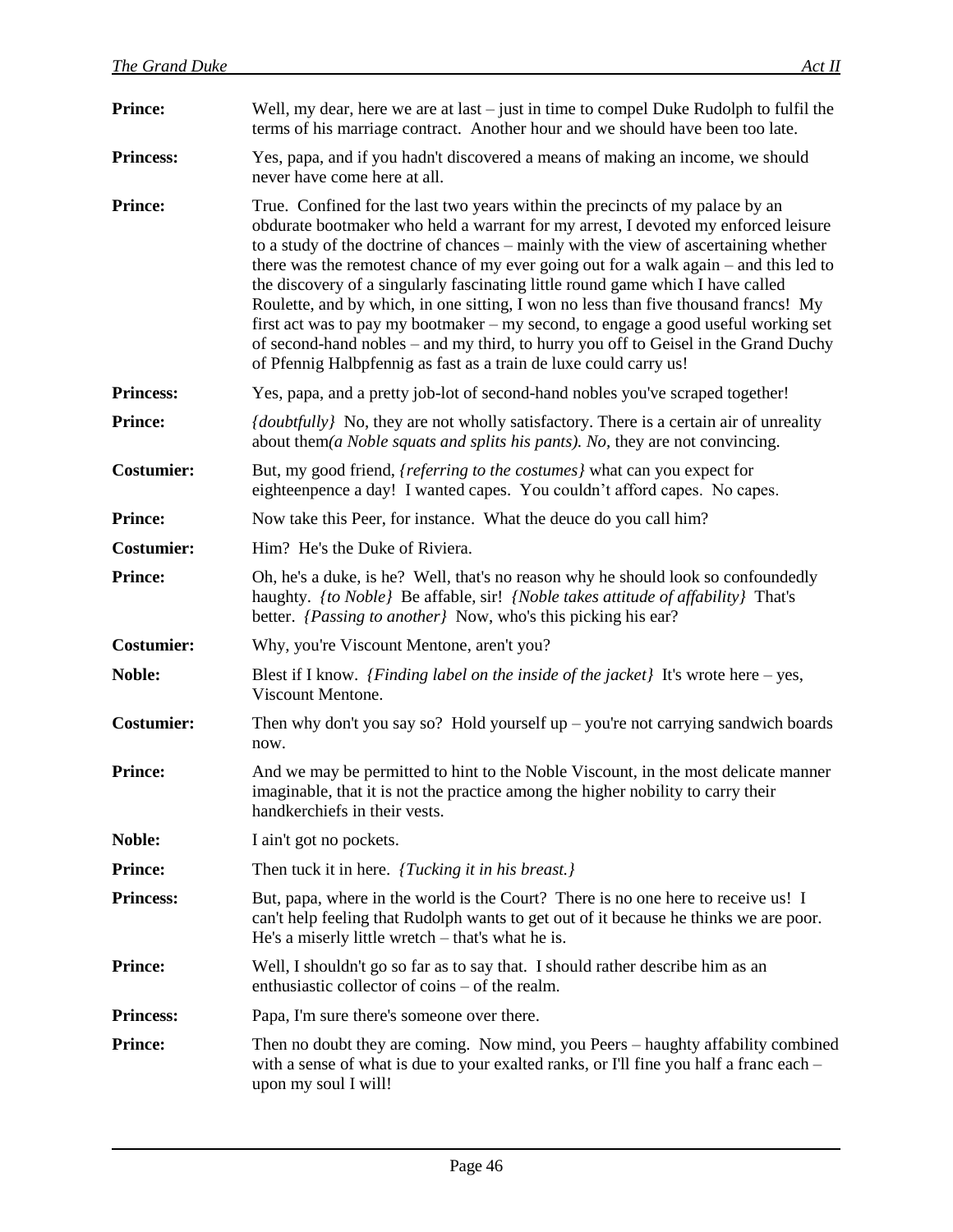*{Small groups of the chorus portray characters from The Pirates of Penzance, Iolanthe, The Mikado, The Gondoliers, H.M.S. Pinafore and The Yeomen of the Guard.}*

| There, what do you think of that? That's our official ceremonial for the reception of<br>visitors of the very highest distinction.                                                                                                                                            |
|-------------------------------------------------------------------------------------------------------------------------------------------------------------------------------------------------------------------------------------------------------------------------------|
| {puzzled} It's very quaint - very curious indeed. Prettily footed, too. Prettily footed.                                                                                                                                                                                      |
| Would you like to see how we say "good-bye" to visitors of distinction? That<br>ceremony is also performed with the foot.                                                                                                                                                     |
| Really, this tone $-$ ah, but perhaps you have not completely grasped the situation?                                                                                                                                                                                          |
| Not altogether.                                                                                                                                                                                                                                                               |
| $\{significantly\}$ Allow me to explain. I am the father of the Princess of Monte Carlo.<br>Doesn't that convey any idea to the Grand Ducal mind?                                                                                                                             |
| <i>{stolidly}</i> Nothing definite. Try again.                                                                                                                                                                                                                                |
| This is the daughter of the Prince of Monte Carlo. Do you comprehend?                                                                                                                                                                                                         |
| $\{still \, puzzle\}$ No – not yet, but don't give up on me.                                                                                                                                                                                                                  |
| {with sly significance} Twenty years ago! Little doddle doddle! Happy fathers.<br>Proud mothers! Now you understand!                                                                                                                                                          |
| <i>(to the audience)</i> Nothing is more annoying than to feel that you're not equal to the<br>intellectual pressure of the conversation.                                                                                                                                     |
| You didn't expect me?                                                                                                                                                                                                                                                         |
| <i>{jumping at it}</i> No, no. I grasp that. No, I did not expect you!                                                                                                                                                                                                        |
| I thought not. But ha! ha! at last I have escaped from my enforced restraint.<br>{General movement of alarm.} {To crowd, who are stealing off.} No, no – you<br>misunderstand me. I mean I've paid my debts! And how d'you think I did it?<br>Through the medium of Roulette! |
| Roulette?                                                                                                                                                                                                                                                                     |
| Now you're getting obscure again.                                                                                                                                                                                                                                             |
| I'll explain. It's an invention of my own. I'll tell you about it.                                                                                                                                                                                                            |
|                                                                                                                                                                                                                                                                               |

*{Nobles bring forward a double Roulette table which they unfold.}*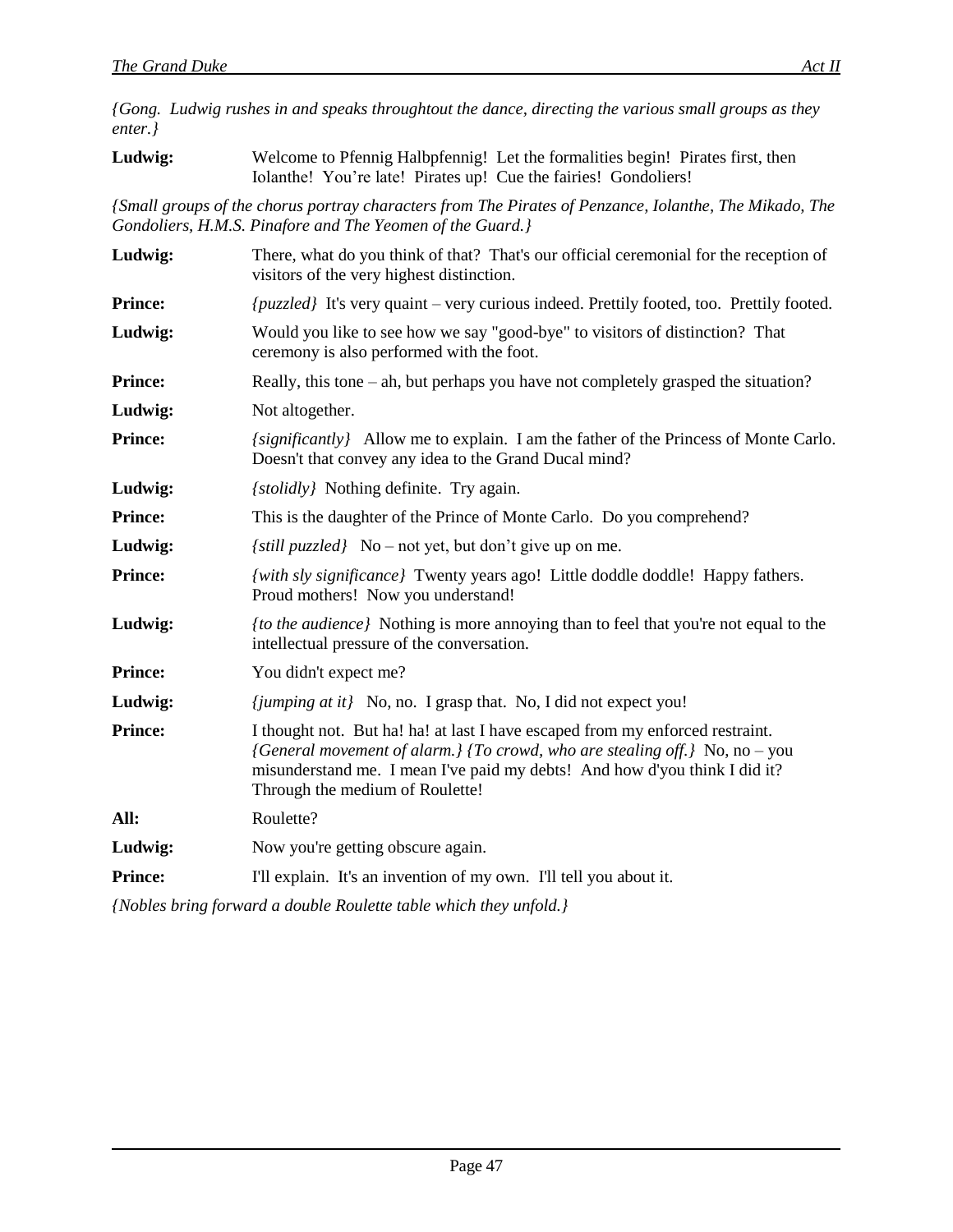### **SONG--PRINCE.**

Take my advice-when deep in debt, Set up a bank and play Roulette! At once distrust you surely lull, And rook the pigeon and the gull. The bird will stake his every franc In wild attempt to break the bank-- But you may stake your life and limb The bank will end by breaking him!

*(All crowd round and eagerly stake gold on the board.)*

*Allons, encore-Garçons, fillettes-Vos louis d'or Vos roues d'charette! Holà! holà! Mais faites vos jeux-Allons, la classe-- Le temps se passe-- La banque se casse-Rien n'va plus! Rien n'va plus! Rien n'va plus! Le dix-sept noir, impair et manque! Holà! holà! vive la banque!* For every time the board you spin, The bank is bound to win!

**CHORUS**. For every time the board you spin

**ALL**. The bank is bound to win!

*(During Chorus,* PRINCESS *and* COSTUMIER *rake in all the stakes.)*

**PRINCE.** A cosmic game is this Roulette! The little ball's a true coquette-- A maiden coy whom "numbers" woo-- Whom six-and-thirty suitors sue! Of all complexions, too, good lack! For some are red and some are black, And some must be extremely green, For half of them are not nineteen!

*(All stake again.)*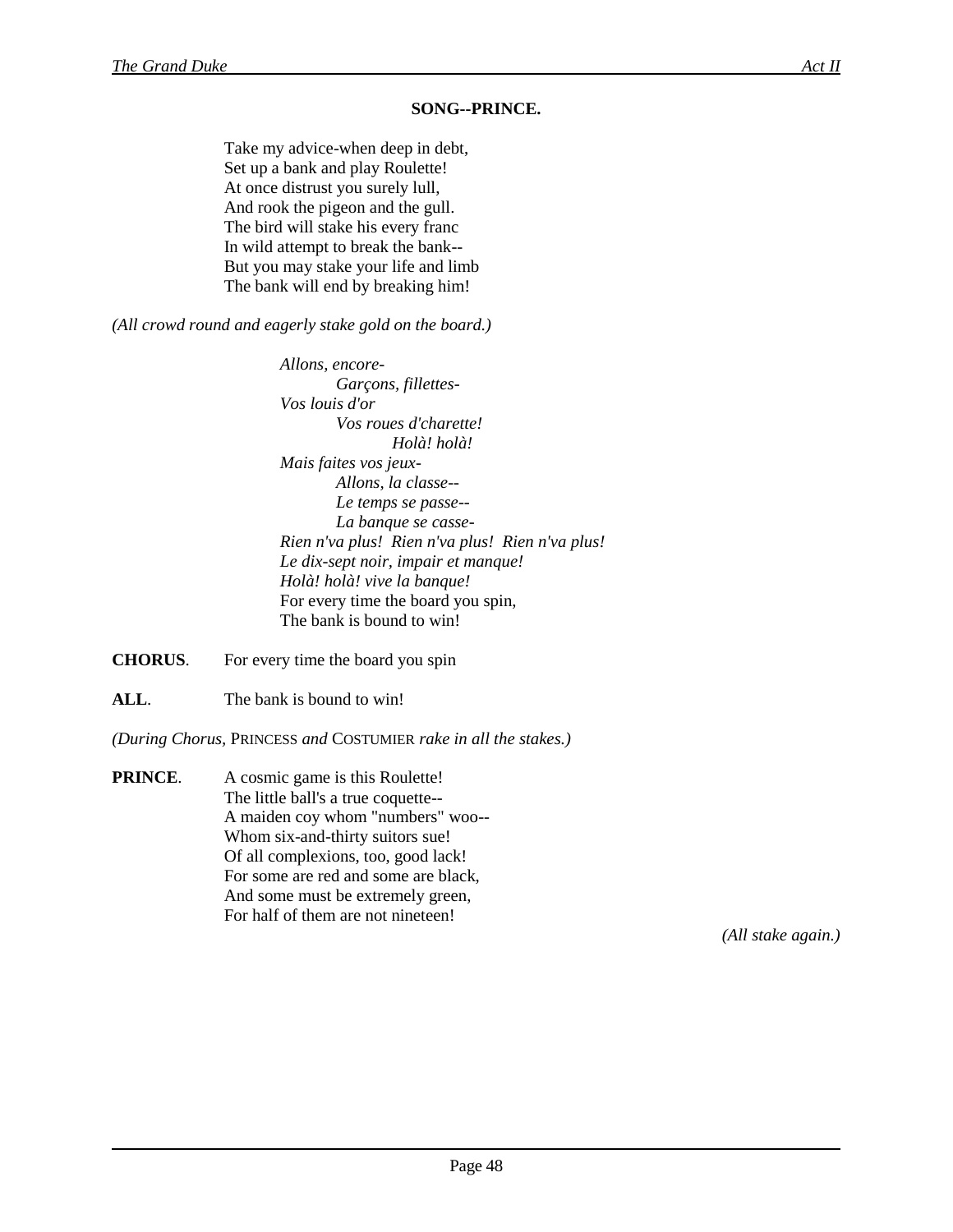*Allons, encore-- Garçons, filettes-- Vos louis d'or Vos roues d'charette! Holà! holà! Mais faites vos jeux-- Allons, la foule! Ça roule--ça roule Le temps s' écoule-Rien n'va plus! Rien n'va plus! Rien n'va plus! Le trente-cinq rouge--impair et passe! Très bien, étudiants de la classe--* The moral's safe--when you begin Be sure the bank is bound to win!

**CHORUS**. The moral's safe--when you begin,

**ALL**. The bank is bound to win!

**PRINCE.** The little ball's a flirt inbred--She flirts with black--she flirts with red; From this to that she hops about, Then back to this as if in doubt To call her thoughtless were unkind-- The child is making up her mind, For all the world like all the rest, Which *prétendant* will pay the best!

> *Allons, encore-- Garçons, fillettes-- Vos louis d'or-- Vos roues d'charette! Holà! holà! Mais faites vos jeux-Qui perte fit Au temps jadis Gagne aujourd'hui! Rien n'va plus! Rien n'va plus! Rien n'va plus! Tra, la, la! le double zéro! Vous perdez tout, mes nobles héros-*Where'er at last the ball pops in, Be sure the bank is bound to win!

**CHORUS**. *Tra, la, la la! le double zéro! etc.* .

*(*PRINCE *gathers in the stakes. Nobles fold up table and take it away.)*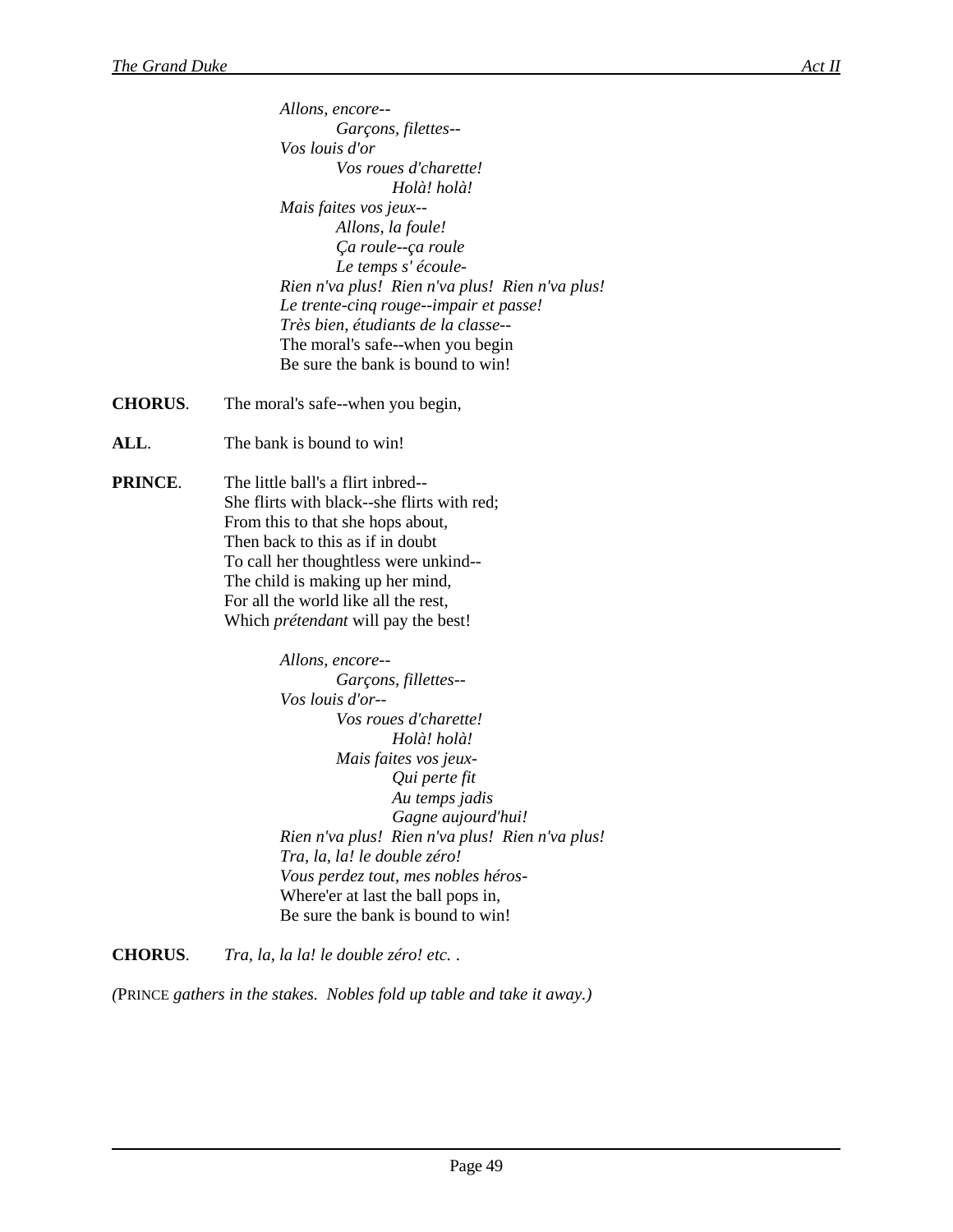| Ludwig:                            | A capital game.                                                                                                                                                                                                                                                                                                                                                                                                                                                                               |
|------------------------------------|-----------------------------------------------------------------------------------------------------------------------------------------------------------------------------------------------------------------------------------------------------------------------------------------------------------------------------------------------------------------------------------------------------------------------------------------------------------------------------------------------|
| <b>Prince:</b>                     | Ce qui se passe à Monte-Carlo reste à Monte-Carlo!                                                                                                                                                                                                                                                                                                                                                                                                                                            |
| <b>Princess:</b>                   | {taking Ludwig by the arm} Yes, it's such fun!                                                                                                                                                                                                                                                                                                                                                                                                                                                |
| <b>Baroness:</b>                   | Why, you forward little hussy, how dare you? <i>{Takes her away from Ludwig}</i>                                                                                                                                                                                                                                                                                                                                                                                                              |
| Ludwig:                            | You mustn't do that, my dear – never in the presence of the Grand Duchess, I beg!                                                                                                                                                                                                                                                                                                                                                                                                             |
| Julia:                             | (Ironically, aside) What, never?                                                                                                                                                                                                                                                                                                                                                                                                                                                              |
| Ludwig:                            | (To Julia, sarcastically) Well, hardly ever!                                                                                                                                                                                                                                                                                                                                                                                                                                                  |
| <b>Princess:</b>                   | Oh, papa, he's got a Grand Duchess!                                                                                                                                                                                                                                                                                                                                                                                                                                                           |
| Ludwig:                            | A Grand Duchess! My good girl, I've got three Grand Duchesses!                                                                                                                                                                                                                                                                                                                                                                                                                                |
| <b>Princess:</b>                   | Three Grand Duchesses! Papa, this must be one of those Mormon duchies. Let's go<br>away – this is not a respectable Court.                                                                                                                                                                                                                                                                                                                                                                    |
| <b>Prince:</b>                     | All these Grand Dukes have their little fancies, my love. This one appears to be<br>collecting wives. It's a pretty hobby - I should like to collect a few myself. This<br><i>{admiring Baroness}</i> is an extraordinary specimen – an antique, I should say, and<br>here's another, a Hummel? <i>{alluding to Julia}</i> , and <i>{alluding to Lisa}</i> a little one<br>thrown in. Why, you've binders of women! <i>{To Ludwig}</i> Have you such a thing as<br>a catalogue of the Museum? |
| <b>Princess:</b>                   | But I cannot permit Rudolph to keep a museum.                                                                                                                                                                                                                                                                                                                                                                                                                                                 |
| Ludwig:                            | Rudolph? I'm not Rudolph! <i>{Pretending to weep}</i> Rudolph – died yesterday!                                                                                                                                                                                                                                                                                                                                                                                                               |
| <b>Prince and Princess:</b>        | What?                                                                                                                                                                                                                                                                                                                                                                                                                                                                                         |
| Ludwig:                            | Quite suddenly – of cardscardsof cardiac arrest.                                                                                                                                                                                                                                                                                                                                                                                                                                              |
| <b>Prince and Princess:</b>        | Of a cardiac arrest?                                                                                                                                                                                                                                                                                                                                                                                                                                                                          |
| Ludwig:                            | Yes, a pack-of-cardiac arrest. He fought a Statutory Duel with me and lost, and I<br>took over all his engagements – including this imperfectly preserved old lady, to<br>whom he has been engaged for the last three weeks.                                                                                                                                                                                                                                                                  |
| <b>Princess:</b>                   | Three weeks! But I've been engaged to him for the last twenty years!                                                                                                                                                                                                                                                                                                                                                                                                                          |
| Baroness, Lisa, and Julia:         | Twenty years!                                                                                                                                                                                                                                                                                                                                                                                                                                                                                 |
| <b>Prince:</b>                     | <i>{aside}</i> It's all right, my love - they can't get over that. <i>{aloud}</i> He's yours - take<br>him and hold him as tight as you can!                                                                                                                                                                                                                                                                                                                                                  |
| <b>Princess:</b>                   | My own! {embracing Ludwig}                                                                                                                                                                                                                                                                                                                                                                                                                                                                    |
| Ludwig:                            | Here's another! - the fourth in four-and-twenty hours! Would anybody else like to<br>marry me? You, $ma'am - or you - anybody!$ I'm getting used to it!                                                                                                                                                                                                                                                                                                                                       |
| { Baroness:<br>{ Julia:<br>{ Lisa: | But let me tell you, ma'am -<br>Why, you impudent little hussy -<br>Oh, here's another – here's another! {weeping}                                                                                                                                                                                                                                                                                                                                                                            |
| <b>Princess:</b>                   | Poor ladies, I'm very sorry for you all; but, you see, I've a prior claim. Come, away<br>we go – there's not a moment to be lost!                                                                                                                                                                                                                                                                                                                                                             |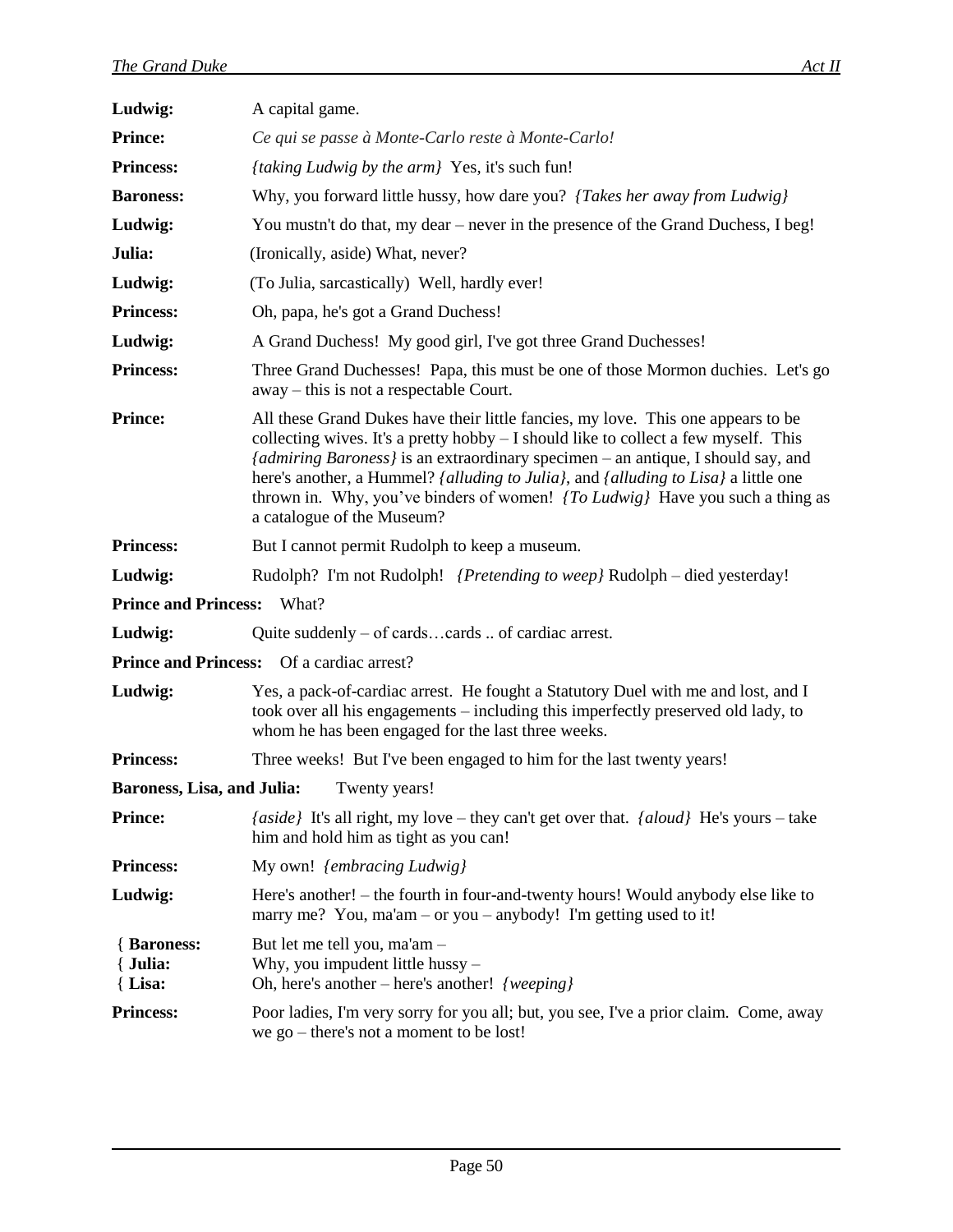**CHORUS** *(as they dance towards exit)*.

Away to the wedding we'll go To summon the charioteers, No kind of reluctance we show To embark on our married careers--

> *(At this moment* RUDOLPH, ERNEST, *and* NOTARY *appear. All kneel in astonishment.)*

#### **RECITATIVE**. **RUDOLPH, ERNEST,** *and* **NOTARY**.

Forbear! This may not be! Frustrated are your plans! With paramount decree The Law forbids the banns!

**ALL**. The Law forbids the banns!

#### **SONG--RUDOLPH**.

*(Furiously.)* Well, you're a pretty kind of fellow, thus my life to shatter, O! My dainty bride--my bride elect--you wheedle and you flatter, O! You fascinate her tough old heart with vain and vulgar patter, O! And eat my food and drink my wine--especially the latter, O!

| ALL. | The latter, O!            |
|------|---------------------------|
|      | The latter, O!            |
|      | Especially the latter, O! |

**RUDOLPH.** But when compared with other crimes, for which your head I'll batter, O! This flibberty gibberty Kind of liberty Scarcely seems to matter, O!

For O, you vulgar vagabond, you fount of idle chatter, O! You've done a deed on which I vow you won't get any fatter, O! You fancy you've revived the Law--mere empty brag and clatter, O! You can't--you shan't--you don't--you won't--you thing of rag and tatter, O!

**ALL**. Of tatter, O! Of tatter, O! You thing of rag and tatter, O!

**RUDOLPH.** For this you'll suffer agonies like rat in clutch of ratter, O! *This* flibberty gibberty Kind of liberty 's quite another matter, O!

*(*RUDOLPH *sinks exhausted into* NOTARY'S *arms.)*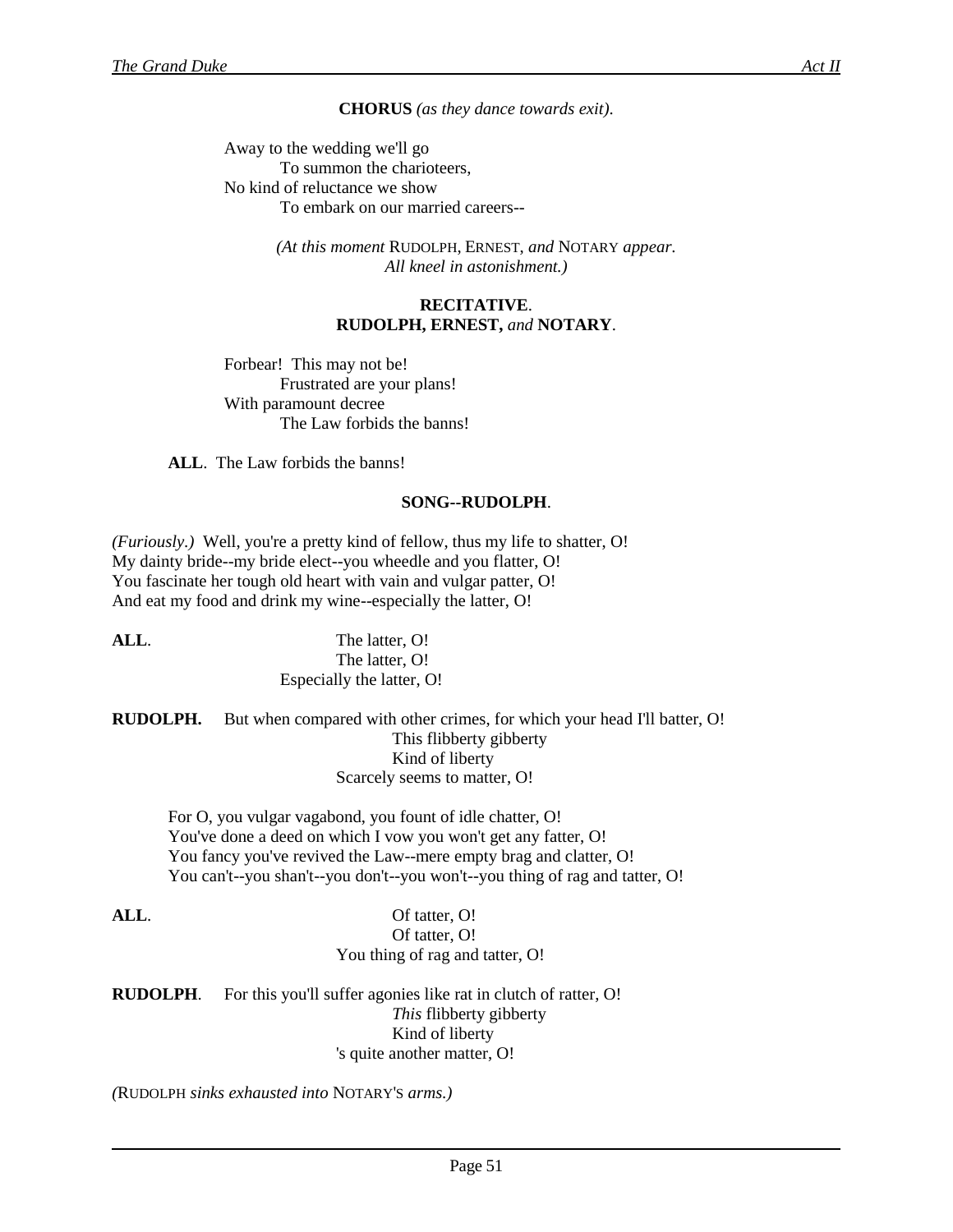| Ludwig:                   | My good sir, it's no use your saying that I can't revive the Law, in face of the fact that<br>I have revived it.                                                                                                 |
|---------------------------|------------------------------------------------------------------------------------------------------------------------------------------------------------------------------------------------------------------|
| Rudolph:                  | You couldn't revive it! You are an imposter, sir!                                                                                                                                                                |
| Ludwig:                   | That's absurd. I fought the Grand Duke. He drew a King, and I drew an Ace. He<br>perished in inconceivable agonies on the spot. Now, as that's settled, we'll go on with<br>the wedding.                         |
| Rudolph:                  | It isn't settled. You can't. <i>{to Notary}</i> Tell him!                                                                                                                                                        |
| Notary:                   | Well, the fact is, there's been a little mistake here. On reference to the Act that<br>regulates Statutory Duels, I find it is expressly laid down that Ace shall count<br>invariably as lowest!                 |
| All:                      | Lowest!                                                                                                                                                                                                          |
| <b>Rudolph:</b>           | <i>{breathlessly}</i> As lowest – lowest – lowest! So you're the ghoest – ghoest – ghoest!                                                                                                                       |
| <b>Princess:</b>          | And am I to understand that I was on the point of marrying a dead man without<br>knowing it? Oh, my goodness, what a narrow escape I've had. <i>{turns to look at</i><br><i>Rudolph Or</i> did I speak too soon? |
| Rudolph:                  | So you are the Princess of Monte Carlo. <i>{looking at her closely}</i> Rather an<br>expensive taste in clothes.                                                                                                 |
| <b>Princess:</b>          | I am dressed as becomes a Grand Duke's betrothed!                                                                                                                                                                |
| Notary:                   | Remember, you're only officially betrothed till 3:00.                                                                                                                                                            |
| { Princess:<br>{ Rudolph: | Well, if I don't suit you, then perhaps we should<br>You know, I don't intend to squander money on fancy clothes for you.                                                                                        |
| {Clock strikes three.}    |                                                                                                                                                                                                                  |
| <b>Princess:</b>          | My Lord, I no longer hold you to your pledge.                                                                                                                                                                    |
| <b>Rudolph:</b>           | And I happily release you from yours.                                                                                                                                                                            |
| <b>Princess:</b>          | Thank goodness!                                                                                                                                                                                                  |
| <b>Prince:</b>            | <i>(to Princess)</i> Well, my dear, it seems that you and I have come all this way for<br>nothing.                                                                                                               |
| <b>Princess:</b>          | Not for nothing, Papa, with all this new interest in roulette that can be turned to good<br>account.                                                                                                             |
| <b>Prince:</b>            | You are my daughter after all! (they retire up together)                                                                                                                                                         |
| Lisa:                     | <i>{crying softly}</i> What's to become of me? I cannot marry a dead man.                                                                                                                                        |
| Ludwig:                   | But I'm no such thing! At the stroke of three, when the Act went out of existence, I<br>came back into it! {they retire up together}                                                                             |
| <b>Ernest:</b>            | Well, Julia, it seems that I am no longer a spectre appalling.                                                                                                                                                   |
| Julia:                    | Very well, I am yours, but only if you promise to give me some strong scenes of<br>justifiable jealousy!                                                                                                         |
| <b>Ernest:</b>            | Justifiable jealousy! My love, I couldn't do it!                                                                                                                                                                 |
| Julia:                    | Then I won't play.                                                                                                                                                                                               |
| <b>Ernest:</b>            | Well, well, I'll do my best! {they retire up together}                                                                                                                                                           |